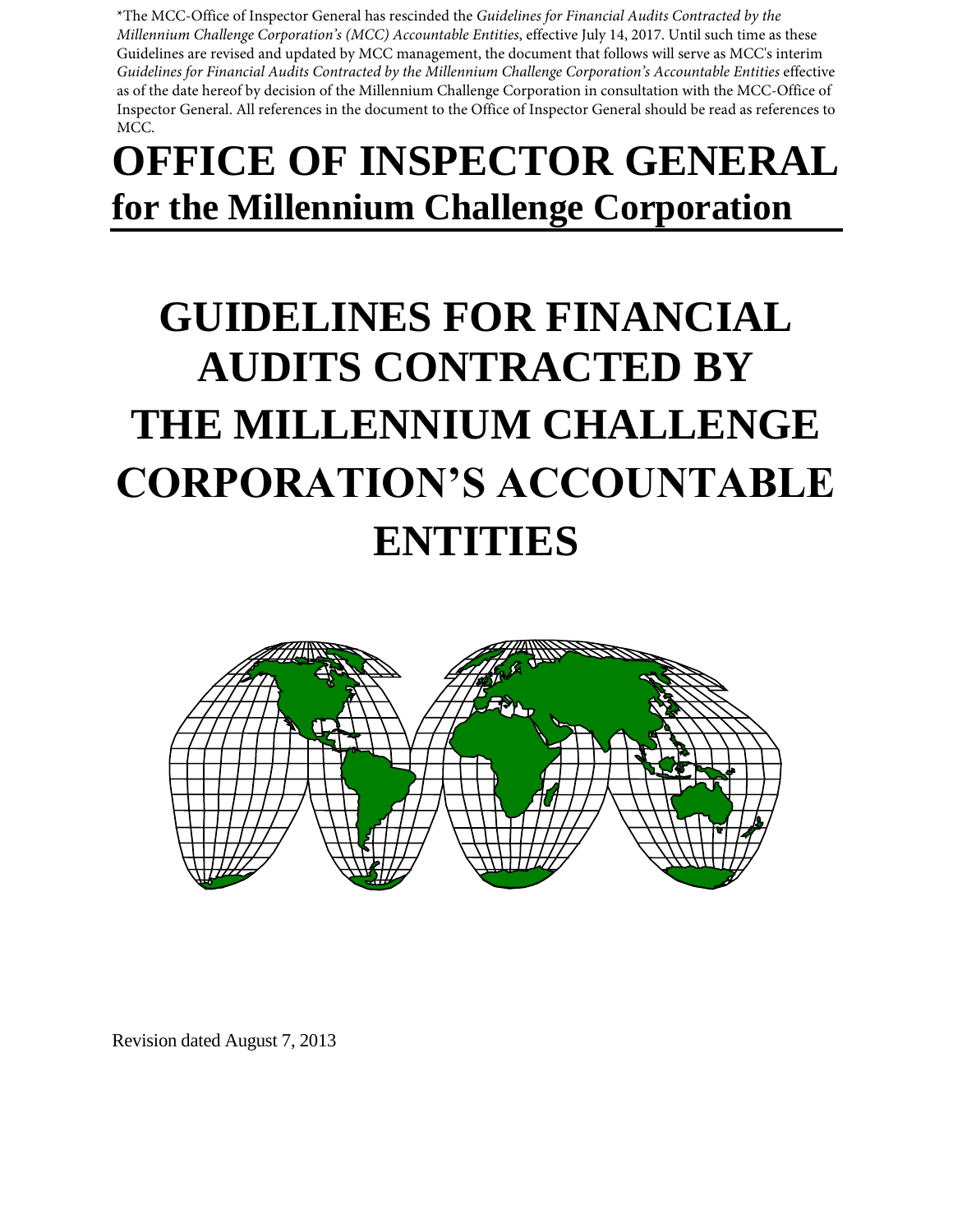# **TABLE OF CONTENTS**

| <b>COMPLIANCE WITH AGREEMENT TERMS AND APPLICABLE LAWS AND REGULATIONS.18</b>       |
|-------------------------------------------------------------------------------------|
|                                                                                     |
|                                                                                     |
|                                                                                     |
| <b>EXAMPLE 4.1 - ILLUSTRATIVE MANAGEMENT REPRESENTATION LETTER25</b>                |
|                                                                                     |
|                                                                                     |
| Chapter 6: Illustrative Fund Accountability Statement and Cost-Sharing Schedules 30 |
| <b>EXAMPLE 6.1A - ILLUSTRATIVE FUND ACCOUNTABILITY STATEMENT -</b>                  |
| 30                                                                                  |
| <b>EXAMPLE 6.1B - ILLUSTRATIVE FUND ACCOUNTABILITY STATEMENT -</b>                  |
|                                                                                     |
| EXAMPLE 6.1C - ILLUSTRATIVE FUND ACCOUNTABILITY STATEMENT -                         |
|                                                                                     |
| <b>EXAMPLE 6.2.A - ILLUSTRATIVE COST-SHARING SCHEDULE FOR AGREEMENTS WITH</b>       |
| LIFE-OF-PROJECT COST-SHARING BUDGETS THAT HAVE NOT YET ENDED33                      |
| <b>EXAMPLE 6.2.B - ILLUSTRATIVE COST-SHARING SCHEDULE FOR CLOSE-OUT AUDITS</b>      |
| OF AWARDS WITH LIFE-OF-PROJECT COST-SHARING BUDGETS, AND AUDITS OF                  |
|                                                                                     |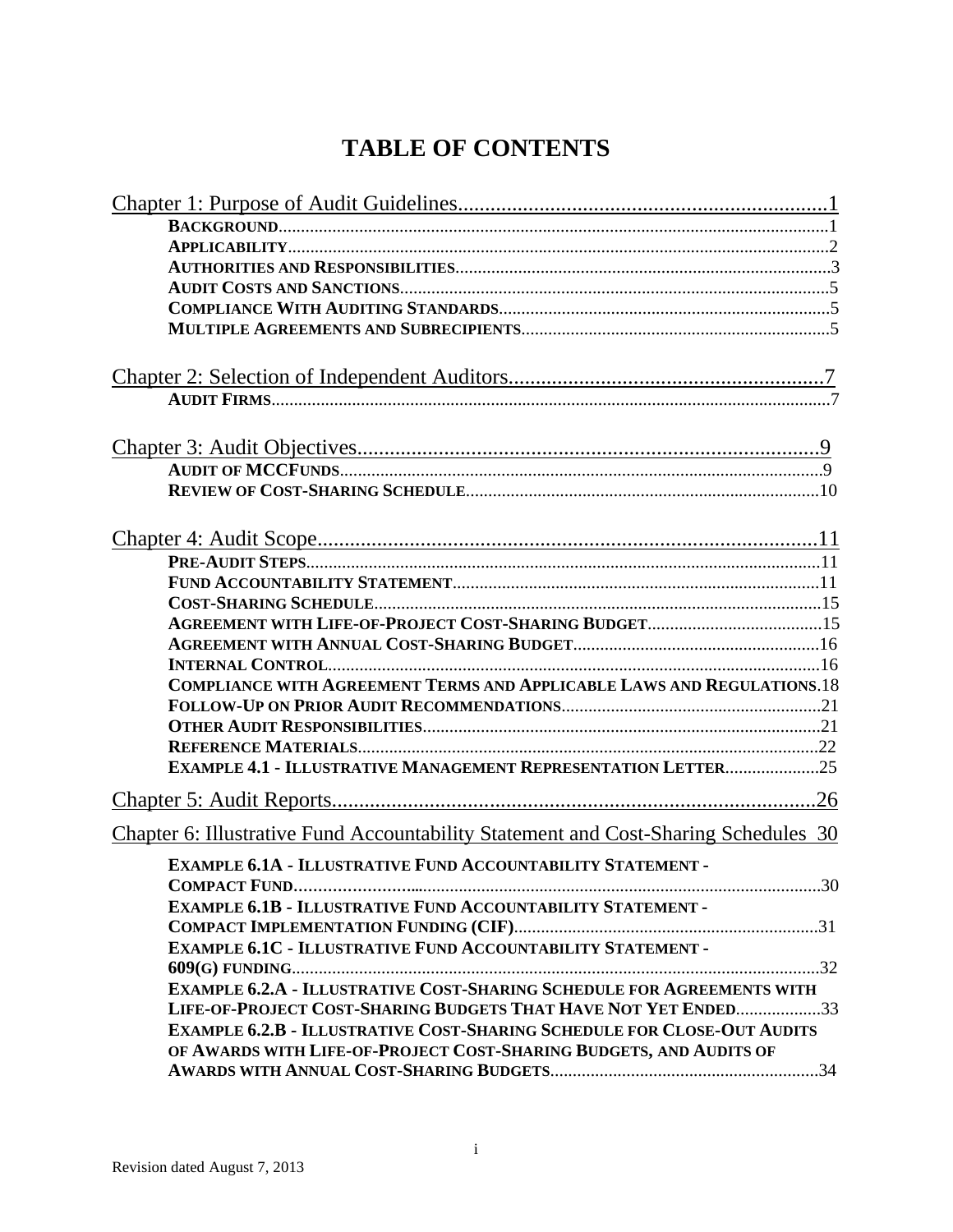| <b>EXAMPLE 7.1.A - ILLUSTRATIVE AUDITOR'S REPORT ON A FUND ACCOUNTABILITY</b>                                                                             |
|-----------------------------------------------------------------------------------------------------------------------------------------------------------|
| <b>EXAMPLE 7.1.B - ILLUSTRATIVE AUDITOR'S REPORT ON A FUND ACCOUNTABILITY</b>                                                                             |
|                                                                                                                                                           |
| <b>EXAMPLE 7.2.A - ILLUSTRATIVE AUDITOR'S REPORT ON INTERNAL CONTROL WITH NO</b>                                                                          |
|                                                                                                                                                           |
| <b>EXAMPLE 7.2.B - ILLUSTRATIVE AUDITOR'S REPORT ON INTERNAL CONTROL WITH</b>                                                                             |
|                                                                                                                                                           |
| <b>EXAMPLE 7.3.A - ILLUSTRATIVE AUDITOR'S REPORT ON COMPLIANCE WITH NO</b>                                                                                |
|                                                                                                                                                           |
| <b>EXAMPLE 7.3.B - ILLUSTRATIVE AUDITOR'S REPORT ON COMPLIANCE WITH MATERIAL</b>                                                                          |
|                                                                                                                                                           |
| <b>EXAMPLE 7.4.A - ILLUSTRATIVE AUDITOR'S REPORT ON THE COST-SHARING</b>                                                                                  |
| <b>SCHEDULE FOR AGREEMENTS WITH LIFE-OF-PROJECT COST-SHARING BUDGETS THAT</b>                                                                             |
| HAVE NOT YET ENDED, WITH NO REPORTABLE CONDITIONS NOTED48                                                                                                 |
| <b>EXAMPLE 7.4.B - ILLUSTRATIVE AUDITOR'S REPORT ON THE COST-SHARING</b>                                                                                  |
| <b>SCHEDULE FOR AGREEMENTS WITH LIFE-OF-PROJECT COST-SHARING BUDGETS THAT</b>                                                                             |
|                                                                                                                                                           |
| <b>EXAMPLE 7.4.C - ILLUSTRATIVE AUDITOR'S REPORT ON THE COST-SHARING</b>                                                                                  |
| <b>SCHEDULE FOR CLOSE- OUT AUDITS OF AGREEMENTS WITH LIFE-OF-PROJECT COST-</b>                                                                            |
| SHARING BUDGETS, AND AUDITS OF AGREEMENTS WITH ANNUAL COST-SHARING                                                                                        |
|                                                                                                                                                           |
| <b>EXAMPLE 7.4.D - ILLUSTRATIVE AUDITOR'S REPORT ON THE COST-SHARING</b><br><b>SCHEDULE FOR CLOSE-OUT AUDITS OF AGREEMENTS WITH LIFE-OF-PROJECT COST-</b> |
| SHARING BUDGETS, AND AUDITS OF AGREEMENTS WITH ANNUAL COST-SHARING                                                                                        |
|                                                                                                                                                           |
|                                                                                                                                                           |
| <u>Chapter 8: Outline of an Illustrative Auditor's Statement of Work</u> 53                                                                               |
| Chapter 9: Illustrative Schedule of Audit Findings and Questioned Costs54                                                                                 |
|                                                                                                                                                           |
| <b>WASHINGTON OIG ADDRESS AND PHONE</b>                                                                                                                   |
|                                                                                                                                                           |
| <b>INSPECTOR GENERAL HOTLINE FOR REPORTING FRAUD, WASTE AND</b>                                                                                           |
|                                                                                                                                                           |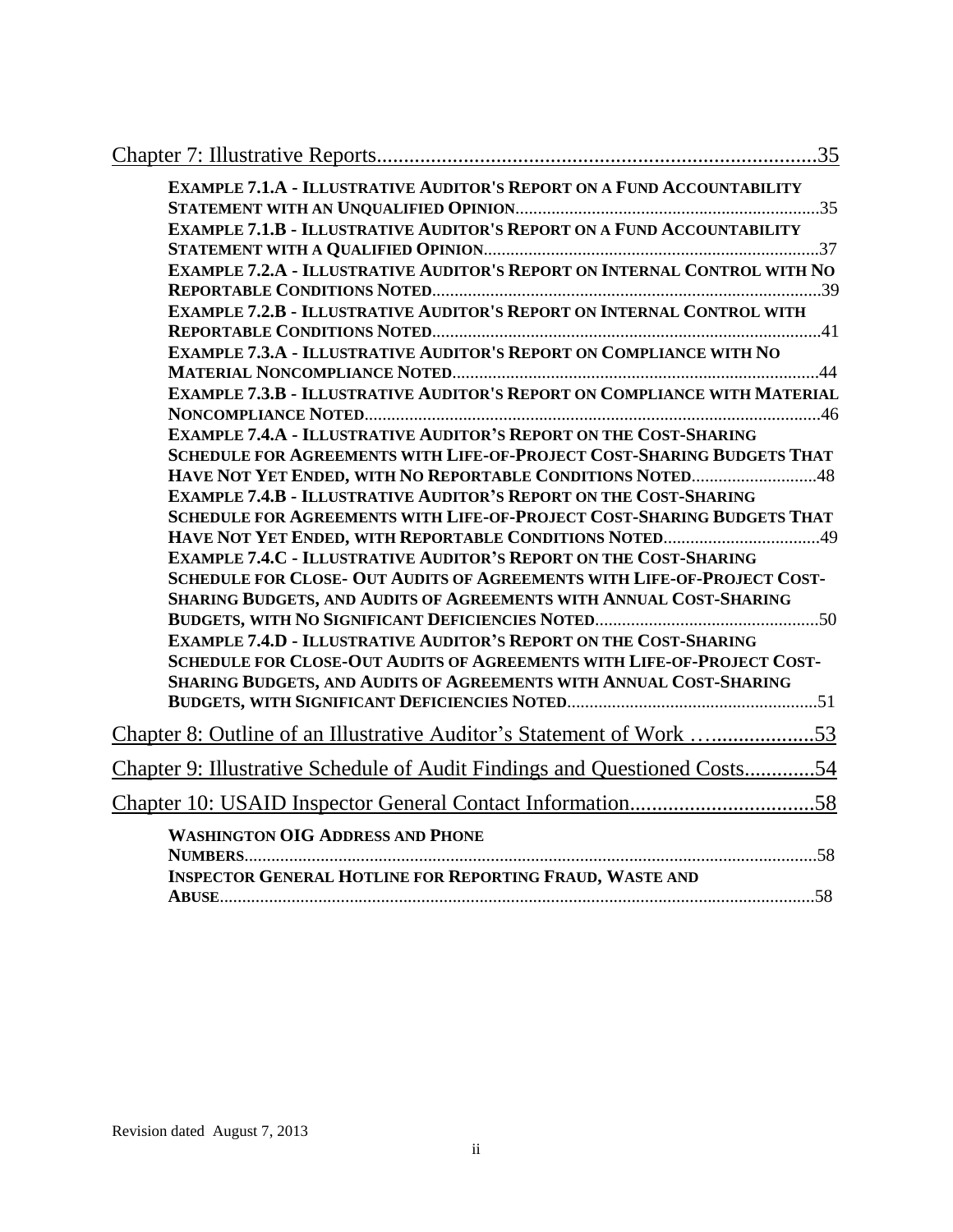#### **Chapter 1: Purpose of Audit Guidelines**

#### **Background**

**1.1** On January 23, 2004, the Millennium Challenge Corporation (MCC) was established by the Millennium Challenge Act of 2003 (Act) to administer the Millennium Challenge Account. The Millennium Challenge Account will be devoted to projects in nations that govern justly, invest in their people and encourage economic freedom. MCC is a government corporation designed to support innovative strategies and to ensure accountability for measurable results. The Corporation is designed to make maximum use of flexible authorities to optimize efficiency in contracting, program implementation, and personnel. It is supervised by a Board of Directors composed of the Secretaries of State and Treasury, the U.S. Trade Representative, the Administrator of the United States Agency for International Development (USAID), the Chief Executive Officer of the Corporation, and four private sector members appointed by the President with the advice and consent of the Senate. The Secretary of State is the Chairman of the Board.

**1.2** MCC consists of a central headquarters staff in Washington, D.C. and limited staff in countries where its programs are operational. It may provide assistance to both non-U.S. nongovernmental and non-U.S. governmental organizations through programs managed by the recipient governments.

**1.3** The *Guidelines for Financial Audits Contracted by the Millennium Challenge Corporation's Accountable Entities* (*Guidelines*) are to be used by independent auditors in performing recipientcontracted audits required by MCC agreements with non-U.S. recipient organizations. (Note: US non-profit organizations are audited in accordance with the OMB Circular A-133.) These organizations are referred to in this guide as recipients, which include both "accountable entities" and certain "covered providers"<sup>2</sup> throughout these *Guidelines*. "Agreements" or "awards" are defined as MCC-funded grants, contracts, implementing agreements, and loans. The *Guidelines* also provide guidance to the recipients in selecting independent auditors to perform the audits.

The recipient organization will perform all the needed contracting actions necessary to engage an independent audit firm to perform the required audits of both the recipient organization's program and any covered providers. Funding for audits of the recipient organization's program in a recipient country will be funded from Compact funds.

The cost of an audit of a covered provider may be incurred by the covered provider and reported as any normal expense incurred during the project. If a covered provider is subject to audit, this requirement should be included in bidding documents and any contracts or agreements.

 $1$  The accountable entity is the entity established by the recipient government that manages and oversees all aspects of compact implementation.

 $2^2$  A covered provider is a recipient that expends greater than \$500,000 in MCC funds in its fiscal year as part of an implementing entity agreement.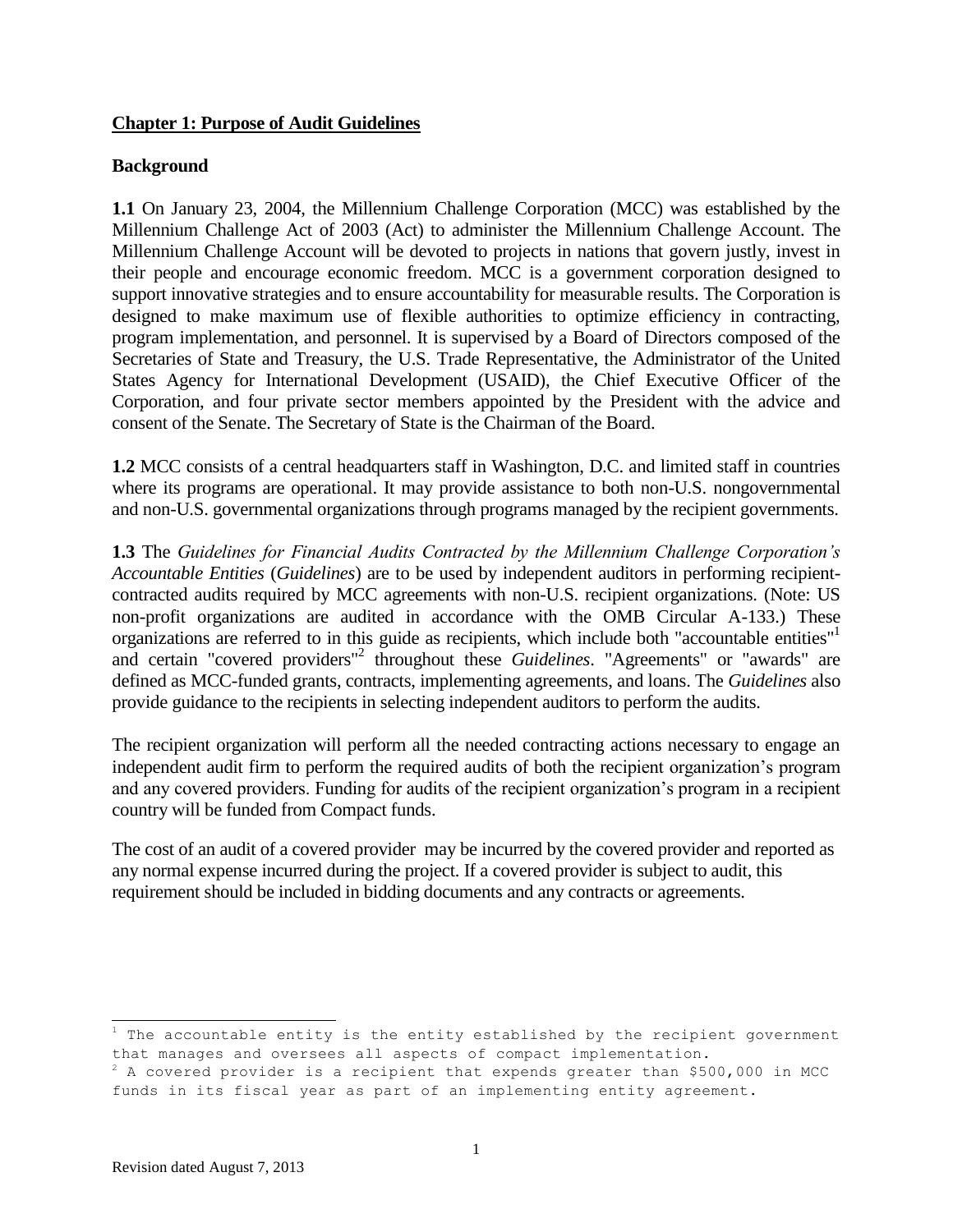In the event that more than one recipient country provides funds to a covered provider, the recipient country that provides the greatest amount of funds will act as the designated lead among recipient countries in assuring appropriate audits are conducted of the covered provider, unless otherwise directed by MCC.

**1.4** MCC Compacts or agreements with the recipient country require the recipient to contract with independent auditors acceptable to MCC and Office of Inspector General (OIG) to perform financial audits of the funds provided under the agreements at least annually, unless otherwise specified by MCC and the OIG. Any Implementing Agreements between a recipient and other recipients also require application of these Guidelines and may result in the requirement for the implementing entity to contract independent auditors acceptable to the MCC and OIG to perform financial audits of the funds provided under the agreements. Such audits are in accordance with the Inspector General Act of 1978, as amended. The OIG reserves the right to conduct audits using its own staff, notwithstanding acceptable audits performed by other auditors in cases where special accountability needs are identified.

# **Applicability**

**1.5** MCC standard audit provisions require that the recipient organization ensure that an audit is contracted for itself at least annually in accordance with these *Guidelines.* MCC may require more frequent audits than annually. At the discretion of MCC, if the recipient organization expends less than \$500,000 during a reporting period, the audit may be delayed until the subsequent period. The cumulative costs will be audited during the subsequent reporting period.

**1.6** MCC compacts also require that an audit contracted by the recipient organization be performed at least annually in accordance with these *Guidelines* when a Covered Provider expends \$500,000 or more in MCC funds in its fiscal year as part of an implementing entity agreement. The determination of when an award is expended must be based on when the activity related to the award occurs. Even when an audit is not required under the Guidelines, if the MCC or the recipient organization determines that an audit should be performed, the contract, scope of the audit, and the draft audit report must be submitted to the OIG for review and issuance.

Incurred cost audits must be performed at least annually of all foreign for-profit organizations performing under direct awards or cost reimbursement recipient country contracts and subcontracts. This excludes fixed price contracts.

**1.7** In addition, agreements for cash transfers and sector assistance may include recipient-contracted audit requirements. Such audits must be performed in accordance with these *Guidelines* to the extent that the *Guidelines* do not conflict with the agreement provisions. Endowment or trust funds created out of MCC awards, fixed-price contracts, and fixed-obligation grants do not require audits under these *Guidelines,* but may be undertaken at the request of the recipient organization or MCC.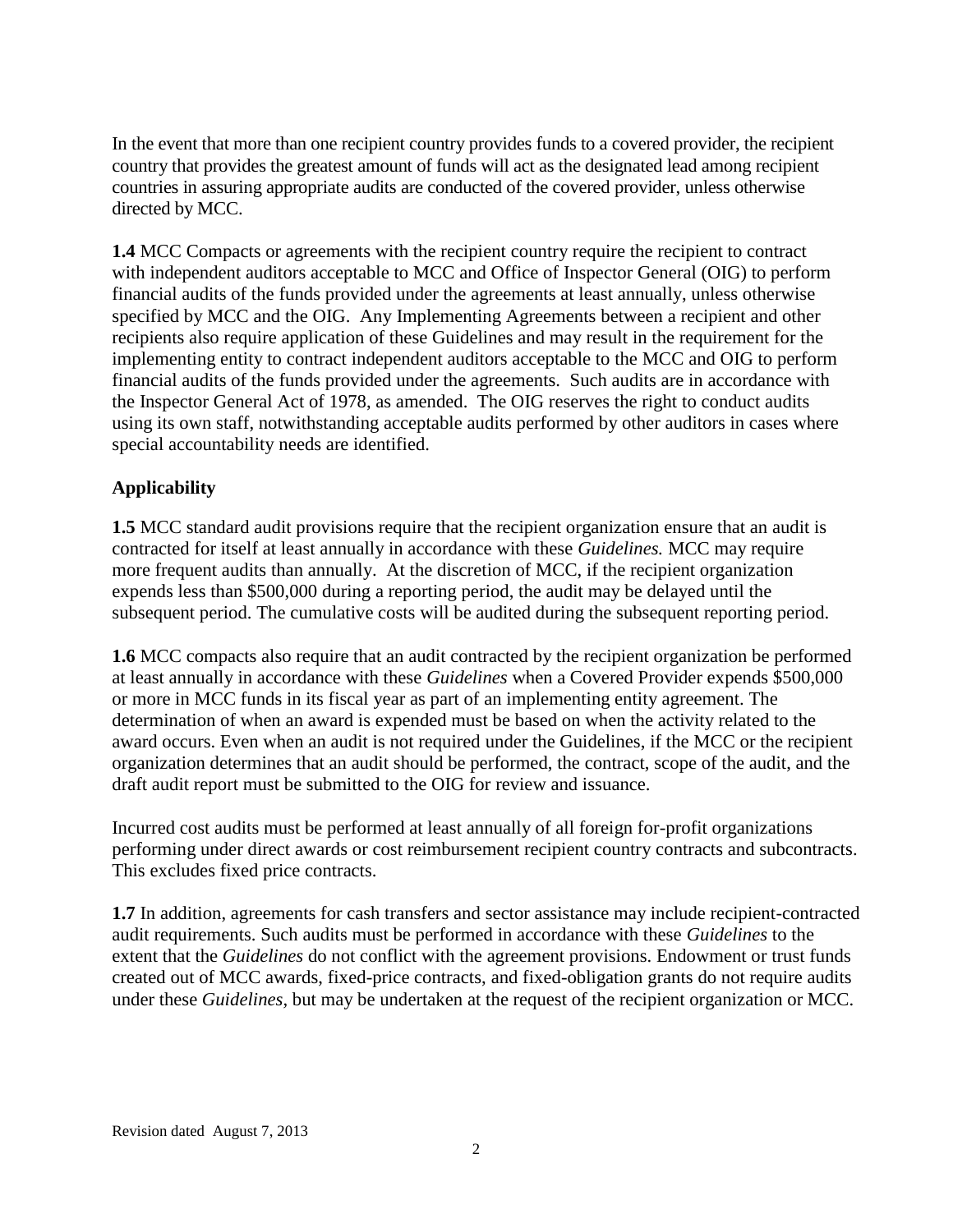#### **Authorities and Responsibilities**

#### Authorities and Responsibilities of MCC

**1.8** MCC responsibilities are to: 1) monitor and ensure that the required contracted audits of the accountable entity and all non-US governmental and nongovernmental covered providers expending more than \$500 thousand in their fiscal year are performed in a timely manner; 2) ensure the audits are performed by auditors on the list of approved auditors; and 3) make sure proper action is taken to correct deficiencies identified by the auditors**.** 

MCC is also responsible for ensuring that audit contract agreements between the accountable entity and covered providers, subject to audit, and their independent auditors contain a standard statement of work that includes all the requirements of these *Guidelines*. MCC will be responsible for distributing audit reports to the appropriate accountable entity office and overseeing the resolution of a covered provider's organization-wide internal control and compliance deficiencies.

#### Authorities and Responsibilities of the OIG

**1.9** The OIG will establish and maintain an approved list of qualified auditors, oversee the quality of required financial audits of the recipient organization and the covered providers subject to audit, and transmit final audit reports to the appropriate MCC officials**.** The OIG will conduct Quality Control Reviews (QCRs) of the working papers for a selected sample of the audits. These reviews will determine whether audit work was performed in accordance with these *Guidelines*. The OIG will notify MCC, the recipient organization, the covered providers, and the independent auditors of the results of these reviews. If the QCR discloses evidence of substandard audit performance, the OIG may, at its discretion, remove the firm from the approved list of auditors.

**1.10** Accountable entity -contracted audits must be conducted in accordance with *U.S. Generally Accepted Government Auditing Standards* ("Yellow Book"; hereafter referred to as *U.S. Government Auditing Standards*) issued by the Comptroller General of the United States and Generally Accepted Auditing Standards (GAAS) adopted by the American Institute of Certified Public Accountants (AICPA), which have been incorporated into *U.S. Government Auditing Standards* by reference. If accountable entity contracted auditors desire technical assistance related to these audits, they should contact the OIG.

#### Authorities and Responsibilities of Recipient Government

**1.11** The Recipient Government signatory to a Compact is responsible for assigning or delegating responsibilities to an accountable entity. The government has primary responsibility for oversight and management of the implementation of the Program (1) in accordance with terms and conditions specified in the Compact and relevant Supplemental Agreements (2) in accordance with all applicable country laws, and (3) in at least a timely and cost effective manner and in conformity with sound technical, financial and management practices. However, the OIG's report will be issued to the appropriate MCC office which will also be responsible for acting upon audit findings and recommendations and providing responses to the OIG.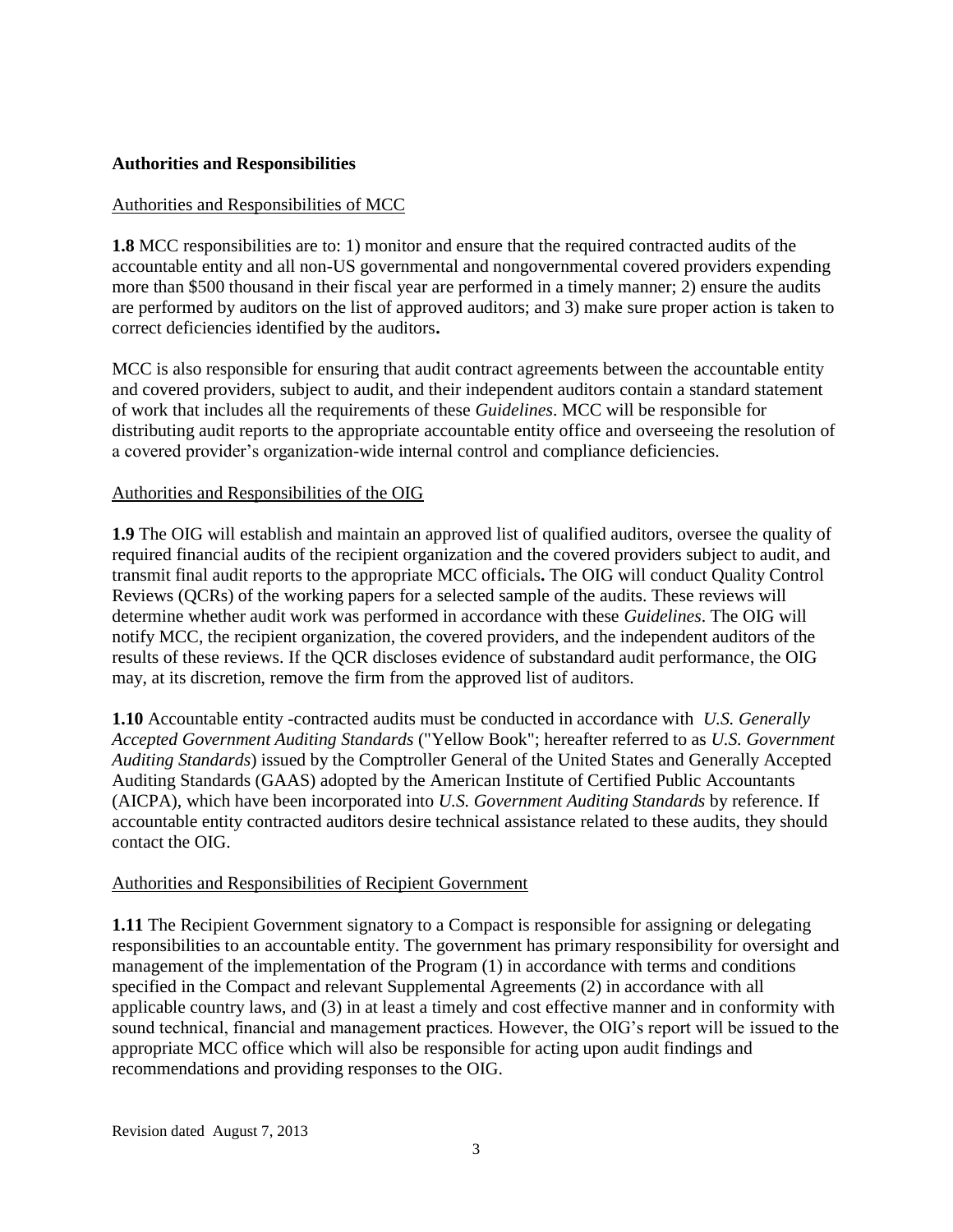#### Authorities and Responsibilities of Accountable Entity

**1.12** The accountable entity may consist of a Governing Council, Steering Committee, the Prime Minister's Office, Government Cabinet Office, or some combination thereof. The accountable entity is responsible for exercising government responsibilities under the compact. The MCA-[Country], which is part of the accountable entity, is the management unit in charge of implementation of the compact. The partner government delegates authority to the MCA-[Country] to enter into contracts and manage the day-to-day compact implementation.. The Fiscal and Procurement Agents are agents of the MCA-[Country] and fulfill certain fiduciary duties in accordance with the compact. The MCA- [Country] also procures an independent auditor to provide a period audit of its books and records.. The Fiscal Agent may be a Finance Ministry, a donor, an accounting firm, or a project manager and has responsibility for funds control, disbursements, cash management, and compliance with relevant provisions of the Compact.

**1.13** The accountable entity will maintain an inventory of all its awarded contracts, grants, and agreements**,** identifying those that may require a contracted audit. Generally, those awarded for amounts greater than \$500 thousand for periods of one year or less for something other than the provision of goods or services on other than a fixed price basis will require a contracted audit. This inventory will be provided to the MCC and the OIG annually. The accountable entity ensures that the required audits are performed for their programs and that all audit agreements for audits of the accountable entity and the covered providers and their independent auditors include the standard statement of work that is contained in these *Guidelines*. Accordingly, prior to finalization, the accountable entity must send all prospective audit contracts to the MCC for approval prior to finalization for itself and each of its covered providers subject to audit, expending \$500 thousand or more in its fiscal year. One annual audit must cover all accountable entity funding to a covered provider subject to audit.

Covered Providers that have contracts or agreements with more than one recipient country must send their audit contracts for approval to the designated lead accountable entity (as noted in section 1.3) with which they have an agreement. The accountable entity that provides the greatest amount of funds will act as the designated lead, unless otherwise directed by MCC. This accountable entity will perform all the needed contracting actions necessary to engage an independent audit firm to perform the required audits of the covered providers, subject to audit.

**1.14** The designated lead accountable entity will coordinate the audit efforts with any other accountable entities that have agreements with the covered provider. The accountable entities will provide the independent auditors with any information required in the conduct of the audit.

**1.15** All required audits must be completed by the audit firm, the final reports submitted to and issued by the OIG in accordance with the compact (no later than 90 days after the end of the audited period) or such other periods as Parties may agree in writing. Extensions must be requested by the accountable entity and the covered provider in advance of the audit due date. The approval of the extension will be coordinated and approved by the OIG on a case by case basis.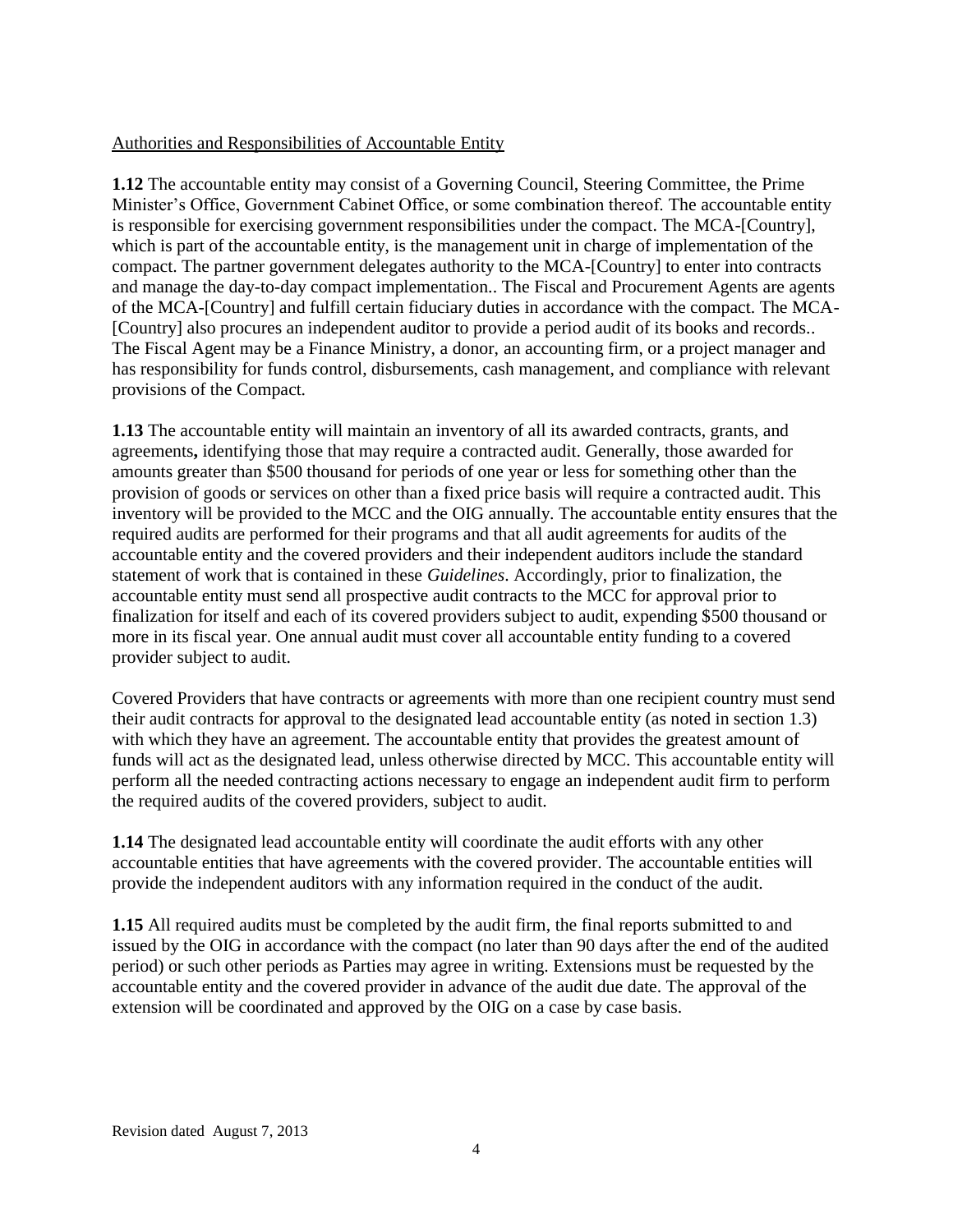#### **Audit Costs and Sanctions**

**1.16** Accountable entities and covered providers subject to audit may use MCC funds for performing the specific audit of their MCC-funded programs. As no audit costs may be charged to a MCC agreement if audits are not performed in accordance with these *Guidelines*, it is incumbent upon the auditor to produce a final product that meets this requirement.

**1.17** MCC will consider appropriate sanctions against a recipient in the event of continued inability or unwillingness to have an audit performed in accordance with these *Guidelines*. Sanctions could include suspension of disbursements to the recipient until a satisfactory audit is performed. The OIG will refer independent auditors to appropriate regulators, professional authorities, and U.S.-affiliated firms for significant inadequacies or repeated instances of substandard performance. Auditors submitting unacceptable work may be removed from the list of firms approved for performing audits under the recipient-contracted audit program. In addition, OIG may remove audit firms that do not provide timely responses to questions raised by MCC, recipient, or the OIG from the list of approved audit firms.

#### **Compliance with Auditing Standards**

**1.18** The OIG and MCC are aware that some independent auditors contracted by foreign recipients initially may not fully comply with these *Guidelines* because of a lack of technical knowledge and experience in using *U.S. Government Auditing Standards*. The OIG will assess and consider this lack of institutional capability when accepting or rejecting reports based on QCRs. The OIG may allow exceptions to compliance with *U.S. Government Auditing Standards* and these *Guidelines* provided that: (a) audit reports are determined to be reliable, and (b) any deviations from *U.S. Government Auditing Standards*, such as noncompliance with internal and external quality control review programs and continuing education requirements, are clearly stated in the report as scope limitations (see paragraph 5.1.b.1 and Chapter 7 of these *Guidelines*).

**1.19** Independent auditors are responsible for upgrading their audit capabilities. Nevertheless, MCC and the OIG will consider providing technical assistance to independent auditors when requested. The OIG may remove from the list of approved firms any independent auditors that do not make adequate progress in upgrading their audit capabilities to comply with *U.S. Government Auditing Standards*.

#### **Multiple Agreements and Subrecipient**

**1.20** A non-U.S. organization that is *only* a subrecipient of a U.S. recipient organization is covered by the audit requirements of the Compact, and is subject to monitoring by the prime U.S. recipient, which must comply with U.S. Office of Management and Budget Circular A-133 requirements.

When a foreign recipient of direct MCC assistance is a subrecipient of a U.S. recipient organization, in addition to receiving funds directly from MCC as a recipient organization, the annual audit performed in accordance with these *Guidelines* must include the funding passed through by the U.S. recipient organization. If the foreign recipient also receives assistance from other donors, consideration should be given to including the other donors' assistance in the MCC audit, provided an agreement and cost-sharing arrangement can be negotiated with the other donors.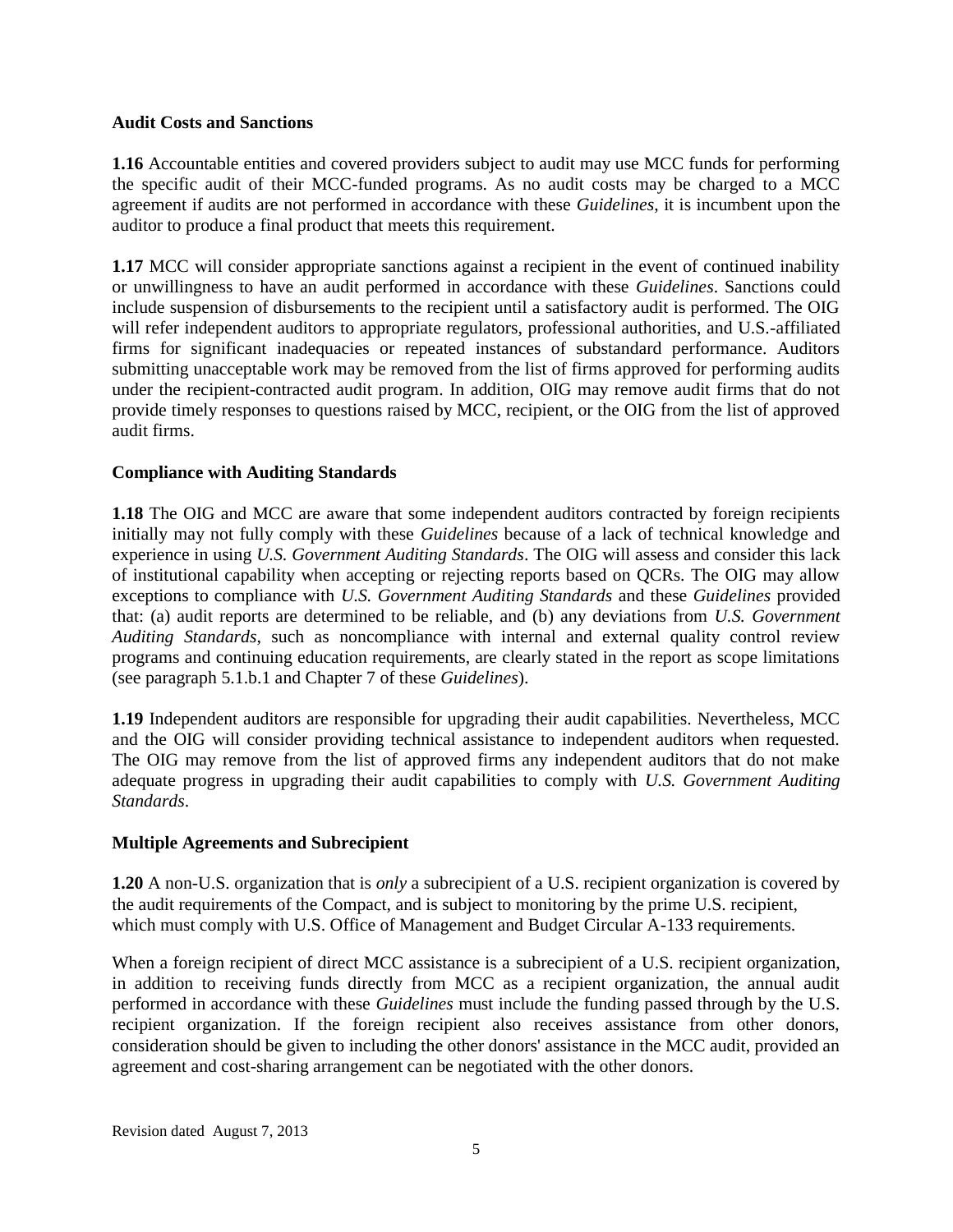**1.21** A U.S. subrecipient that expends \$500,000 or more in U.S. Government awards in its fiscal year is subject to U.S. Office of Management and Budget Circular A-133 audit requirements and will not require a recipient-contracted audit in accordance with these *Guidelines*.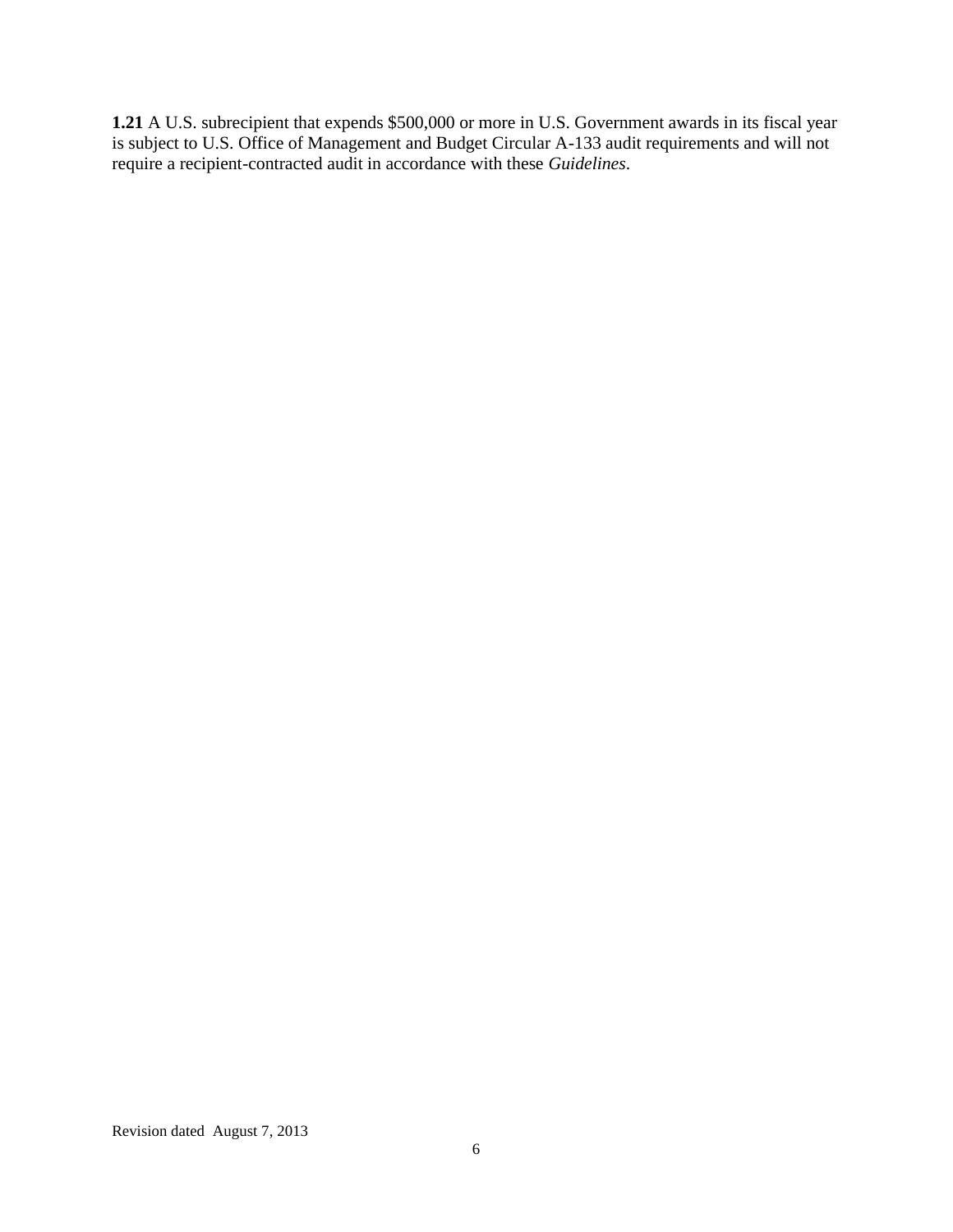# **Chapter 2: Selection of Independent Auditors**

**2.1** This chapter provides guidance to recipients in selecting independent auditors acceptable to OIG and MCC. MCC agreements with foreign recipients require that independent auditors, acceptable to the OIG, audit MCC funds provided under the agreements at least annually.

**2.2** Audits of MCC funds provided to

**a.** Nongovernmental recipients (nonprofit organizations) are to be performed by independent audit firms in accordance with *U.S. Government Auditing Standards*.

**b.** Governmental recipients are to be performed by independent audit firms in accordance with *U.S. Government Auditing Standards.* 

**2.3** Recipients must ensure that all records are available to the independent auditors, all accounting entries and adjustments are made, and all other necessary steps are taken to enable the auditors to complete their work. In accordance with the Compact, the audit must be issued no later than 90 days after the first anniversary of the Entry into Force and no later than 90 days after the end of the audited period thereafter, or such other periods as the Parties may otherwise agree. To this end, interim audit work is likely to be needed except in the case of recipients with few transactions.

**2.4** Audits should begin before the close of the period to be audited, since initiating audits after the close of the period could hinder timely audit reporting and may unduly restrict the scope of certain audit procedures. The OIG recommends that independent audits be contracted well in advance of the period to be audited so that necessary interim audit work can be performed before the close of the audit period. This practice could also result in reduced audit costs. Chapter 8 of these *Guidelines*  presents an outline of an illustrative statement of work to be included in recipient-contracted audit agreements.

#### **Audit Firms**

**2.5** Audits should be conducted by: (1) a non-U.S. audit firm that is on the OIG's list of approved audit firms; or (2) a U.S. audit firm, when approved by the OIG. The procedure is for the recipient to obtain proposals and select an audit firm from the list of firms determined to be eligible by the OIG. Audit cost cannot be a controlling factor in the selection. MCC will verify that the firm selected is on the list of firms eligible to perform audits of MCC funds and that the statement of work contained in the contract complies with these *Guidelines*. MCC has the authority to establish a limit on the maximum number of years that a recipient can be audited by the same audit firm.

**2.6** All selected audit firms should meet or make satisfactory efforts toward meeting the continuing education requirements (CPE) and internal and external peer review requirements in accordance with *U.S. Government Auditing Standards*. OIG may remove firms that fail to meet this objective from the list of auditors eligible to perform audits of MCC agreements. OIG may remove firms on the approved lists that have not performed any audits under these *Guidelines* for a period of four years, or not performed audits in accordance with applicable standards.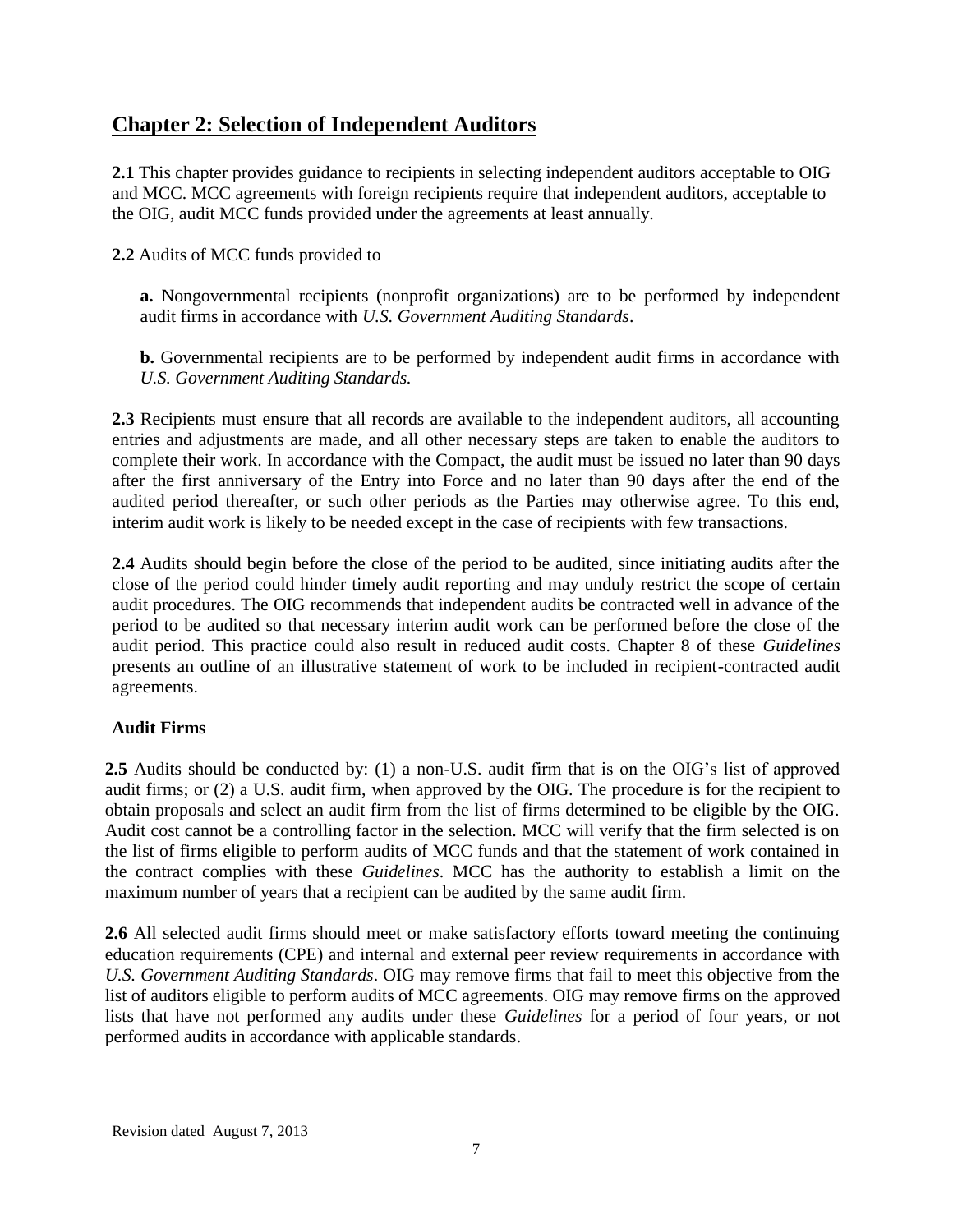**2.7** It is the responsibility of recipient-contracted audit firms to perform audits pursuant to these *Guidelines* and to present audit reports in a timely manner. If the OIG rejects the work of an audit firm due to noncompliance with these *Guidelines*, the audit costs may not be charged to MCC agreements until such time as the OIG finds the report to be acceptable. Should the audit firm fail to make its report acceptable, either a different recipient-contracted audit firm or the OIG must perform another audit. In such case, the audit firm will not be considered acceptable to perform future audits until the OIG determines that it has undergone an external quality control review, implemented the resultant recommendations, and is capable of substantially improved performance. In addition, at the OIG's discretion, the OIG may send a letter to the audit regulatory body in the country where the audit was performed.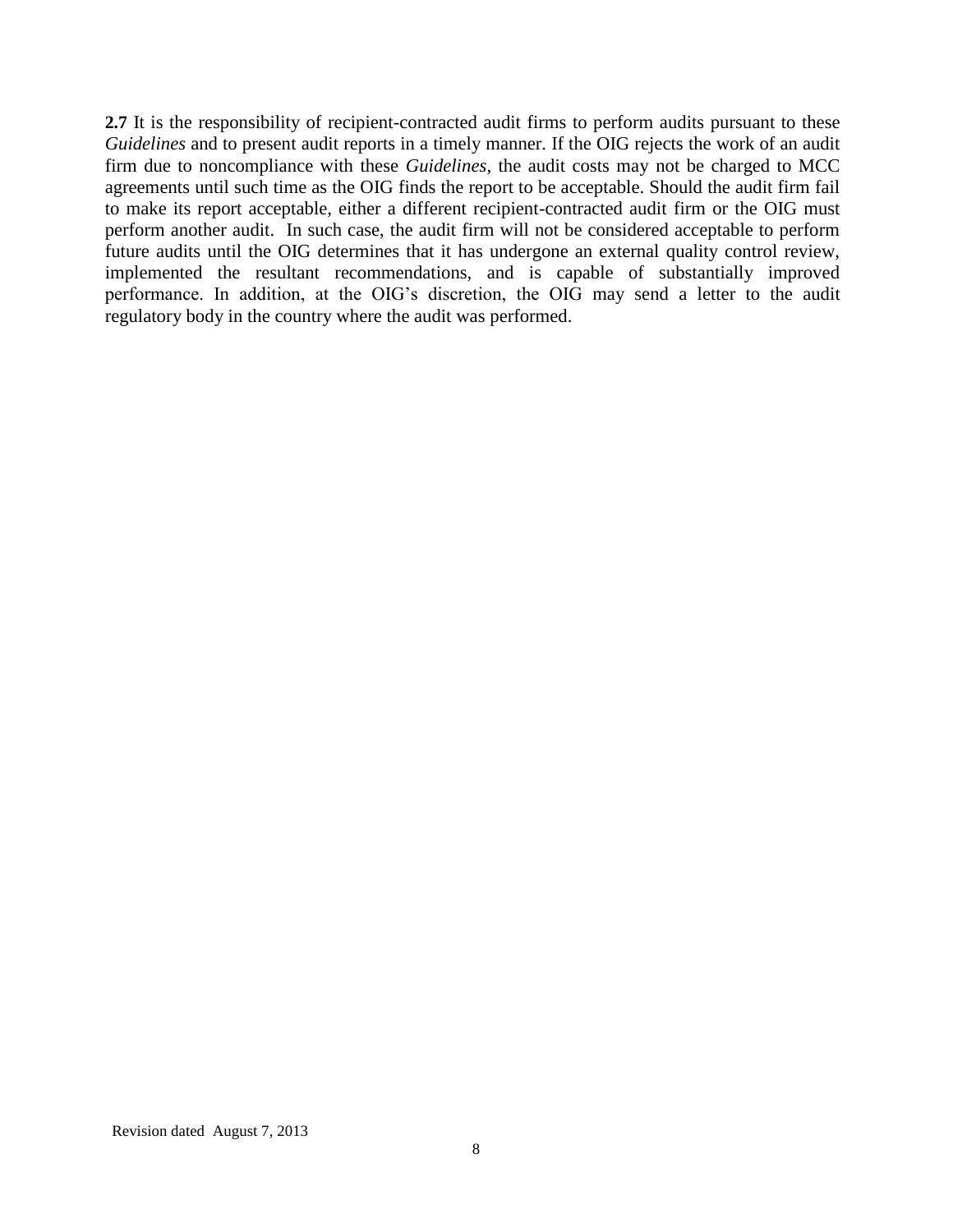# **Chapter 3: Audit Objectives**

**3.1** The financial audit must include a specific audit of all the recipient's MCC-funded programs. The financial audit should also include an audit of the recipient's general purpose financial statements on an organization-wide basis (balance sheet, income statement, and cash flow statement) if the recipient has been authorized to charge indirect costs, or if the MCA specifically requests such an audit. The fund accountability statement is the basic financial statement to be audited that presents the recipient's revenues, costs incurred, cash balance of funds provided to the recipient by MCC, and assets and technical assistance directly procured by MCC for the recipient's use. The fund accountability statement should be reconciled to the MCC funds included in the general purpose financial statements by a note to the financial statements or the fund accountability statement. All currency amounts in the fund accountability statement, cost-sharing schedule, and the report findings, if any, must be stated in U.S. dollars. The auditors should indicate the exchange rate(s) used in the notes to the fund accountability statement. Example 6.1 of these *Guidelines* illustrates a typical fund accountability statement.

#### **Audit of MCC Funds and Government Funds Eligible for MCC Reimbursement**

**3.2** A financial audit of the funds provided by MCC must be performed in accordance with *U.S. Government Auditing Standards*, or other approved standards where applicable (see paragraph 2.9.d of these *Guidelines*), and accordingly includes such tests of the accounting records as deemed necessary under the circumstances. The specific objectives of the audit of the MCC funds are to:

**a.** Express an opinion on whether the fund accountability statement for the MCC-funded programs presents fairly, in all material respects, revenues received, costs incurred, and assets and technical assistance directly procured by MCC for the period audited in conformity with the terms of the agreements and generally accepted accounting principles or other comprehensive basis of accounting (including the cash receipts and disbursements basis and modifications of the cash basis).

**b.** Evaluate and obtain a sufficient understanding of the accountable entity's internal control related to the MCC-funded programs, assess control risk, and identify significant deficiencies or material weaknesses in in the design and effectiveness of these internal controls. This evaluation should include the internal control related to required cost-sharing contributions.

**c.** Perform tests to determine whether the recipient complied, in all material respects, with agreement terms (including cost sharing, if applicable) and applicable laws and regulations related to MCC-funded programs. All material instances of noncompliance and all illegal acts that have occurred or are likely to have occurred should be identified. Such tests should include the compliance requirements related to required cost-sharing contributions, if applicable.

**d.** Determine if the recipient has taken adequate corrective action on prior audit report recommendations.

Revision dated August 7, 2013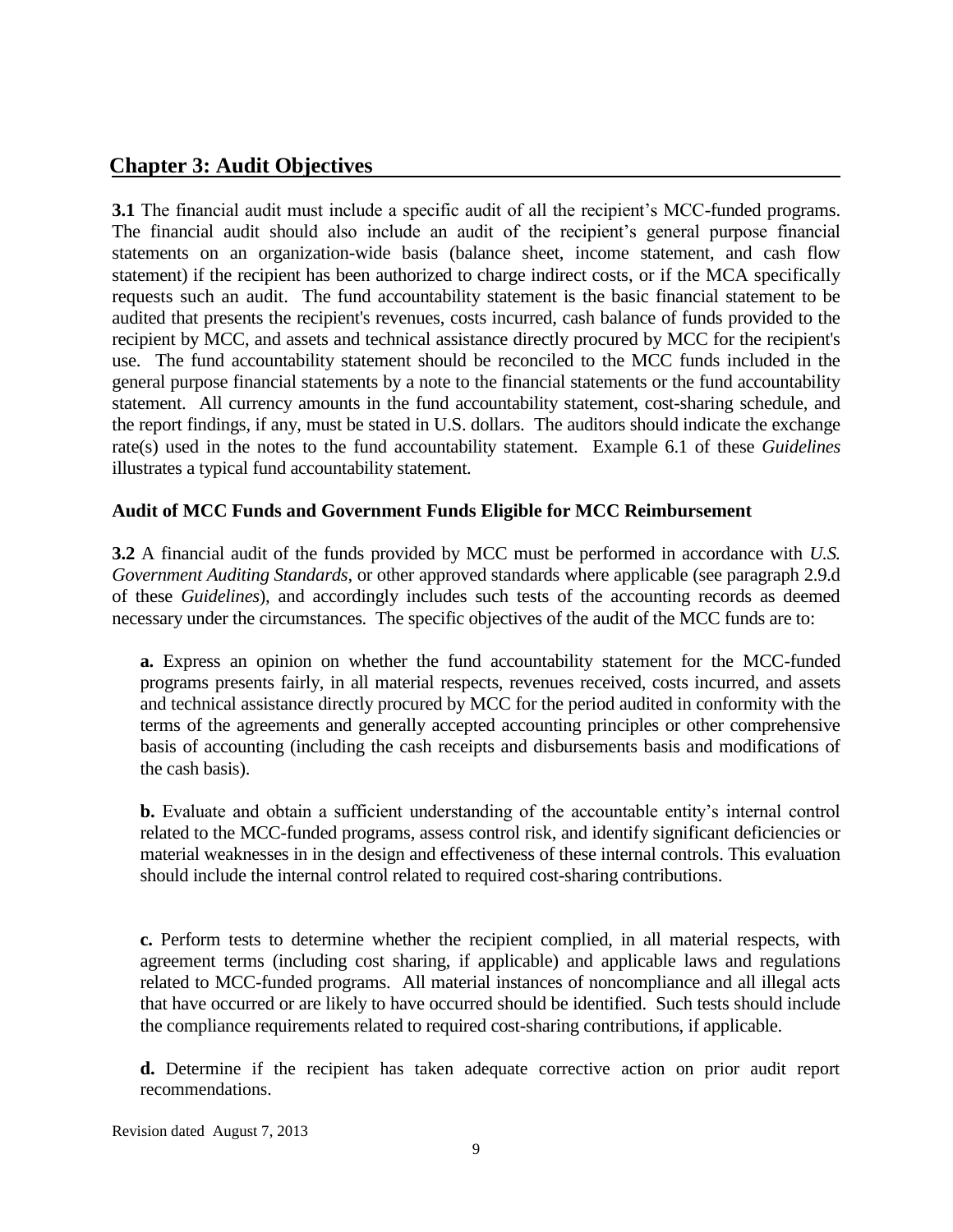The specific objectives of the audit of the Government's funding which may be eligible for MCC reimbursement are determined by the specific requirements of the relevant Audit Planning Document submitted by the audit firm as well as the requirements of any applicable supplemental agreements between MCC and the MCA.

**3.3** Auditors must design audit steps and procedures in accordance with *U.S. Government Auditing Standards*, to provide reasonable assurance of detecting instances or transactions in which fraud or illegal acts have occurred or are likely to have occurred. If such evidence exists, the auditors must contact the appropriate OIG office and should exercise due professional care in pursuing indications of possible fraud and illegal acts so as not to interfere with potential future investigations or legal proceedings.

### **Review of Cost-Sharing Schedule**

**3.4** The audit should determine whether cost-sharing contributions were provided and accounted for by the recipient in accordance with the terms of the agreements, if applicable. The audit firm should clearly state whether or not cost-sharing/counterpart contributions were required by the agreement. The auditors will review the cost-sharing schedule to determine if the schedule is fairly presented in accordance with the basis of accounting used by the recipient to prepare the schedule. The auditors should question all cost-sharing contributions that are either ineligible or unsupported costs. In addition, for audits of agreements that present a cost-sharing budget on an annual basis and for close-out audits of awards that present cost-sharing budgets on a life-ofproject basis, the auditors will review the cost-sharing schedule to determine if cost-sharing contributions were provided by the recipient in accordance with the terms of the agreement.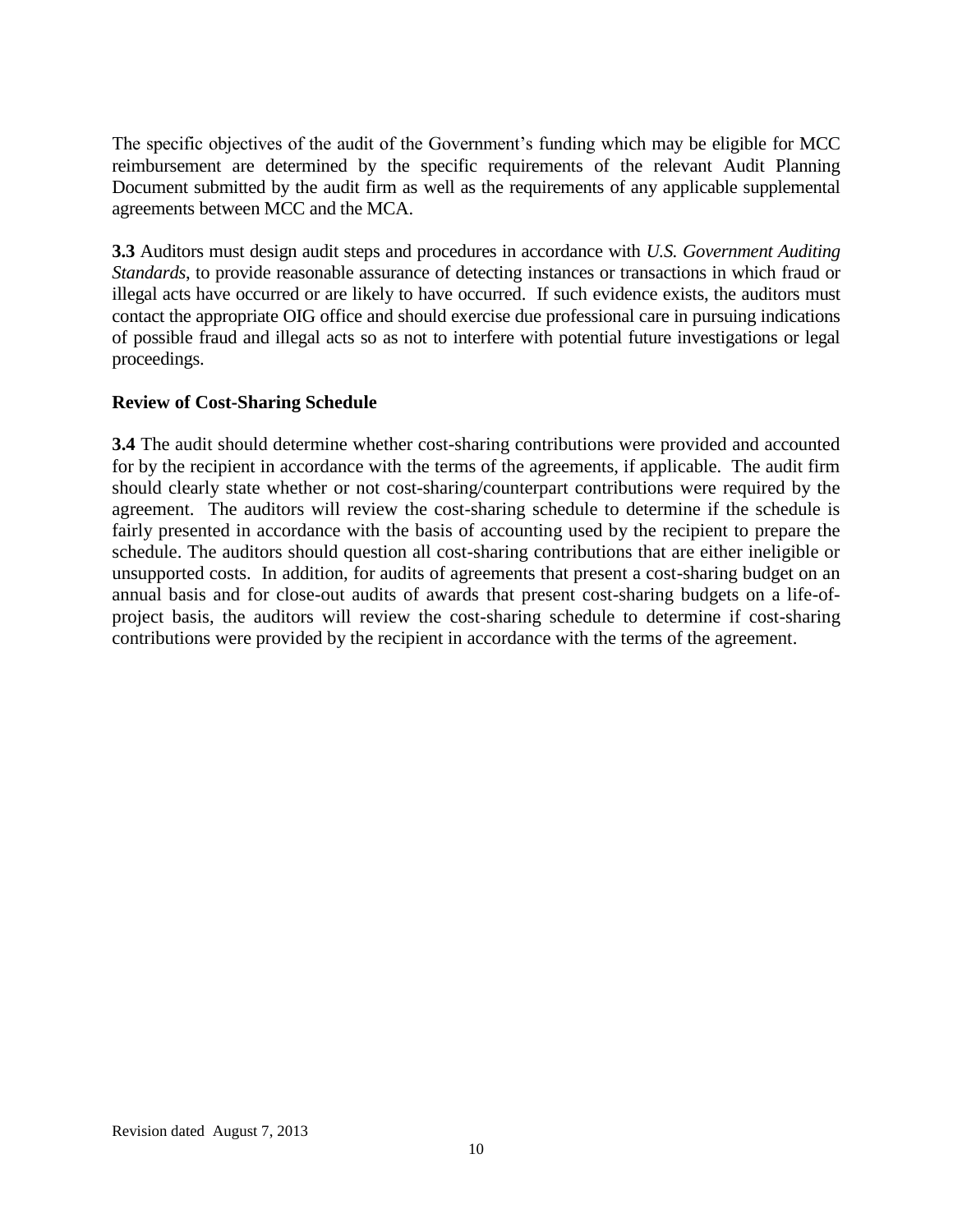# **Chapter 4: Audit Scope**

**4.1** The auditors should use the following steps as the basis for preparing their audit programs and their review. They are not considered all-inclusive or restrictive in nature and do not relieve the auditor from exercising due professional care and judgment. The steps should be modified to fit local conditions and specific program design, implementation procedures, and agreement provisions, which may vary from program to program. Any limitations in the scope of work must be communicated as soon as possible to the appropriate OIG office.

#### **Pre-Audit Steps**

**4.2** Following is a list of documents applicable to different MCC programs. The auditors should review the applicable documents considered necessary to perform the audit:

**a.** The agreements between MCC and the recipient.

**b.** The sub-agreements or implementing entity agreements between the recipient and other implementing entities, as applicable.

**c.** Contracts and subcontracts with third parties, if any.

**d.** The budgets, implementation letters, and written procedures approved by MCC.

**e.** MCC Cost Principles

**f.** Applicable Procurement Laws and Regulations (these laws and regulations will be identified in the compact and supplemental agreements).

**g.** All program financial and progress reports; charts of accounts; organizational charts; accounting systems descriptions; procurement policies and procedures; and receipt, warehousing and distribution procedures for materials, as necessary, to successfully complete the required work.

#### **Fund Accountability Statement**

4.3 The auditors must examine the Fund Accountability Statement<sup>3</sup> for MCC funded programs including the budgeted amounts by category and major items; the revenues received from MCC for the period covered by the audit; the costs reported by the recipient as incurred during that period; and the assets and technical assistance directly procured by MCC for the recipient's use. The Fund

 $3$  A "Fund Accountability Statement" is a financial statement that presents a MCC recipient's revenues, costs incurred, cash balance of funds (after considering reconciling items), and assets and technical assistance directly procured by MCC that were provided by MCC agreements.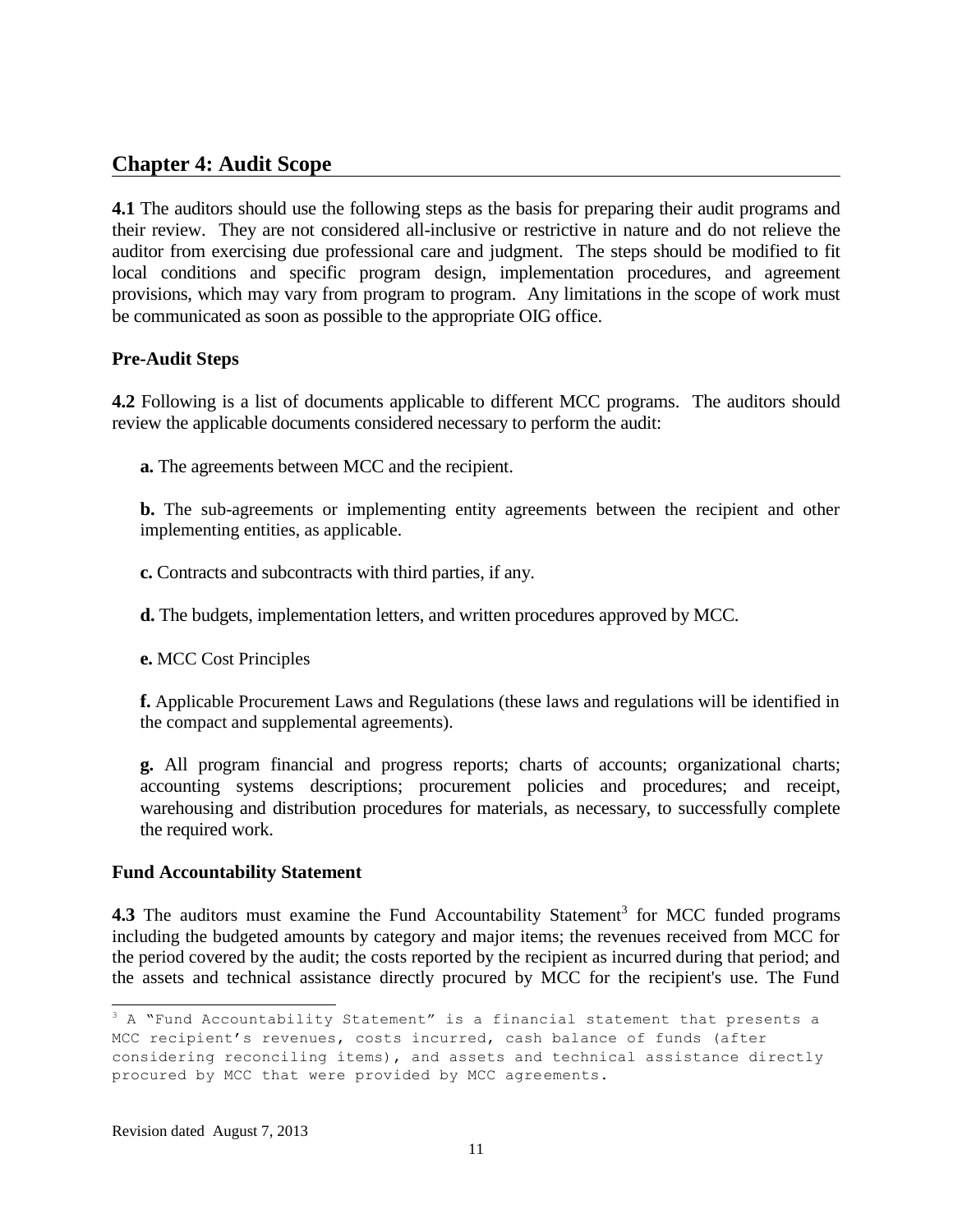Accountability Statement must include all MCC assistance funds identified by each specific program or agreement. A separate Fund Accountability Statement is required for Compact funds, Compact Implementation Funding (CIF), and 609 (g) funds. The revenues received from MCC less the costs incurred, after considering any reconciling items, must reconcile with the balance of cash-on-hand or in bank accounts. The Fund Accountability Statement should not include cost-sharing contributions provided from the recipient's own funds or in-kind. However, a separate cost-sharing schedule must be included and reviewed as stated in paragraph 4.8 of these *Guidelines*.

**4.4** The auditors may prepare or assist the recipient in preparing the fund accountability statement from the books and records maintained by the recipient, but the recipient must accept responsibility for the statement's accuracy before the audit commences.

**4.5** The opinion on the fund accountability statement must comply with Statement on Auditing Standard (SAS) No. 62 (AU623). The fund accountability statement must separately identify those revenues and costs applicable to each specific MCC agreement. The audit must evaluate program implementation actions and accomplishments to determine whether specific costs incurred are allowable, allocable, and reasonable under the agreement terms, and to identify areas where fraud and illegal acts have occurred or are likely to have occurred as a result of inadequate internal control. At a minimum, the auditors must:

**a.** Review costs billed to and reimbursed with MCC funds and costs incurred but pending reimbursement by MCC, identifying and quantifying any questioned costs. All costs that are not supported with adequate documentation or are not in accordance with the agreement terms or the *Cost Principles for Government Affiliates Involved in MCC Compact Implementation* must be reported as questioned. Questioned costs must be identified in the notes to the Fund Accountability Statement.

**a.1** Questioned costs must be presented in the Fund Accountability Statement in two separate categories: (a) ineligible costs that are explicitly questioned because they are unreasonable; prohibited by the agreements or applicable laws and regulations; or not program related; and (b) unsupported costs that are not supported with adequate documentation or did not have required prior approvals or authorizations. All material questioned costs resulting from instances of noncompliance with agreement terms and applicable laws and regulations must be included as findings in the report on compliance. Also, the notes to the Fund Accountability Statement must briefly describe both material instances of noncompliance with agreement terms and applicable laws and regulations must be included as findings in the report on compliance. Also, the notes to the fund accountability statement must briefly describe both material and immaterial questioned costs and must be cross-referenced to any corresponding findings in the report on compliance.

**b.** Review general and program ledgers to determine whether costs incurred were properly recorded. Reconcile direct costs billed to, and reimbursed by, MCC to the program and general ledgers.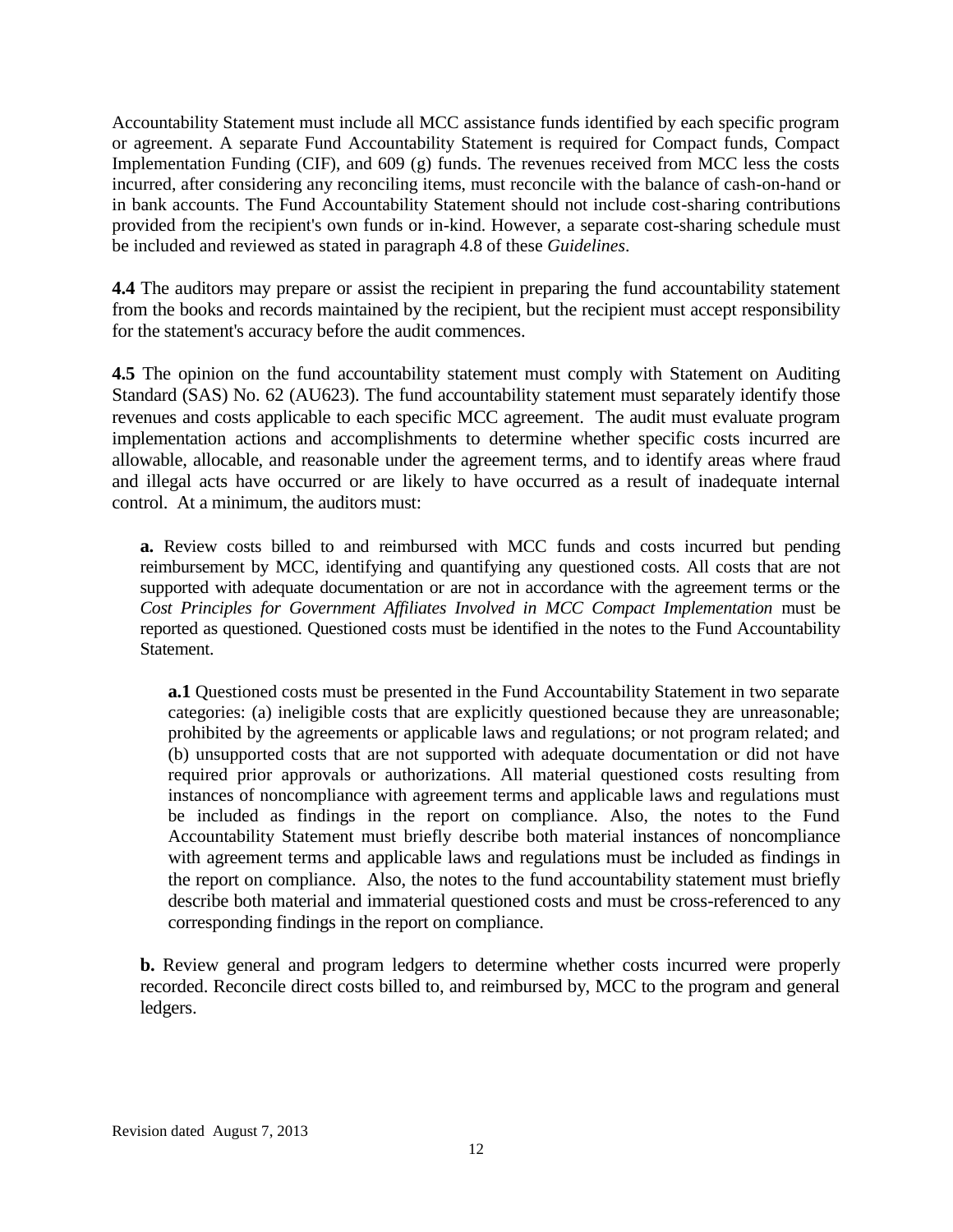**c.** Review the procedures used to control the funds, including transfer of funds to contracted financial institutions or other implementing entities. Review the bank statements and the controls on those bank accounts. Perform positive confirmation of balances, as necessary.

**d.** Determine whether advances of funds were justified with documentation, including reconciliations of funds advanced, disbursed, and available. The auditors must ensure that all funding received by the recipient from MCC was appropriately recorded in the recipient's accounting records and that those records were periodically reconciled with information provided by MCC.

**e.** Determine whether program income was added to funds used to further eligible project or program objectives, to finance the non-federal share of the project or program, or deducted from program costs, in accordance with MCC regulations, other implementing guidance, or the terms and conditions of the award.

**f.** Review procurement procedures to determine whether they were conducted in a manner consistent with the MCC Program Procurement Guidelines to ensure the use of sound commercial practices including competition and price reasonableness, as well as ensuring that adequate controls were in place over the qualities and quantities received.

**g.** Review direct salary charges to determine whether salary rates were reasonable for that position, in accordance with those approved by MCC when MCC approval is required, and supported by appropriate payroll records. Determine if overtime was charged to the program and whether it was allowable under the terms of the agreements. Determine whether allowances and fringe benefits received by employees were in accordance with the agreements and applicable laws and regulations. The auditors should question unallowable salary charges in the fund accountability statement.

**h.** Review travel and transportation charges to determine whether they were adequately supported and approved. Travel charges that are not supported with adequate documentation or not in accordance with agreements and regulations must be questioned in the fund accountability statement.

**i.** Review assets (such as supplies, materials, vehicles, equipment, food products, tools, etc.), whether procured by the recipient or directly procured by MCC for the recipient's use. The auditors should determine whether assets exist or were used for their intended purposes in accordance with the terms of the agreements, and whether control procedures exist and have been placed in operation to adequately safeguard the assets. As part of the procedures to determine if assets were used for intended purposes, the auditors should perform end-use reviews for an appropriate sample of all assets based on the control risk assessment (see paragraph 4.16.b of these *Guidelines*). End-use reviews may include site visits to verify that assets exist or were used for their intended purposes in accordance with the terms of the agreements. The cost of all assets whose existence or proper use in accordance with the agreements cannot be verified must be questioned in the fund accountability statement.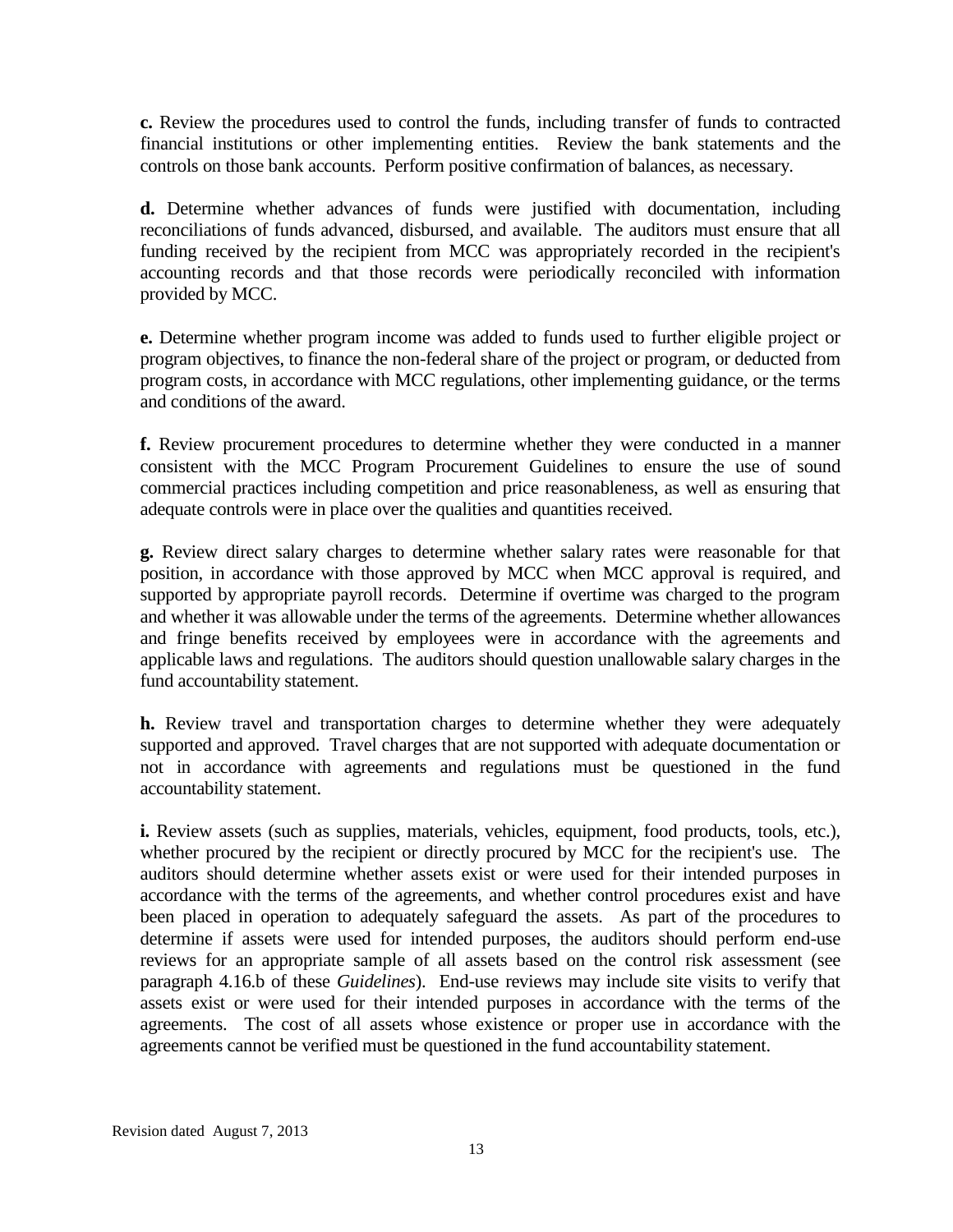j. Review technical assistance and services, consultant services, and grant activity, whether procured by the accountable entity or directly procured by MCC for the accountable entity's use. The auditors should determine whether technical assistance, services and grants were used for their intended purposes in accordance with the terms of the agreements. The cost of technical assistance, services and grants not properly used in accordance with terms of the agreements must be questioned in the fund accountability statement.

**j.1** In addition to the above audit procedures, if technical assistance and services were contracted by the recipient from a non-U.S. contractor, the auditors should perform additional audit steps on the technical assistance and services, unless the recipient has separately contracted for an audit of these costs. When testing for compliance with agreement terms and applicable laws and regulations, the auditors should not only consider agreements between the recipient and MCC, but also agreements between the recipient and the non-U.S. contractors providing technical assistance and services. The agreements between the recipient and non-U.S. contractors should be audited using the same audit steps described in the other paragraphs of this section, including all tests necessary to specifically determine that costs incurred are allowable, allocable, reasonable, and supported under agreement terms.

**j.2** If the technical assistance and services were not contracted by the recipient from a non-U.S. contractor, the auditors are still responsible for determining whether technical assistance and services were used for their intended purposes in accordance with the terms of the agreements. However, the auditors are not responsible for performing additional audit steps for the costs incurred under the technical assistance and services agreements, since either MCC or a cognizant U.S. Government agency is responsible for contracting for audits of these costs.

**k.** Review unliquidated advances to the recipient and pending reimbursements by MCC or the applicable accountable entity when performing final closeout audits. Verify that the accountable entity complied with its Closure Plan. Ensure that the accountable entity returned any excess cash to MCC. Also, ensure that all assets (inventories, fixed assets, assets, etc.) procured with program funds were disposed of in accordance with the terms of the agreements. The auditors should present, as an annex to the Fund Accountability Statement, the balances and details of final inventories of nonexpendable property acquired under the agreements. These close out audit procedures must be performed for any award that expires during the period audited.

**4.6** There may be situations where a recipient organization has more than one MCA funded agreement, either for multiple projects in one country, or for projects in multiple counties. The fund accountability statement included as Example 6.1 of these *Guidelines* illustrates how to report the results of a single audit that covers more than one MCA agreement. In such cases, the fund accountability statement must separately disclose the financial information (revenues, costs, etc.) for each agreement, and must identify the country program to which each agreement applies. Questioned costs, and internal control and compliance findings of any audits of subrecipient must be reported in the recipient's financial audit using the same treatment and procedures as the recipient's own questioned costs and findings. The same reporting principles apply when only one MCA agreement is covered by the audit.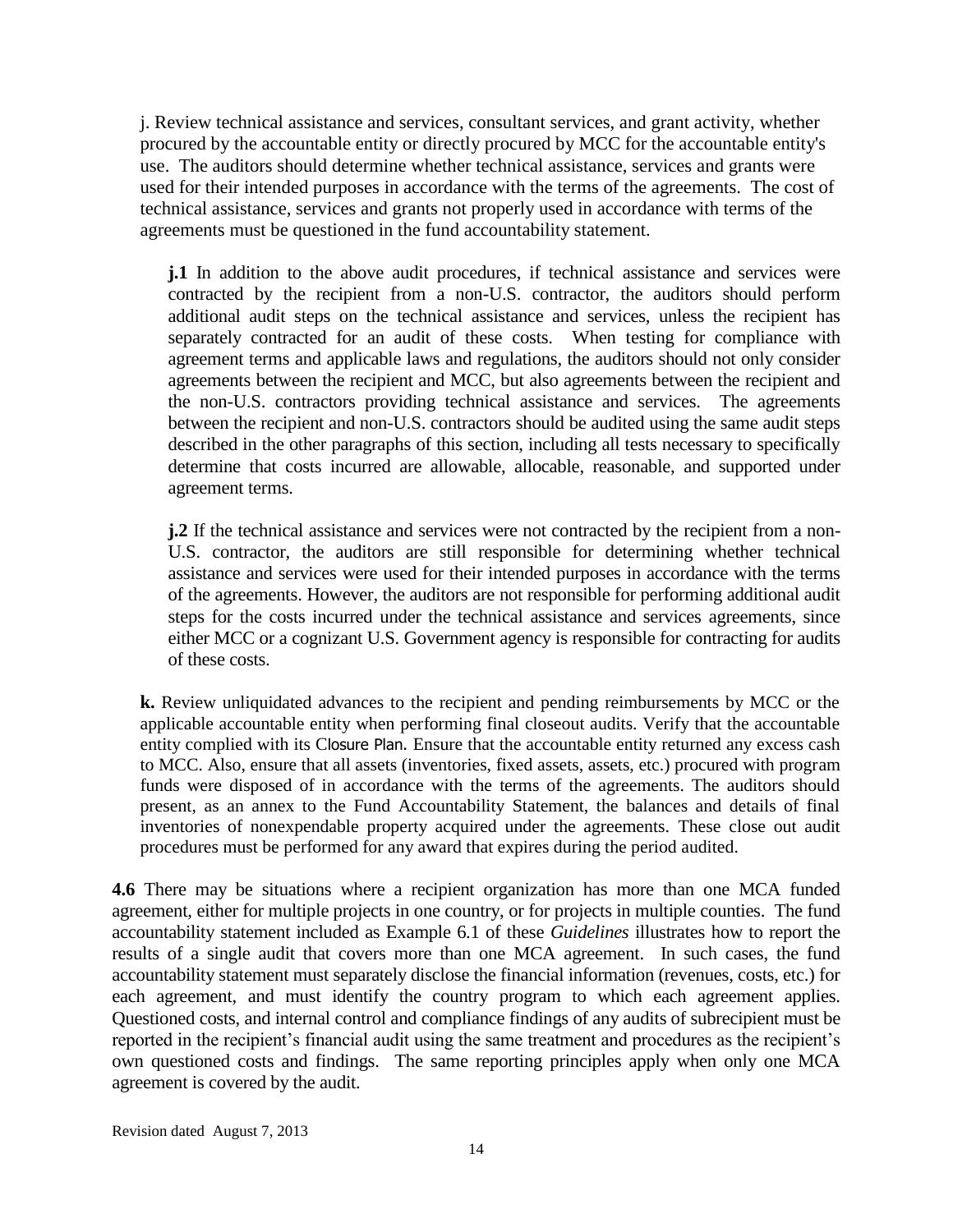**4.7** The auditors must generally express a single opinion on a Fund Accountability Statement that includes more than one agreement with MCC. Auditors must not express separate opinions on Fund Accountability Statements of each agreement or program unless specifically requested to do so by the MCC or recipient.

#### **Cost-Sharing Schedule**

**4.8** MCC agreements may require cost-sharing contributions by the recipient. Most agreements establish a life-of-project budget for such contributions; however, some agreements may establish annual budgets for those contributions. The review of the costs sharing schedule must be approached differently depending on whether the cost-sharing budget is a life-of project budget or an annual budget. In either case, the review consists principally of inquiries of recipient personnel and analytical procedures applied to financial data supporting the cost-sharing schedule.

**4.9** The auditors may prepare or assist the recipient in preparing the cost-sharing schedule from the books and records maintained by the recipient. The recipient must, however, accept responsibility for the schedule's accuracy before the review commences.

#### **Agreement with Life-of-Project Cost-Sharing Budget**

**4.10** For an agreement with a life-of-project budget for cost-sharing contributions, it is not possible to determine whether the contributions have been made as required until the agreement ends. Nonetheless, MCC and the recipient need reliable information to monitor actual cost-sharing contributions throughout the life of the agreement.

**4.11** Thus, for agreements with a life-of-project budget for cost-sharing contributions, for each year that an audit is performed in accordance with these *Guidelines*, the auditors will review the costsharing schedule to determine if the schedule is fairly presented in accordance with the basis of accounting used by the recipient to prepare the schedule. The auditors must question all costsharing contributions that are either ineligible or unsupported costs. An ineligible cost is a cost that is unreasonable, prohibited by the agreements or applicable laws and regulations, or is not program related. An unsupported cost lacks adequate documentation or does not have required prior approvals or authorizations. All questioned costs must be briefly described in the notes to the costsharing schedule. In addition, material questioned costs must be included as findings in the report on compliance. Notes to the cost-sharing schedule must be cross-referenced to the corresponding findings in the report on compliance. Also, reportable internal control weaknesses related to costsharing contributions must be set forth as findings in the report on internal control. (See sample cost-sharing schedule at Example 6.2.A, and sample reports at Examples 7.6.A and 7.6.B of these *Guidelines.*)

**4.12** In addition, for closeout audits of agreements with a life-of-project budget for cost-sharing contributions, the auditors will review the cost-sharing schedule to determine if the recipients provided such contributions in accordance with the terms of the agreement. If actual contributions were less than budgeted contributions, the shortfall will be identified in the appropriate column of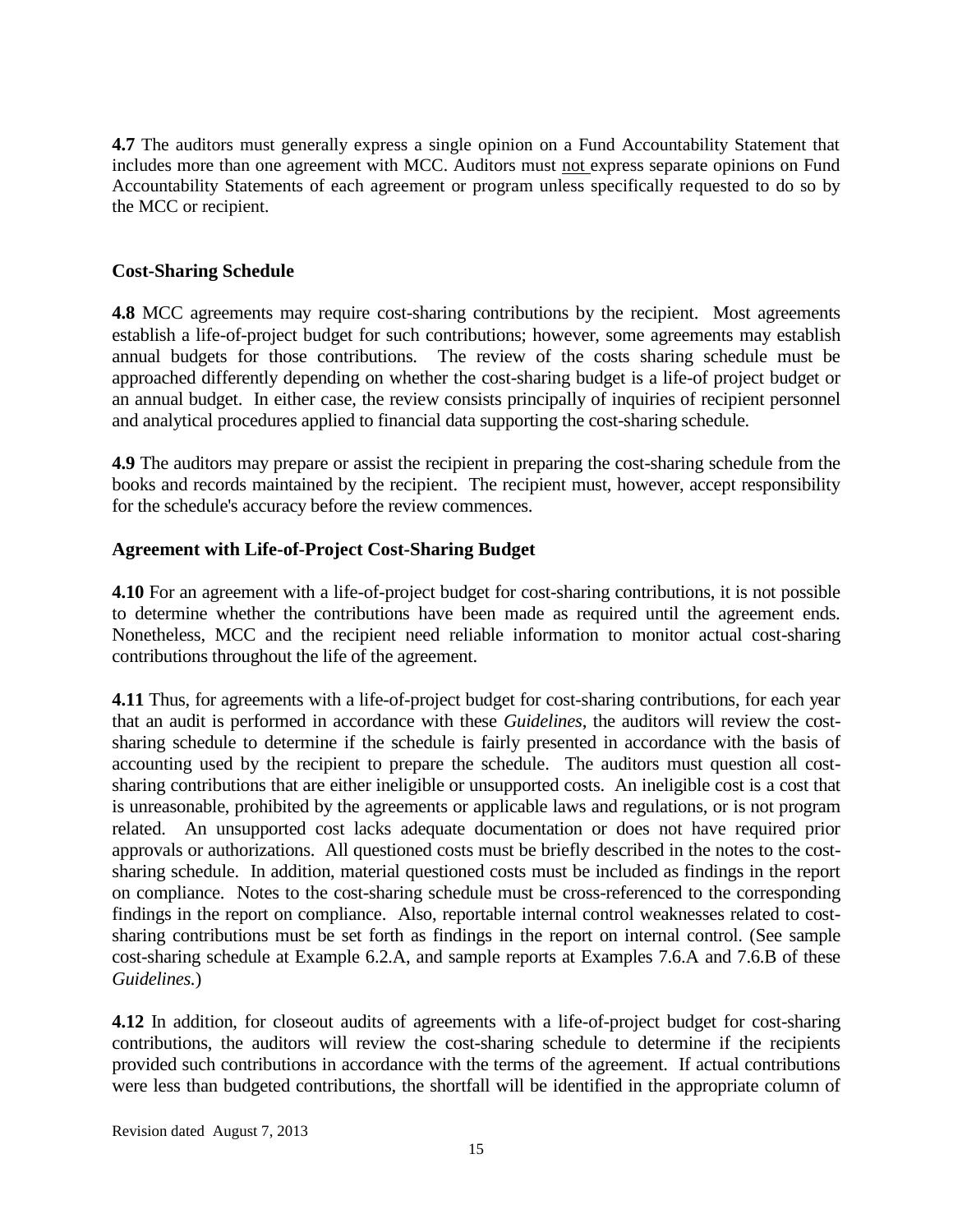the cost-sharing schedule. (See sample cost-sharing schedule at Example 6.2.B, and sample reports at Examples 7.4.C and 7.4.D of these *Guidelines.*)

#### **Agreement with Annual Cost-Sharing Budget**

**4.13** For agreements with an annual budget for cost-sharing contributions, for each year that an audit is performed in accordance with these *Guidelines*, the auditors will review the cost-sharing schedule to determine whether (1) the schedule is fairly presented in accordance with the basis of accounting used by the recipient to prepare the cost-sharing schedule and (2) contributions were provided by the recipient in accordance with the terms of the agreement. The auditors must question all cost-sharing contributions that are either ineligible or unsupported costs. An ineligible cost is unreasonable, prohibited by the agreements or applicable laws and regulations, or not program related. An unsupported cost lacks adequate documentation or does not have required prior approvals or authorizations. All questioned costs must be briefly described in the notes to the costsharing schedule. In addition, material questioned costs must be included as findings in the report on compliance. Notes to the cost-sharing schedule must be cross-referenced to the corresponding findings in the report on compliance. Also, reportable internal control weaknesses related to costsharing contributions must be set forth as findings in the report on internal control. If actual costsharing contributions were less than budgeted contributions, the shortfall will be identified in the appropriate column of the cost-sharing schedule. (See sample cost-sharing schedule at Example 6.2.B, and sample reports at Examples 7.4.C and 7.4.D of these *Guidelines.*)

### **Internal Control**

**4.14** The auditors must review and evaluate the recipient's internal control related to MCC programs to obtain a sufficient understanding of the design of relevant control policies and procedures and whether those policies and procedures have been placed in operation. The U.S. General Accounting Office's *Standards for Internal Control in the Federal Government* (GAO/AIMD-00-21.3.1; 1999) may prove helpful in assessing recipient internal control. The internal control must be documented in the working papers.

**4.15** Auditors must then prepare the report required by these *Guidelines*, identifying deficiencies in the design or operation of internal control. A significant deficiency is a deficiency, or combination of deficiencies, in internal control that is less severe than a material weakness, yet important enough to merit attention by those charged with governance.

A material weakness is a deficiency, or combination of deficiencies, in internal control, such that there is a reasonable possibility that a material misstatement of the entity's Fund Accountability Statement will not be prevented, or detected and corrected on a timely basis.

Significant deficiencies, including material weaknesses, must be set forth in the report as "findings" (see paragraph 5.1.d of these *Guidelines*). Other matters related to internal control should be included in a separate management letter to the recipient and referred to in the report on internal control. The management letter should be provided to the OIG along with the audit report.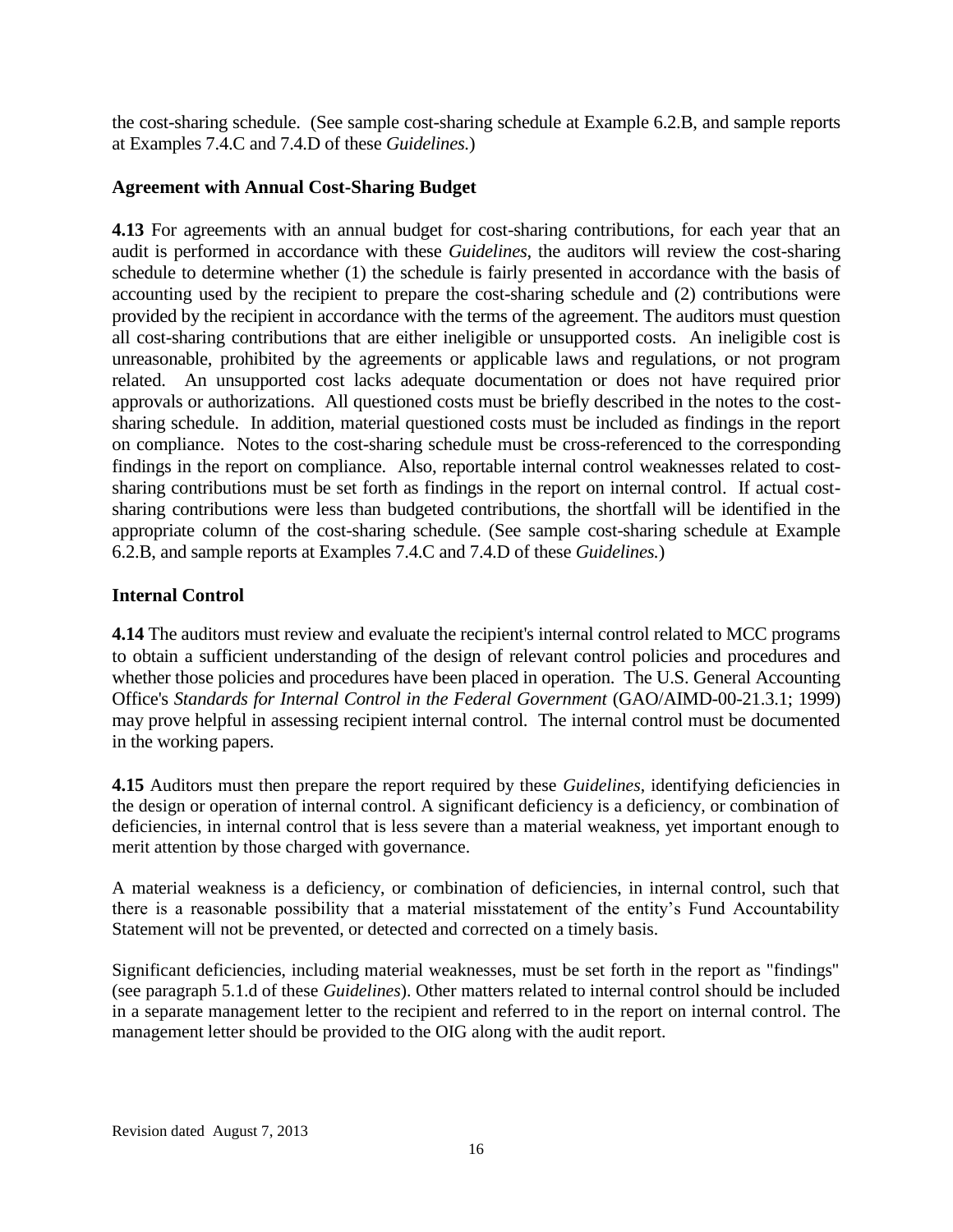**4.16** The major internal control components to be studied and evaluated include, but are not limited to, the controls related to each revenue and expense account on the fund accountability statement. The auditors must:

**a.** Obtain a sufficient understanding of internal control to plan the audit and to determine the nature, timing and extent of tests to be performed.

**b.** Assess inherent risk and control risk, and determine the combined risk. Inherent risk is the susceptibility of an assertion, such as an account balance, to a material misstatement assuming there are no related internal control policies or procedures. Control risk is the risk that a material misstatement that could occur in an assertion will not be prevented or detected in a timely manner by the entity's internal control policies or procedures. Combined risk (sometimes referred to as detection risk) is the risk that the auditor will not detect a material misstatement that exists in an assertion. Combined risk is based upon the effectiveness of an auditing procedure and the auditor's application of that procedure.

**c.** Summarize the risk assessments for each assertion in a working paper. The risk assessments should consider the following broad categories under which each assertion should be classified: (a) existence or occurrence; (b) completeness; (c) rights and obligations; (d) valuation or allocation; and (e) presentation and disclosure. At a minimum, the working papers should identify the name of the account or assertion, the account balance or the amount represented by the assertion, the assessed level of inherent risk (high, moderate, or low), the assessed level of control risk (high, moderate, or low), the combined risk (high, moderate, or low), and a description of the nature, timing and extent of the tests performed based on the combined risk. These summary working papers should be cross-indexed to the supporting working papers that contain the detailed analysis of the fieldwork. If control risk is evaluated at less than the maximum level (high), then the basis for the auditor's conclusion must be documented in the working papers.

**c.1** If the auditors assess control risk at the maximum level for assertions related to material account balances, transaction classes, and disclosure components of financial statements when such assertions are significantly dependent upon computerized information systems, the auditors must document in the working papers the basis for such conclusions by addressing (i) the ineffectiveness of the design and/or operation of controls, or (ii) the reasons why it would be inefficient to test the controls.

**d.** Evaluate the control environment, the adequacy of the accounting systems, and control procedures. Emphasize the policies and procedures that pertain to the recipient's ability to record, process, summarize, and report financial data consistent with the assertions embodied in each account of the fund accountability statement. This should include, but not be limited to, the control systems for:

**d.1** Ensuring that charges to the program are proper and supported.

**d.2** Managing cash on hand and in bank accounts.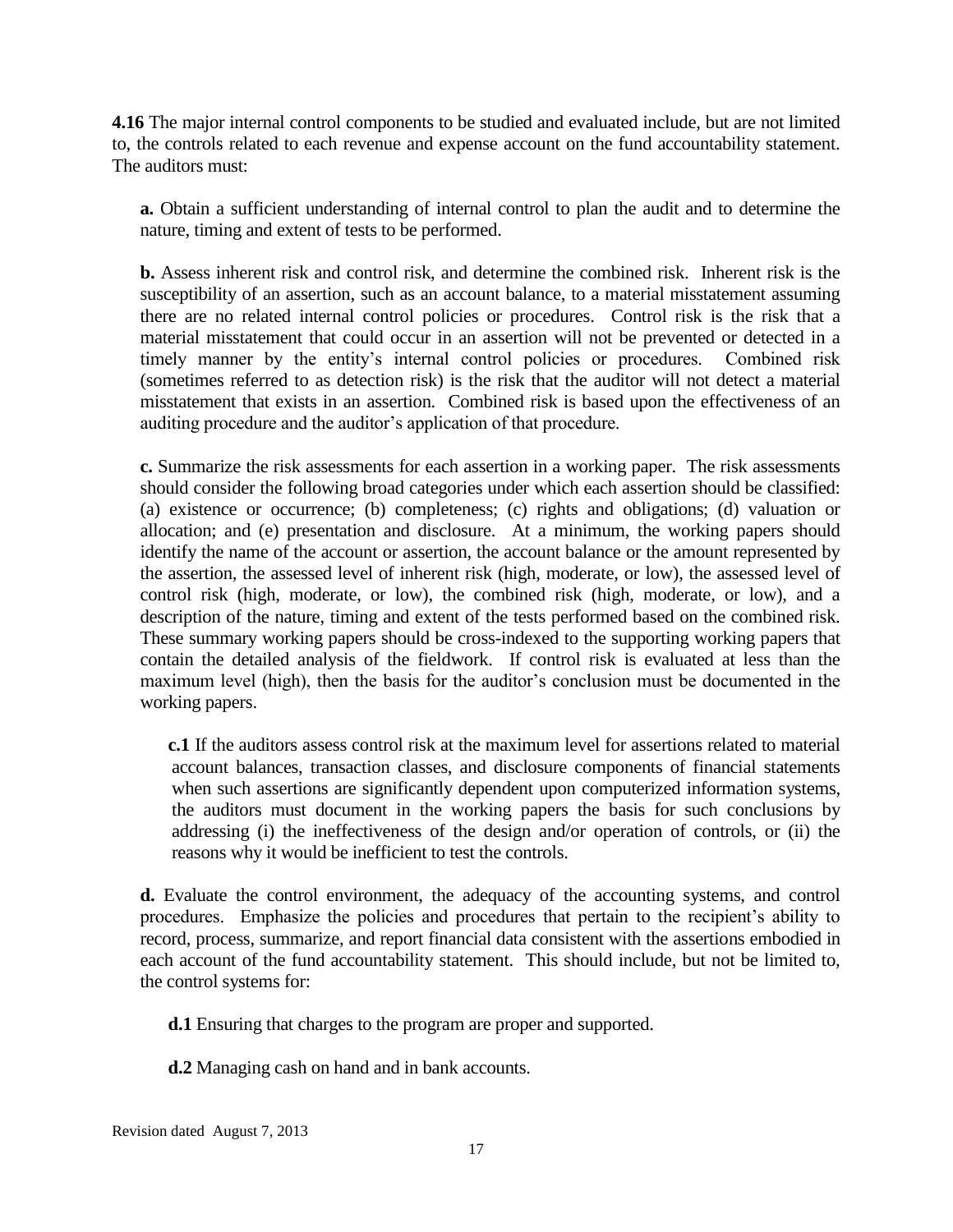**d.3** Procuring goods and services.

**d.4** Managing inventory and receiving functions.

**d.5** Managing personnel functions such as timekeeping, salaries and benefits.

**d.6** Managing and disposing of assets (such as supplies, materials, vehicles, equipment, food products, tools, etc.) purchased either by the recipient or directly by MCC.

**d.7** Ensuring compliance with agreement terms and applicable laws and regulations that collectively have a material impact on the Fund Accountability Statement. Specifically, evaluate compliance with the Procurement Agreement and Procurement Guidelines as well as the Fiscal Accountability Plan. The results of this evaluation should be contained in the working paper section described in paragraphs 4.18 thorough 4.20.k of these *Guidelines* and presented in the compliance report.

**e.** Evaluate internal control established to ensure compliance with cost-sharing requirements, if applicable, including both provision and management of the contributions.

**f.** Include in the study and evaluation other policies and procedures that may be relevant if they pertain to data the auditors use in applying auditing procedures. This may include, for example, policies and procedures that pertain to non-financial data that the auditors use in analytical procedures.

**4.17** In fulfilling the audit requirement relating to an understanding of internal control and assessing the level of control risk, the auditor must follow, at a minimum, the guidance contained in AICPA SAS Nos. 78 and 115 (AU110, AU319, AU324 and AU325), respectively entitled *Consideration of Internal Control in a Financial Statement Audit, and Communicating Internal Control Related Matters Identified in an Audit* as well as SAS No. 117 (AU801) entitled *Compliance Audits.*

### **Compliance with Agreement Terms and Applicable Laws and Regulations**

**4.18** In fulfilling the audit requirement to determine compliance with agreement terms and applicable laws and regulations related to MCC programs, the auditors must, at a minimum, follow guidance contained in AICPA SAS No. 117 (AU801) entitled *Compliance Audits*. The compliance review must also determine—on audits of awards that present cost-sharing budgets on an annual basis and on close-out audits of awards that present cost-sharing budgets on a life-of-project basis if cost-sharing contributions were provided and accounted for in accordance with the terms of the agreements. The auditor's report on compliance must set forth as findings all material instances of noncompliance, defined as instances that could have a direct and material effect on the fund accountability statement. Nonmaterial instances of noncompliance should be included in a separate management letter to the recipient and referred to in the report on compliance. The management letter should be provided to the OIG along with the audit report.

**4.19** The auditor's report should include all conclusions that a fraud or illegal act either has occurred or is likely to have occurred. In reporting material fraud, illegal acts, or other noncompliance, the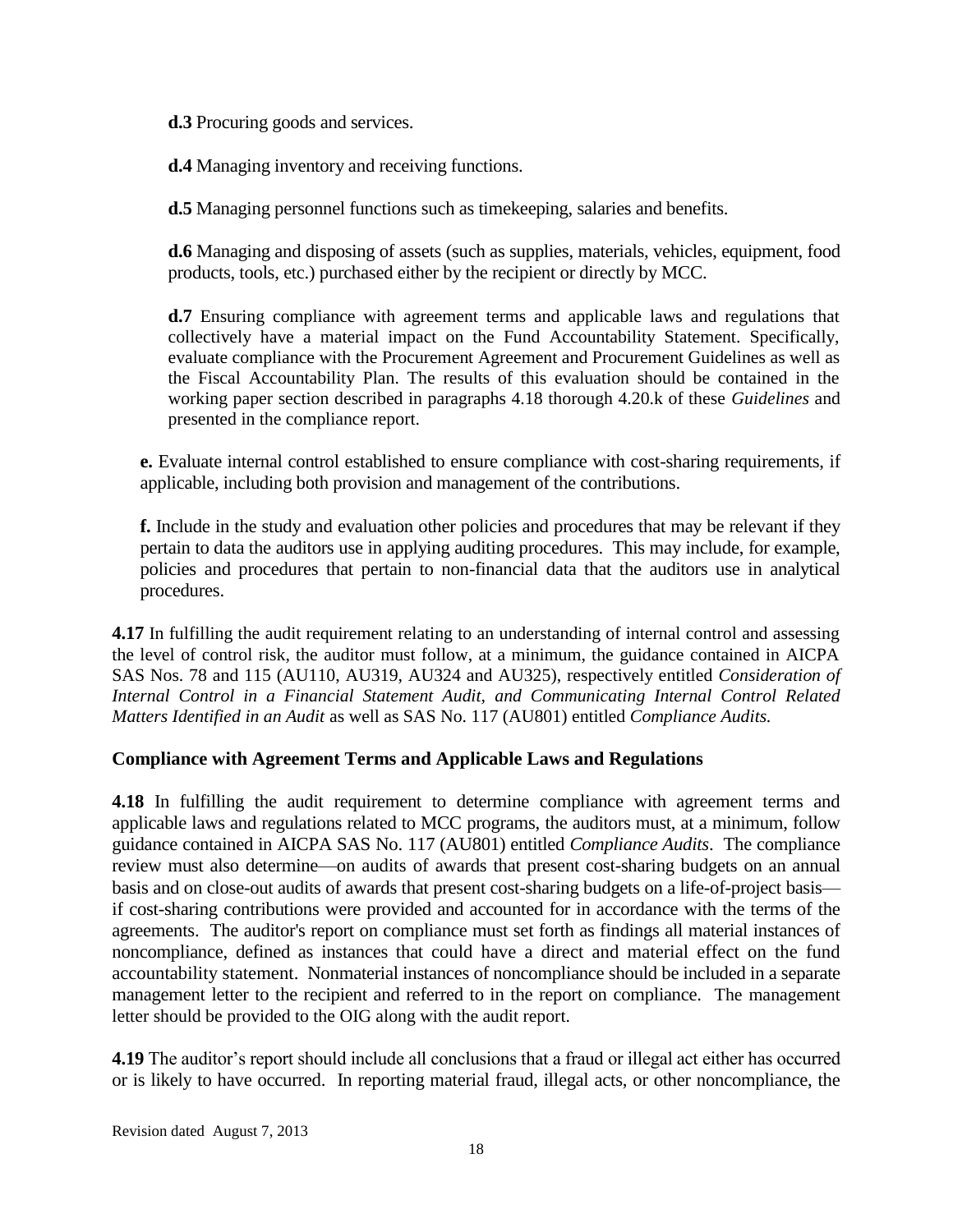auditors should place their findings in proper perspective. To give the reader a basis for judging the prevalence and consequences of these conditions, the instances identified should be related to the universe or the number of cases examined and is quantified in terms of U.S. dollars, if appropriate. In presenting material fraud, illegal acts, or other noncompliance, auditors must follow the reporting standards contained in Chapter 5 of *U.S. Government Auditing Standards*. Auditors may provide less extensive disclosure of fraud and illegal acts that are not material in either a quantitative or qualitative sense. Chapter 4 of *U.S. Government Auditing Standards* discusses factors that may influence auditors' materiality judgments. If the auditors conclude that sufficient evidence of fraud or illegal acts exists, they must contact the OIG office and exercise due professional care in pursuing indications of possible fraud and illegal acts to avoid interfering with potential future investigations or legal proceedings.

**4.20** In planning and conducting the tests of compliance the auditors must:

**a.** Identify the agreement terms and pertinent laws and regulations and determine which of those, if not observed, could have a direct and material effect on the Fund Accountability Statement. Special attention should be given to the Procurement Agreement and Procurement Guidelines, MCC *Policies and Procedures for Common Payment System*, the *Cost Principles for Government Affiliates Involved in MCC Compact Implementation,* and the Fiscal Accountability Plan. The auditors must:

**a.1** List all standard and program-specific provisions contained in the agreements that cumulatively, if not observed, could have a direct and material effect on the Fund Accountability Statement.

**a.2** Assess the inherent and control risk that material noncompliance could occur for each of the compliance requirements listed in paragraph a.1 above.

**a.3** Determine the nature, timing and extent of audit steps and procedures to test for errors, fraud, and illegal acts that provide reasonable assurance of detecting both intentional and unintentional instances of noncompliance with agreement terms and applicable laws and regulations that could have a material effect on the Fund Accountability Statement. This should be based on the risk assessment described in paragraph a.2 above.

**a.4** Prepare a summary working paper that identifies each of the specific compliance requirements included in the review, the results of the inherent, control and combined (detection) risk assessments for each compliance requirement, the audit steps used to test for compliance with each of the requirements based on the risk assessment, and the results of the compliance testing for each requirement. The summary working paper should be cross- indexed to detailed working papers that support the facts and conclusions contained in the summary working paper.

**b.** Determine if payments have been made in accordance with agreement terms, the Cost Principles, and applicable laws and regulations.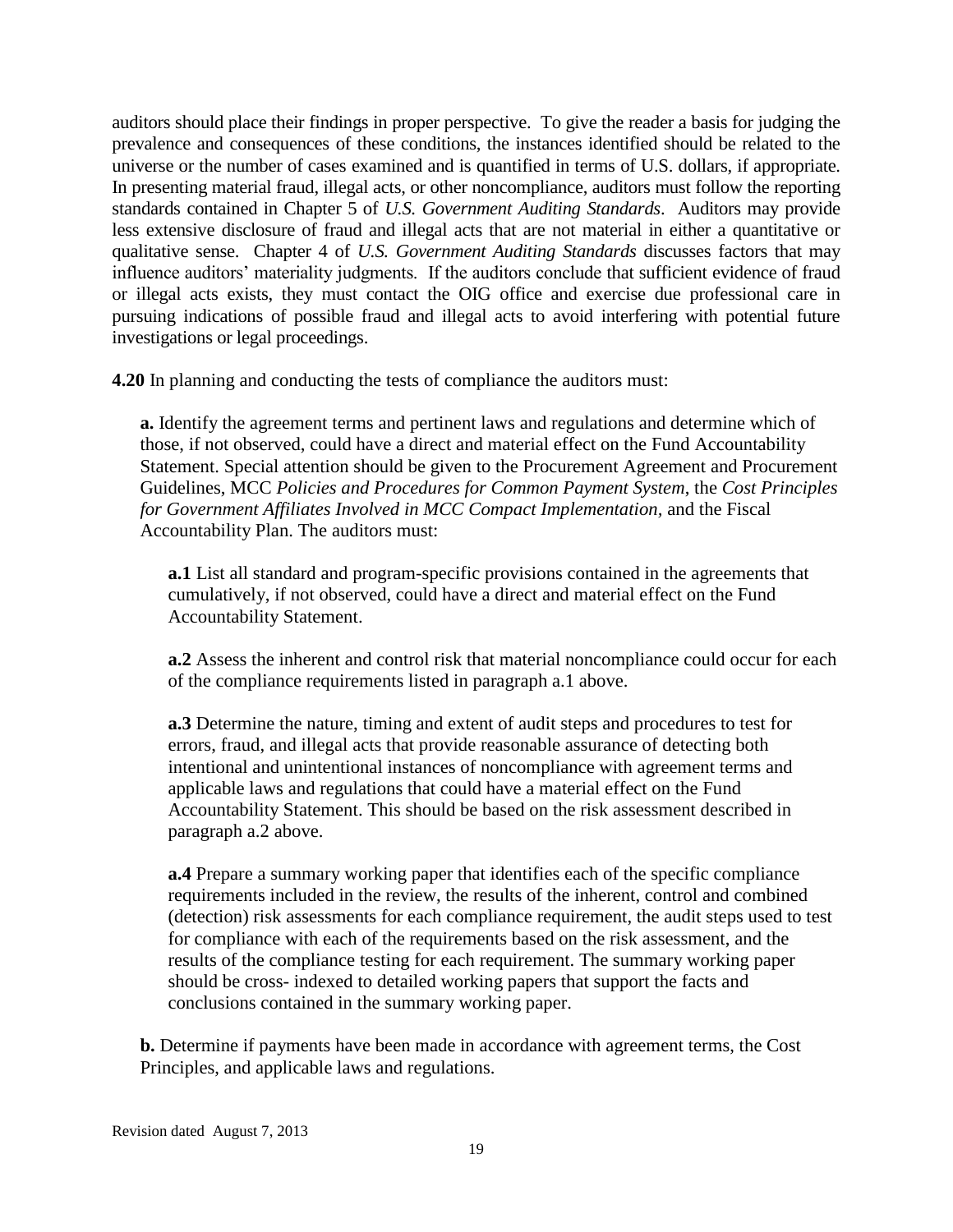**b.1** Determine whether the recipient is accurately tracking advance payments made to contractors and the liquidation of those advance payments consistent with the terms and conditions of contract agreements. Identify any material instances of non-compliance with agreement terms and/or instances in which the recipient's records do not support a complete and accurate status of advance payments owed by contractors.

**b.2** Determine whether the recipient is accurately tracking amounts retained from their contractors as a percentage of amounts invoiced, consistent with the terms and conditions of contract agreements. Identify any material instances of non-compliance with agreement terms and/or instances in which the recipient's records do not support a complete and accurate status of amounts withheld from contractors.

**b.3** Determine whether the recipient has an adequate system for ensuring that MCC funding is free of value-added taxes (VAT), and other such taxes, tariffs, duties and levies per the Compact agreement. The system should identify VAT paid, claims for reimbursement, status of refunds, and outstanding balance. A note and/ or schedule describing the recipient's taxation control system and status of claims should be included in the Audit Report (see Chapter 5.1b3).

**c.** Determine if funds have been expended for purposes not authorized or not in accordance with applicable agreement terms and Cost Principles. If so, the auditors must question these costs in the Fund Accountability Statement.

**d.** Identify any costs not considered appropriate, classifying and explaining why these costs are questioned in accordance with the Cost Principles, applicable laws and regulations.

**e.** Determine whether assets, whether procured by the recipient or directly procured by MCC for the recipient's use, exist or were used for their intended purposes in accordance with the terms of the agreements. If not, the cost of such assets must be questioned.

**f.** Determine whether any technical assistance and services, whether procured by the recipient or directly procured by MCC for the recipient's use, were used for their intended purposes in accordance with the agreements. If not, the cost of such technical assistance and services should be questioned.

**g.** Determine if the amount of cost-sharing funds was calculated and accounted for as required by the agreements or applicable cost principles.

**h.** Determine if the cost-sharing funds<sup>4</sup> were provided according to the terms of the agreements and quantify any shortfalls.

 $\overline{a}$ <sup>4</sup> On audits of awards that present cost-sharing budgets on an annual basis and for closeout audits of awards that present cost-sharing budgets on a life-ofproject basis, as explained in paragraphs 4.12 and 4.13 of these *Guidelines*.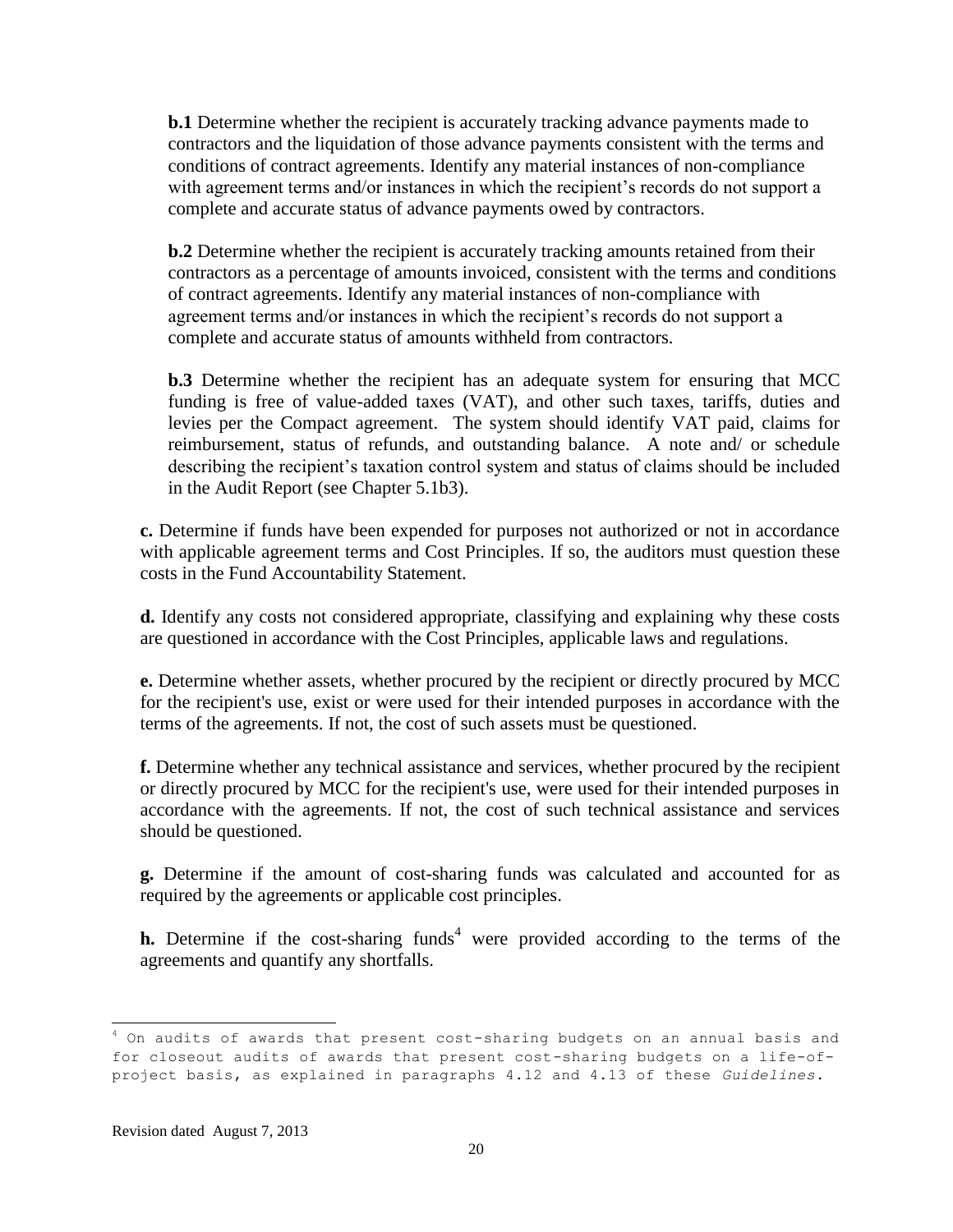**i.** Determine whether those who received services and benefits were eligible to receive them.

**j.** Determine whether the recipient's financial reports (including those on the status of costsharing contributions) contain information that is supported by the books and records.

**k.** Determine whether the recipient held advances of MCC funds in interest-bearing accounts, and whether the recipient remitted to MCC any interest earned on those advances.

**l.** Determine whether the recipient complied with MCC's *Policies and Procedures for Common Payment System*. This should include a determination as to whether the recipient had adequate systems in place to monitor the amount of periodic spending authority authorized by MCC, if applicable.

#### **Follow-Up on Prior Audit Recommendations**

**4.21** The auditors must review the status of actions taken on findings and recommendations reported in prior audits of MCC-funded programs. *U.S. Government Auditing Standards,* states: "Auditors must follow up on known material findings and recommendations from previous audits that could affect the financial statement audit. They do this to determine whether the auditee has taken timely and appropriate corrective actions. Auditors must report the status of uncorrected material finding and recommendations from prior audits that affect the financial statement audit."

**4.22** The auditors must review and report on the status of actions taken on prior findings and recommendations in the summary section of the audit report. The auditors should refer to the most recent recipient contracted audit report for the same award (for a follow-up audit) or other MCC awards (for an initial audit). When corrective action has not been taken and the deficiency remains unresolved for the current audit period and is reported again in the current report, the auditors need to briefly describe the prior finding and status and show the page reference to where it is included in the current report. If there were no prior findings and recommendations, the auditors must include a note to that effect in this section of the audit report.

#### **Other Audit Responsibilities**

**4.23** The auditors must perform the following steps:

**a.** Hold entrance and exit conferences with the recipient. The OIG and MCC should be notified of these conferences in order that OIG and MCC representatives may attend, if deemed necessary. The audit firm is required to hold an entrance conference before the audit starts and an exit conference informing the MCA of its results and findings.

**b.** During the planning stages of an audit, communicate information to the auditee regarding the nature and extent of planned testing and reporting on compliance with laws and regulations and internal control over financial reporting. Such communication should state that the auditors do not plan to provide opinions on compliance with laws and regulations and internal control over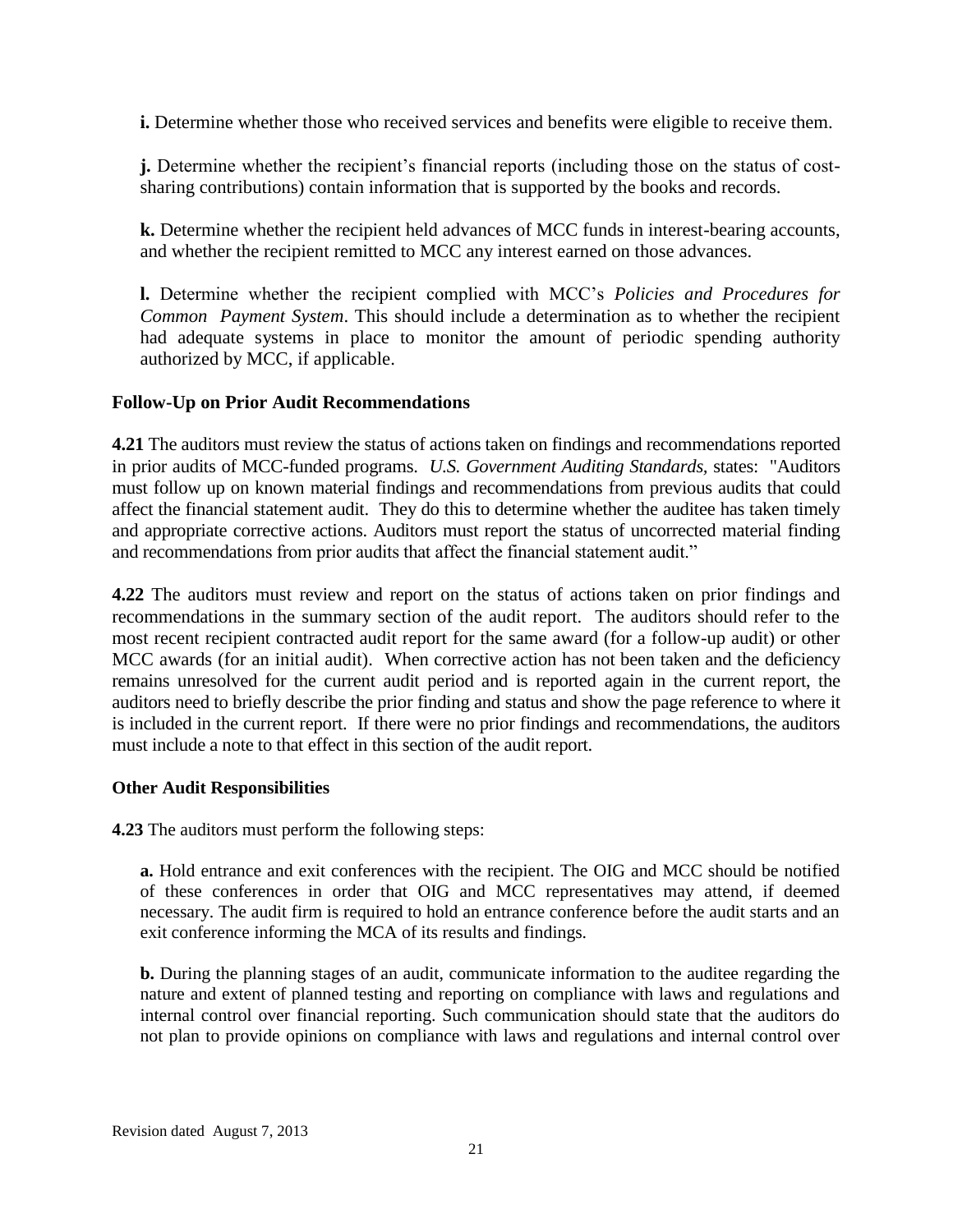financial reporting.<sup>5</sup> Written communication is preferred. Auditors should document the communication in the working papers.

**c.** Institute quality control procedures to ensure that sufficient competent evidence is obtained through inspection, observation, inquiries, and confirmations to afford a reasonable basis for an opinion regarding the Fund Accountability Statement under audit. While auditors may use their standard procedures for ensuring quality control, those procedures must, at a minimum, ensure that:

**c.1** Audit reports and supporting working papers are reviewed by an auditor, preferably at the partner level, who was not involved in the audit. This review must be documented.

**c.2** All quantities and monetary amounts involving calculations are footed and cross-footed.

**c.3** All factual statements, numbers, conclusions and monetary amounts are cross-indexed to supporting working papers.

**d.** Ascertain whether the recipient ensured that audits of its subrecipients were performed to ensure accountability for MCC funds passed through to subrecipients. If subrecipient audit requirements were not met, the auditors should disclose this in the Fund Accountability Statement and consider qualifying their opinion.

**e.** Obtain a management representation letter in accordance with AICPA SAS No. 85 (AU333) signed by the recipient's management. See Example 4.1 for an illustrative management representation letter

#### **Reference Materials**

**4.24** *U.S. Government Auditing Standard, 2011 Revision, dated December 2011,* may be obtained through the Internet at<http://www.gao.gov/yellowbook> .

**4.25** *Office of Management and Budget (OMB) Circulars.* The following circulars can be obtained through the OMB Internet address.<http://www.whitehouse.gov/omb/circulars/>.

OMB Circular A-50 Audit Follow-up

**4.26** The following sections of the American Institute of Certified Public Accountants (AICPA) Codification of Statements on Auditing Standards (SASs) may be applicable to audits of MCC funds. The AICPA Codification of SASs may be obtained from the AICPA, 1211 Avenue of the Americas, New York, New York 10036-8775, or at [http://www.aicpa.org/index.htm.](http://www.aicpa.org/index.htm) The order department telephone number is (201) 938-3333. The audit objectives will dictate which SAS numbers apply.

 $5$  The auditors only express an opinion on the Fund Accountability Statement as indicated in Chapter 3 of these *Guidelines*.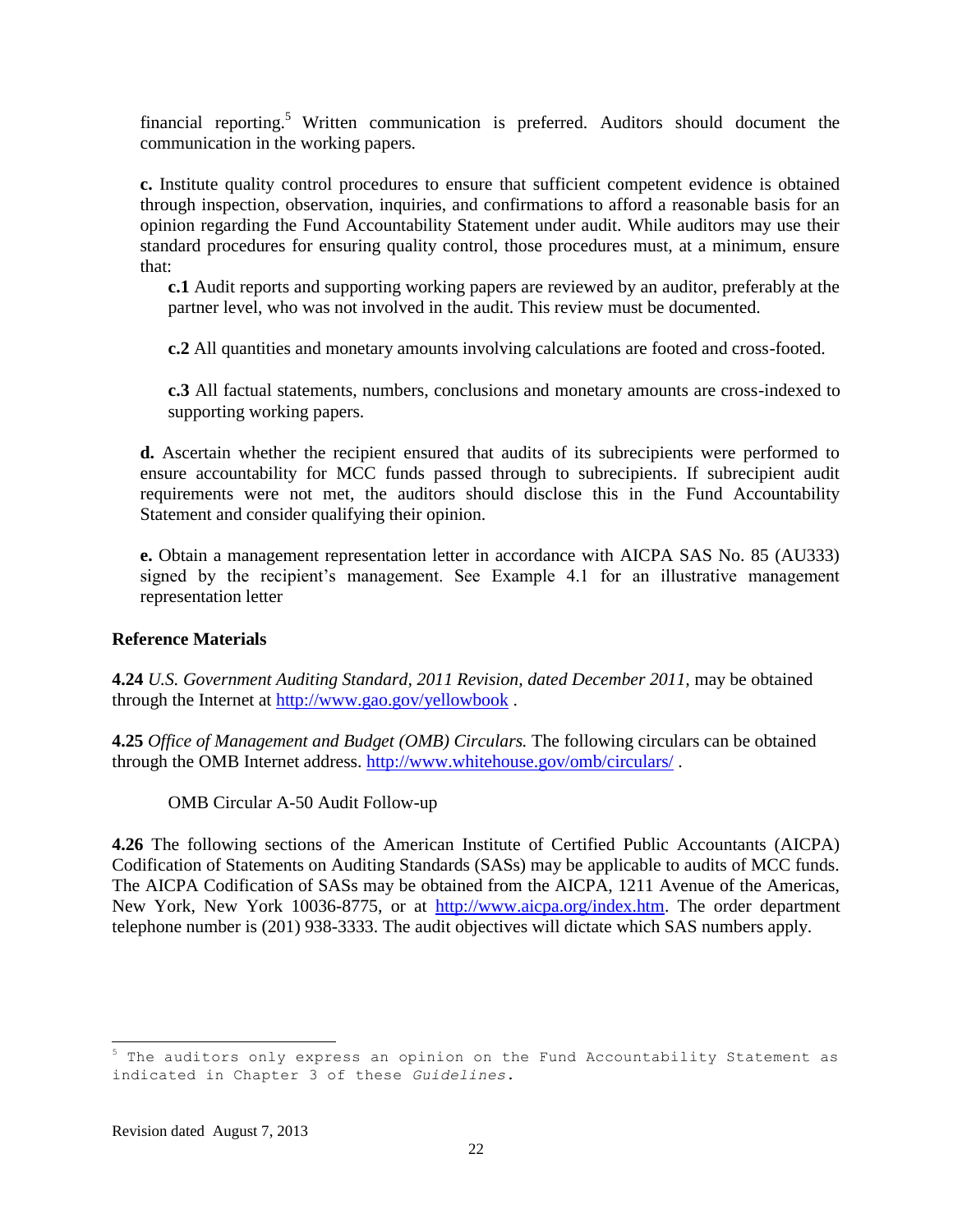|         | <b>SAS NO.</b>                                                            | <b>AU SECTION</b> |
|---------|---------------------------------------------------------------------------|-------------------|
| $\,8\,$ |                                                                           |                   |
| 12      |                                                                           |                   |
| 22      |                                                                           |                   |
| 26      |                                                                           |                   |
| 29      | Reporting on Information Accompanying the Basic Financial Statements      |                   |
| 31      |                                                                           |                   |
| 32      |                                                                           |                   |
| 39      |                                                                           |                   |
| 41      |                                                                           |                   |
| 42      |                                                                           |                   |
| 47      |                                                                           |                   |
| 50      |                                                                           |                   |
| 51      |                                                                           |                   |
| 54      |                                                                           |                   |
| 55      | Consideration of Internal Control in a Financial Statement Audit          |                   |
| 56      |                                                                           |                   |
| 57      |                                                                           |                   |
| 58      | <b>Reports on Audited Financial Statements</b>                            |                   |
| 60      |                                                                           |                   |
| 62      |                                                                           |                   |
| 65      | The Auditor's Consideration of the Internal Audit Function in an Audit of |                   |
| 70      |                                                                           |                   |
| 71      |                                                                           |                   |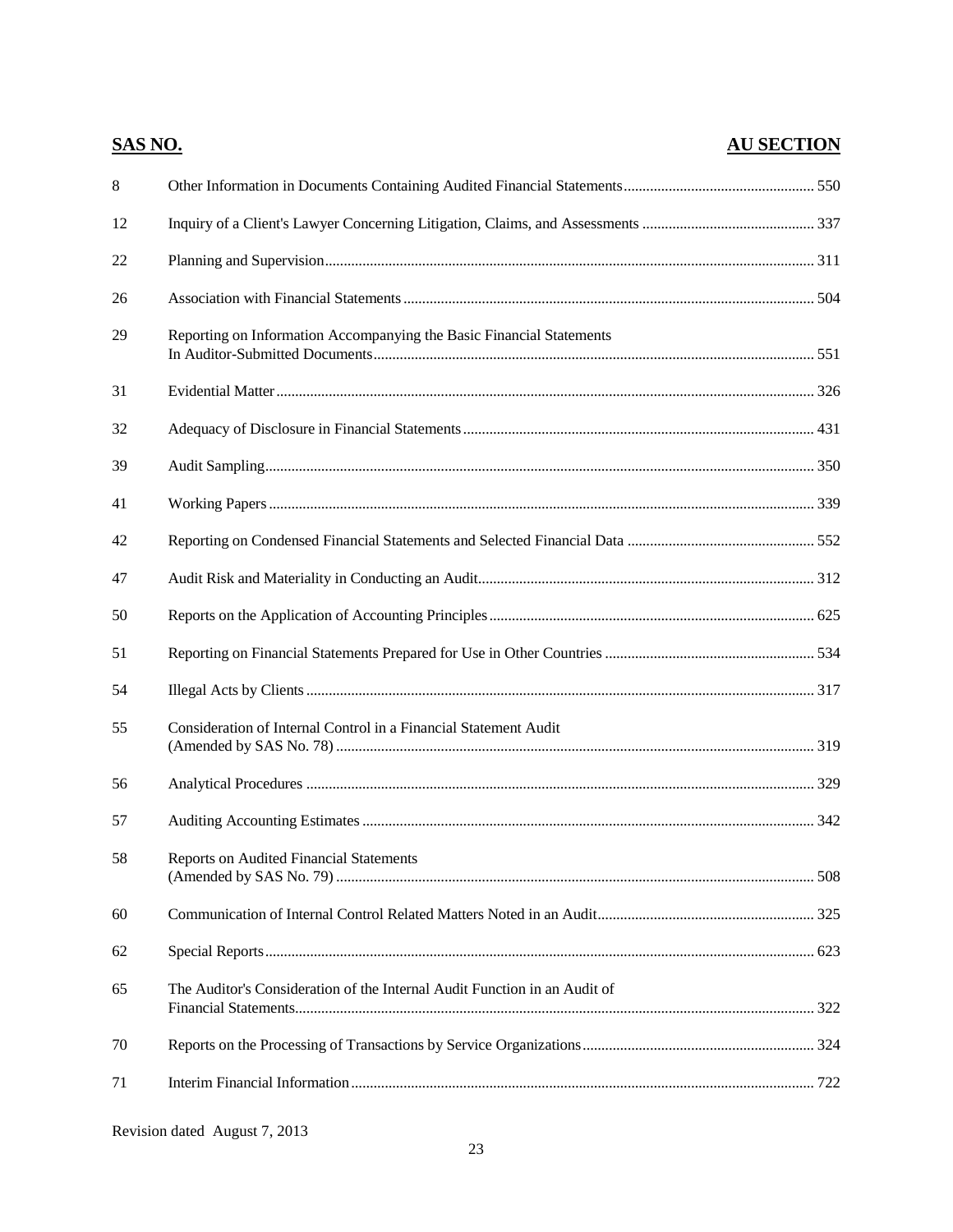| 73  |                                                                                                                                                               |  |
|-----|---------------------------------------------------------------------------------------------------------------------------------------------------------------|--|
| 74  | Compliance Auditing Considerations in Audits of Governmental Entities and                                                                                     |  |
| 75  | Engagements to Apply Agreed-Upon Procedures to Specified Elements,                                                                                            |  |
| 77  | Amendments to SAS No. 22, Planning and Supervision, No. 59, The Auditor's<br>Consideration of an Entity's Ability to Continue as a Going Concern, and No. 62, |  |
| 78  | Consideration of Internal Control in a Financial Statement Audit: An                                                                                          |  |
| 79  |                                                                                                                                                               |  |
| 85  |                                                                                                                                                               |  |
| 87  |                                                                                                                                                               |  |
| 96  |                                                                                                                                                               |  |
| 99  |                                                                                                                                                               |  |
| 114 |                                                                                                                                                               |  |
| 115 |                                                                                                                                                               |  |
| 117 |                                                                                                                                                               |  |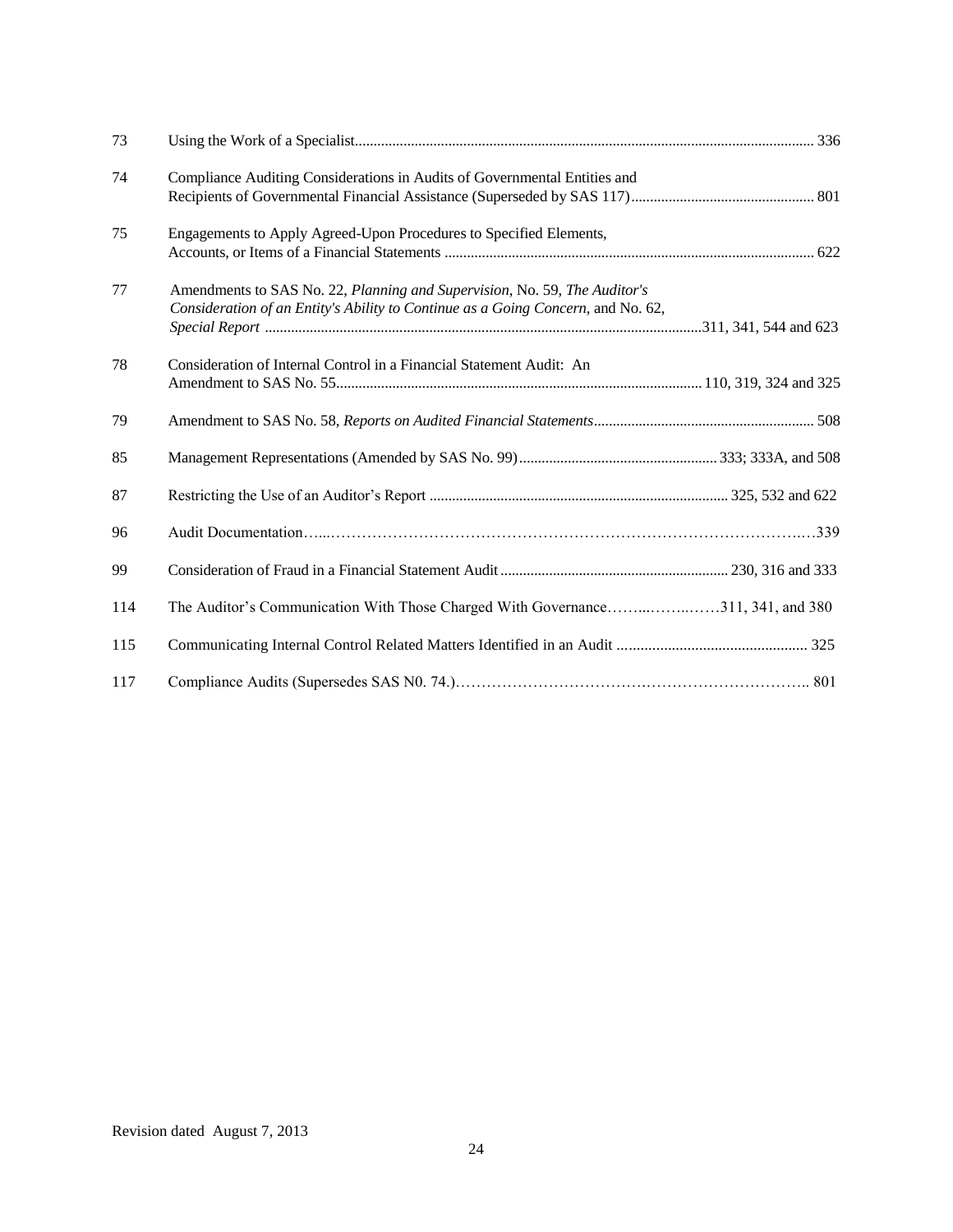#### **Example 4.1 - Illustrative Management Representation Letter**

(Date)

XYZ & CO. (Independent Auditor) Address of Independent Auditor

We are providing this letter in connection with your audit(s) of the (identification of financial statements) of (name of entity) as of (dates) and for the (periods) for the purpose of expressing an opinion as to whether the (consolidated) financial statements present fairly, in all material respects, the financial position, results of operations, and cash flows of (name of entity) in conformity with accounting principles generally accepted in the United States of America. We confirm that we are responsible for the fair presentation in the (consolidated) financial statements of financial position, results of operations, and cash flows in conformity with generally accepted accounting principles.

Certain representations in this letter are described as being limited to matters that are material. Items are considered material, regardless of size, if they involve an MCA or misstatement of accounting information that, in the light of surrounding circumstances, makes it possible that the judgment of a reasonable person relying on the information would be changed or influenced by the MCA or misstatement.

We confirm, to the best of our knowledge and belief, (as of date of auditor's report), the following representations made to you during your audit(s).

- 1. The financial statements referred to above are fairly presented in conformity with accounting principles generally accepted in the United States of America.
- 2. We have made available to you all:
	- a. Financial records and related data.
	- b. Minutes of the meetings of stockholders, directors, and committees of directors, or summaries of actions of recent meetings for which minutes have not yet been prepared.
- 3. There have been no communications from regulatory agencies concerning non-compliance with or deficiencies in financial reporting practices.
- 4. There are no material transactions that have not been properly recorded in the accounting records underlying the financial statements.
- 5. We believe that the effects of the uncorrected financial statement misstatements summarized in the accompanying schedule are immaterial both individually and in the aggregate, to the financial statements taken as a whole.
- 6. *We acknowledge our responsibility for the design and implementation of programs and controls to prevent and detect fraud.*
- 7. *We have no knowledge of any fraud or suspected fraud affecting the entity involving (a) management, (b) employees who have significant roles in internal controls, or (c)* others, where the fraud could have a material effect on the financial statements.
- 8. *We have no knowledge of any allegations of fraud or suspected fraud affecting the entity received in communications from employees, former employees, analysts, regulators, or others.*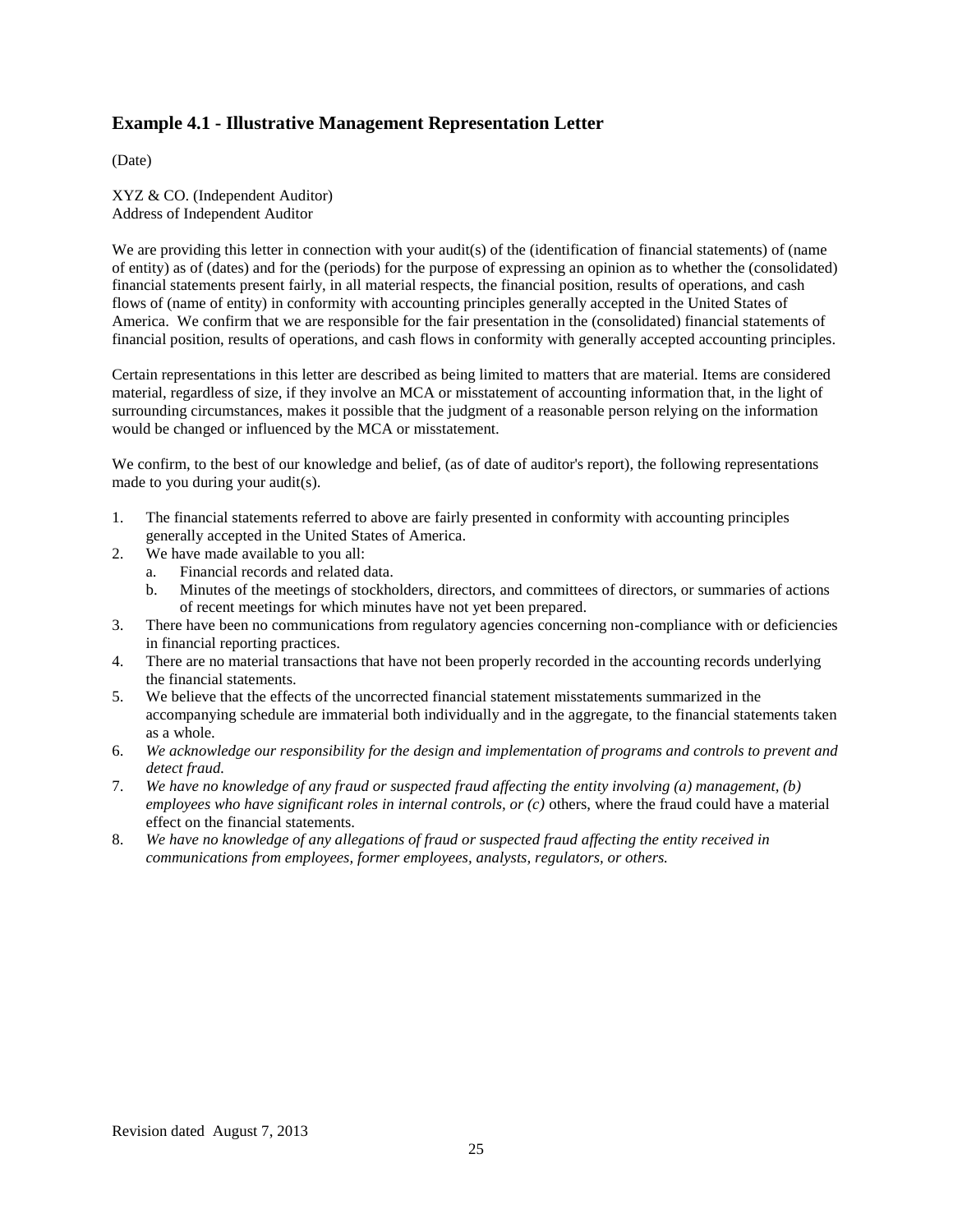# **Chapter 5: Audit Reports**

.

**5.1** To make it easier for audit firms to comply with these *Guidelines*, the format and content of the audit reports should closely follow the following illustrative reports in Chapter 7 of these *Guidelines*. The report must contain:

**a.** A title page,  $6$  table of contents, transmittal letter, and a summary which includes: (1) a background section with a general description of the MCA programs audited, the period covered, the program objectives, a clear identification of all entities mentioned in the report, a section on the follow-up of prior audit recommendations, and whether the recipient has a MCC-authorized provisional indirect cost rate; (2) the objectives and scope of the financial audit and a clear explanation of the procedures performed and the scope limitations, if any; (3) a brief summary of the audit results on the fund accountability statement, questionable costs, internal control, compliance with agreement terms and applicable laws and regulations, indirect cost rates, status of prior audit recommendations, and, if applicable, the recipient's general purpose financial statements on an organization-wide basis; (4) a brief summary of the results of the review of cost-sharing contributions; and (5) a brief summary regarding the review of the Common Payment System; and (6) a brief summary of the recipient's management comments regarding its views on the audit and review results and findings.

**b.** The auditor's report on the fund accountability statement, identifying any material questioned costs not fully supported with adequate records or not eligible under the terms of the agreements. The report must be in conformance with the standards for reporting in Chapter 5 of *U.S. Government Auditing Standards* and must include:

**b.1** The auditor's opinion on whether the fund accountability statement presents fairly, in all material respects, program revenues, costs incurred, and assets and technical assistance directly procured by MCA for the year then ended in accordance with the terms of the agreements and in conformity with generally accepted accounting principles or other basis of accounting. This opinion must clearly state that the audit was performed in accordance with *U.S. Government Auditing Standards.* Any deviations from these standards, such as noncompliance with the requirements for continuing professional education and external quality control reviews, must be disclosed (see Example 7.1.A of these *Guidelines*).

**b.2** The Fund Accountability Statement identifying the program revenues, costs incurred, and assets and technical assistance directly procured for the period audited. The Fund Accountability Statement must also identify questioned costs not considered eligible for reimbursement and unsupported, if any, including the cost of any assets and technical assistance directly procured by MCC whose existence or proper use in accordance with the agreements could not be verified. All material questioned costs resulting from instances of

 $6$  "Closeout" audits must specify they are closeout audits on the title page. A closeout audit is an audit for an award that expired during the period audited.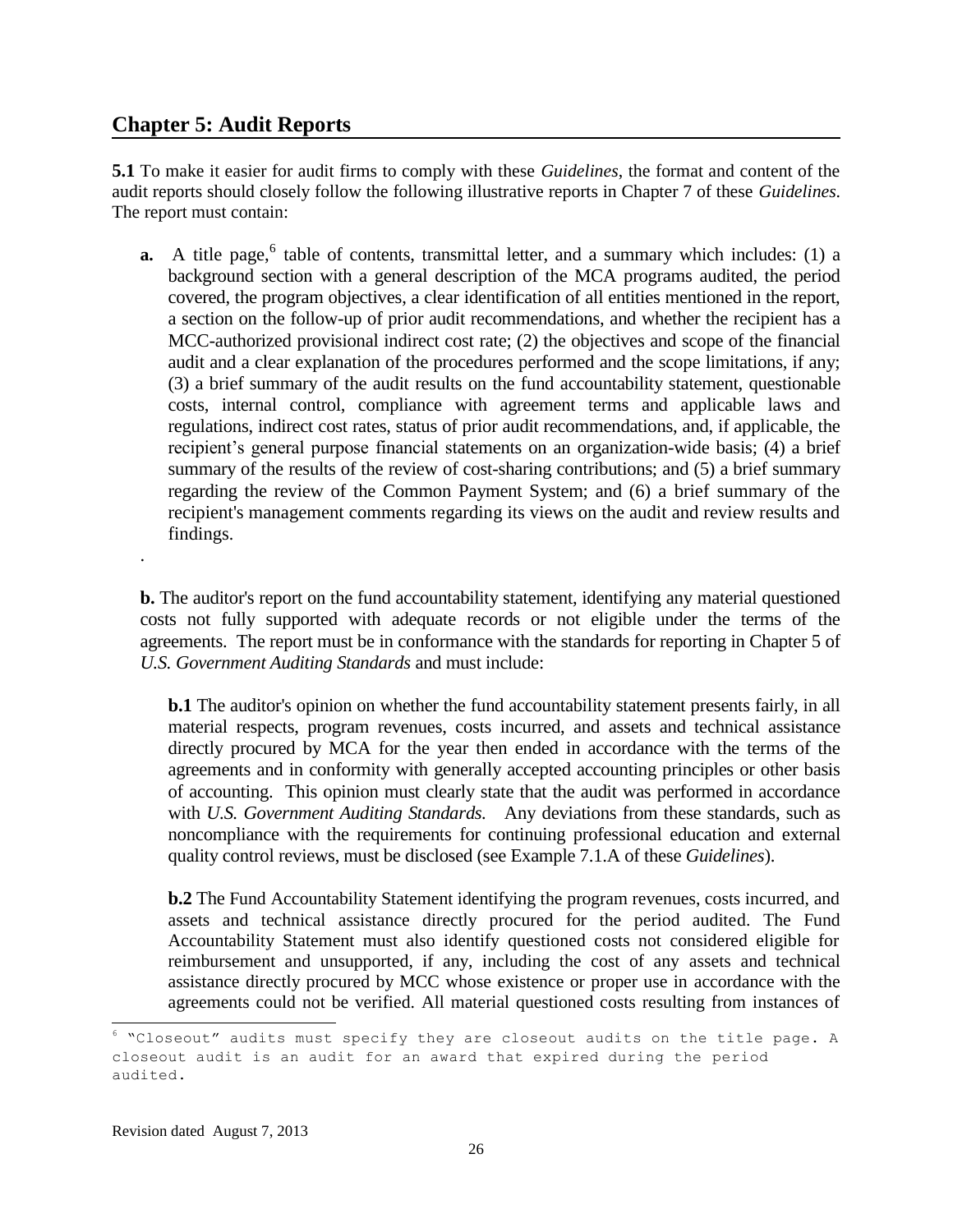noncompliance with agreement terms and applicable laws and regulations must be included as findings in the report on compliance. Also, the notes to the Fund Accountability Statement must briefly describe both material and immaterial questioned costs and must be crossreferenced to any corresponding findings in the report on compliance (see Example 6.1 of these *Guidelines*). All questioned costs in the notes to the Fund Accountability Statement must be stated in U.S. dollars.

**b.3** Notes to the fund accountability statement, including a summary of the significant accounting policies, explanation of the most important items of the statements, the exchange rates during the audit period, value-added taxes and foreign currency restrictions, if any.

**c.** A report on the auditor's review of the schedule of cost-sharing contributions. The report must follow the guidance in the AICPA Statements on Standards for Attestation Engagements, Attestation Standard (AT) for review reports AT100.64. The report must include:

**c.1** A review report on the cost-sharing schedule. This review report must state that the review was conducted in accordance with AICPA standards. It should also explain that a review is more limited in scope than an examination performed in accordance with AICPA standards, and state that an opinion on the schedule is not expressed. The report must identify material questioned costs related to the provision of, and accounting for, costsharing funds, with a reference to the corresponding finding in the report on compliance if the questioned costs are material. The report must provide negative assurance with regard to the provision of, and accounting for, cost-sharing contributions for items not tested (see Examples 7.6.A through 7.6.D of these *Guidelines*).

**c.2** The cost-sharing schedule identifying questioned costs (see Examples 6.2.A and 6.2.B of these *Guidelines*). Cost-sharing contributions that are unreasonable, prohibited by the agreements or applicable laws and regulations, or not program related are ineligible. Costsharing contributions that lack adequate documentation or do not have required prior approvals or authorizations are unsupported.

**c.3** The cost-sharing schedule identifying the budgeted amounts required by the agreements,<sup>7</sup> the amounts actually provided, and any cost-sharing shortfalls (see Example 6.2.B of these *Guidelines*).

**c.4** Notes to the cost-sharing schedule that briefly explain the basis for questioned costs and shortfalls, if applicable. The notes must be cross-referenced to the corresponding findings, if the questioned costs are material, in the report on compliance.

**d.** The auditor's report on internal control. The auditor's report must include as a minimum: (1) the scope of the auditor's work in obtaining an understanding of internal control and in assessing

 $^7$  This step is required for audits of agreements that present cost-sharing budgets on an annual basis and for closeout audits of awards that present cost-sharing budgets on a life-of-project basis. See paragraphs 4.12 and 4.13 of these *Guidelines*.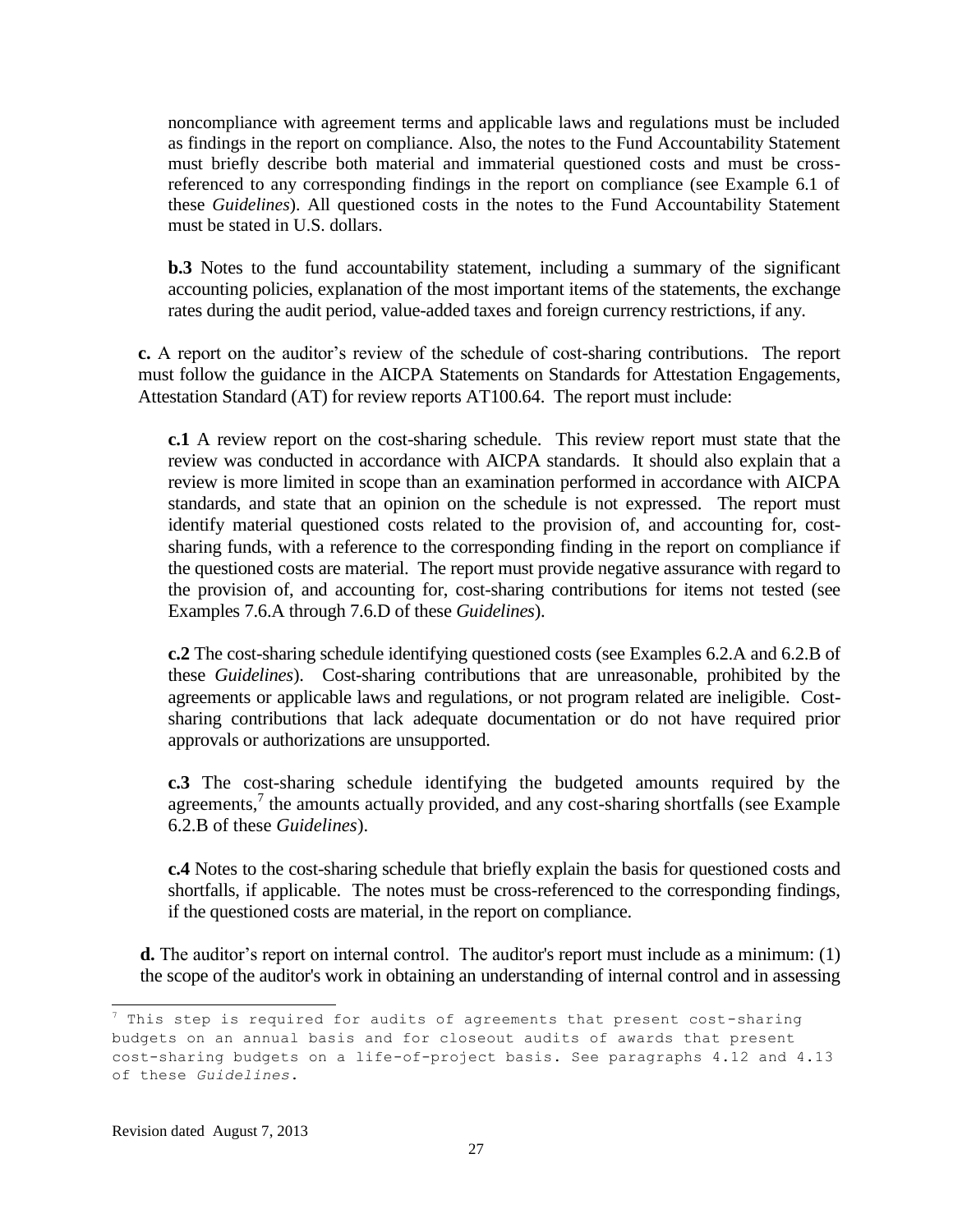the control risk, and; (2) the reportable conditions, including the identification of material weaknesses in the recipient's internal control. Reportable conditions must be described in a separate section (see paragraphs 5.2 through 5.4 of these *Guidelines*). This report must be made in conformance with SAS No. 115 and the standards for reporting in Chapter 5 of *U.S. Government Auditing Standards*. Other matters related to internal control should be communicated to the recipient in a separate management letter that should be referred to in the report on internal control and sent with the audit report (see Examples 7.2.A and 7.2.B of these *Guidelines*).

**e.** The auditor's report on the recipient's compliance with the Procurement Agreement and Procurement Guidelines, the Fiscal Accountability Plan, and other agreement terms and applicable laws and regulations related to MCC-funded programs. The report must follow the guidance in SAS No. 117. Material instances of noncompliance must be described in a separate section (see paragraphs 5.2 through 5.4 of these *Guidelines*). Nonmaterial instances of noncompliance should be communicated to the recipient in a separate management letter that should be sent with the audit report (See Examples 7.3.A and 7.3.B of these *Guidelines*). All material questioned costs resulting from instances of noncompliance must be included as findings in the report on compliance. Also, the notes to the Fund Accountability Statement that describe both material and immaterial questioned costs must be cross-referenced to any corresponding findings in the report on compliance.

**e.1** The auditor's report must include all conclusions, based on evidence obtained, that a fraud or illegal act either has occurred or is likely to have occurred. This report must include identification of all questioned costs, if any, as a result of fraud or illegal acts, without regard to whether the conditions giving rise to the questioned costs have been corrected and whether the recipient does or does not agree with the findings and questioned costs.

**e.2** In reporting material fraud, illegal acts, or other noncompliance, the auditors must place their findings in proper perspective. To give the reader a basis for judging the prevalence and consequences of these conditions, the instances identified should be related to the universe or the number of cases examined and is quantified in terms of U.S. dollar value, if appropriate. In presenting material fraud, illegal acts, or other noncompliance, auditors must follow the reporting standards contained in Chapter 5 of *U.S. Government Auditing Standards*. Auditors may provide less extensive disclosure of fraud and illegal acts that are not material in either a quantitative or qualitative sense. Chapter 4 of *U.S. Government Auditing Standards* provides guidance concerning factors that may influence auditors' materiality judgments. If the auditors conclude that sufficient evidence of fraud or illegal acts exist, they must contact the OIG and exercise due professional care in pursuing indications of possible fraud and illegal acts so as not to interfere with potential future investigations or legal proceedings.

**5.2** The findings contained in the reports on internal control and compliance related to MCC-funded programs must include a description of the condition (what is) and criteria (what should be). The cause (why it happened) and effect (what harm was caused by not complying with the criteria) must be included in the findings. In addition, the findings must contain a *recommendation* that corrects the cause and the condition, as applicable. It is recognized that material internal control weaknesses and noncompliance found by the auditors might not always have all of these elements fully developed, given the scope and objectives of the specific audit. The auditors must, however, at least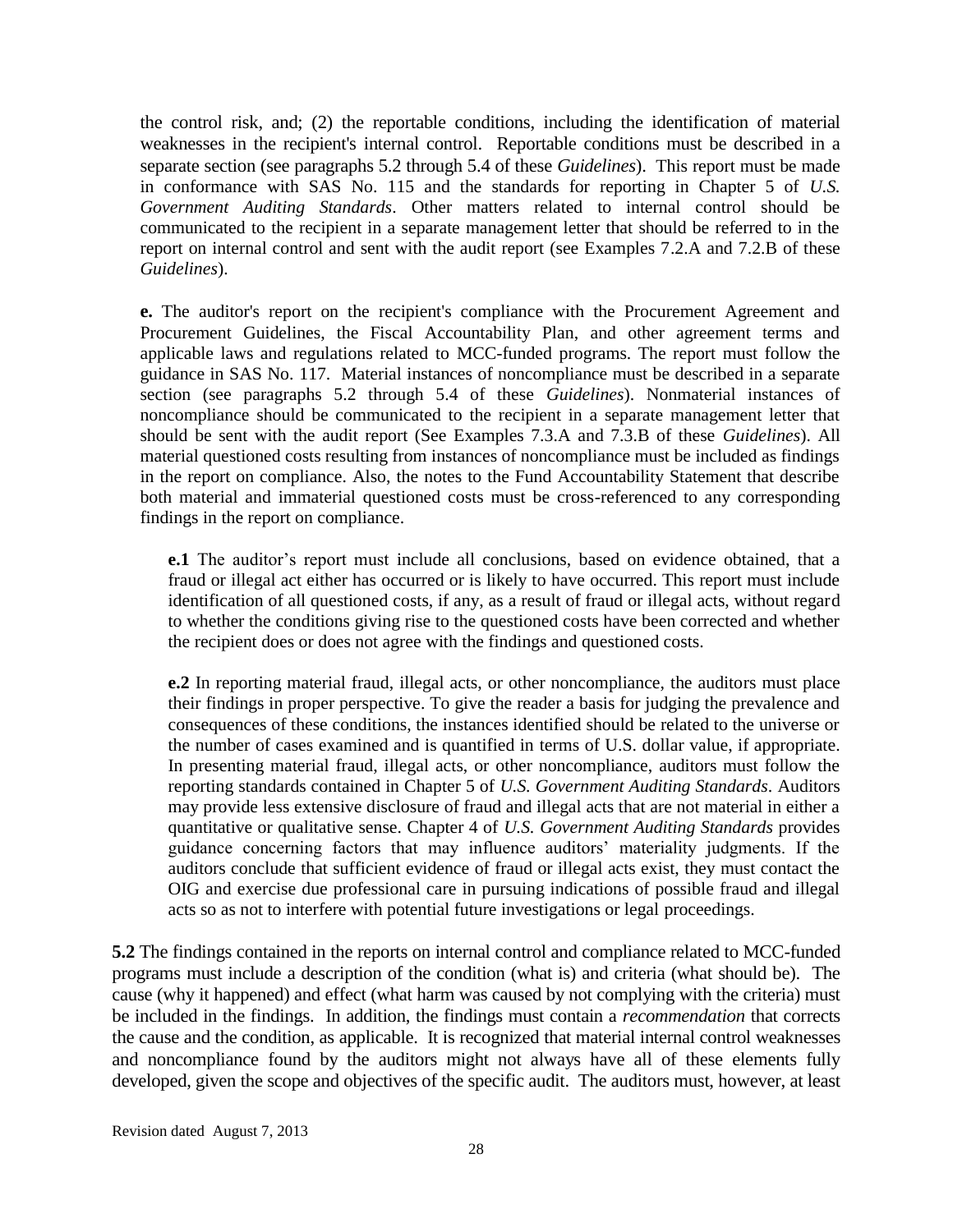identify the condition, criteria and possible effect to enable management to determine the effect and cause. This will help management take timely and proper corrective action.

**5.3** Findings that involve monetary effect must:

**a.** Be quantified and included as questioned costs in the fund accountability statement, the Auditor's Report on Compliance, and cost-sharing schedule (cross-referenced).

**b.** Be reported without regard to whether the conditions giving rise to them were corrected.

**c.** Be reported whether the recipient does or does not agree with the findings or questioned costs.

**d.** Contain enough relevant information to expedite the audit resolution process (e.g., number of items tested, size of the universe, error rate, corresponding U.S. dollar amounts, etc.).

**5.4** The reports must also contain, after each recommendation, pertinent views of responsible recipient officials concerning the auditor's findings and actions taken by the recipient to implement the recommendations. If possible, the auditor should obtain written comments. When the auditors disagree with management comments opposing the findings, conclusions or recommendations, they must explain their reasons following the comments. Conversely, the auditors should modify their report if they find the comments valid.

**5.5** Any evidence of fraud or illegal acts that have occurred or are likely to have occurred must be included in a separate written report if deemed necessary by the OIG office. This report must include an identification of all questioned costs as a result of fraud or illegal acts, without regard to whether the conditions giving rise to the questioned costs have been corrected or whether the recipient does or does not agree with the findings and questioned costs.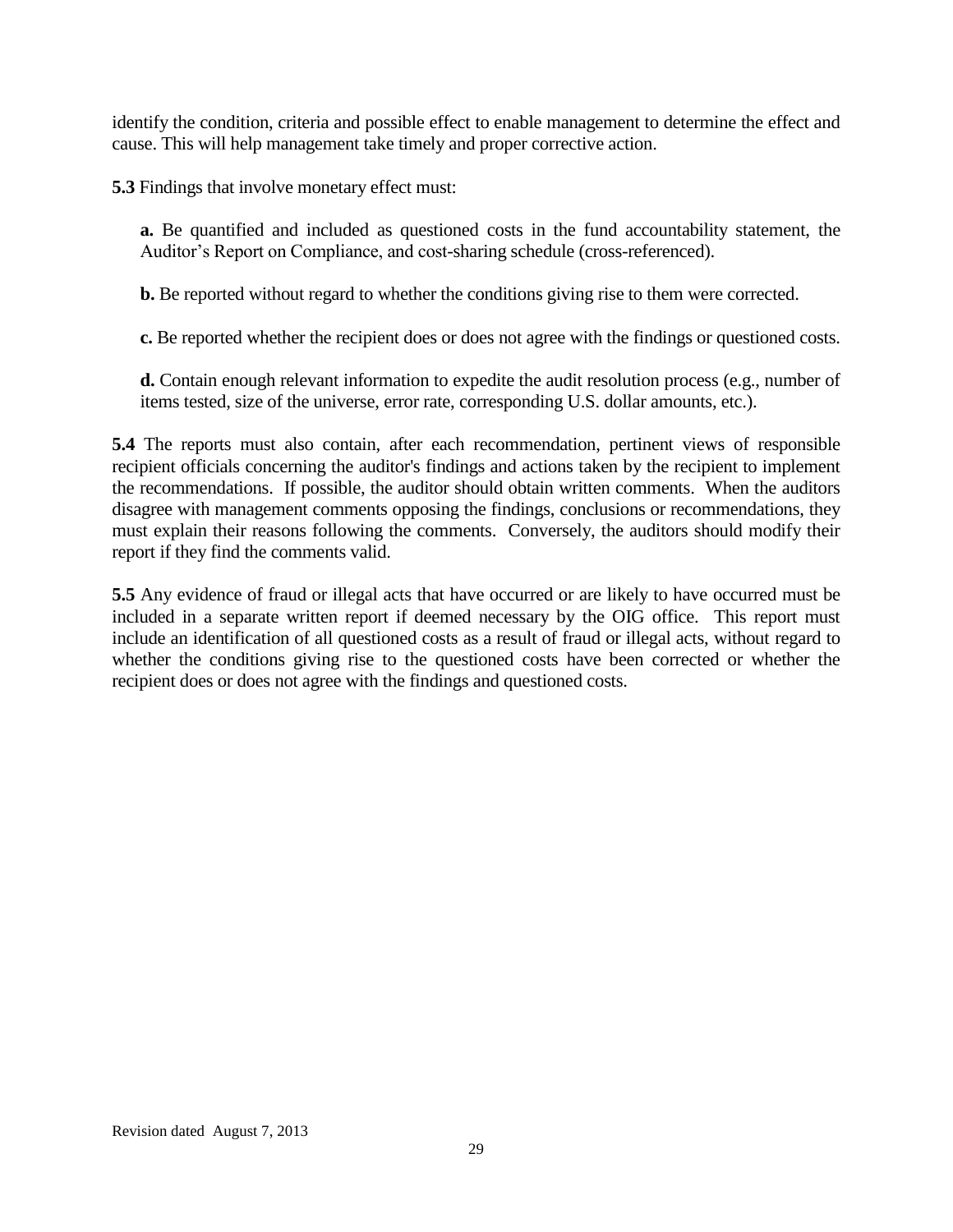**Chapter 6: Illustrative Fund Accountability Statement, Compact Implementation Funding, 609(g), and Cost Sharing Schedules**

#### **Example 6.1 A- Illustrative Fund Accountability Statement**

#### **(MCA-NAME OF RECIPIENT) FUND ACCOUNTABILITY STATEMENT January 1, 20XX to June 30, 20XX**

|                                                            |               |                     | <b>ACTUAL COSTS</b>        |                           |                   | <b>Questioned Cost</b> |                |
|------------------------------------------------------------|---------------|---------------------|----------------------------|---------------------------|-------------------|------------------------|----------------|
|                                                            | <b>BUDGET</b> | <b>Prior Period</b> | <b>Current Period</b>      | <b>Cumulative</b>         | <b>INELIGIBLE</b> | <b>UNSUPPORTED</b>     | <b>NOTES</b>   |
| <b>REVENUE</b>                                             | Sxxx          | <b><i>Sxxx</i></b>  | Sxxx                       | $S_{XXX}$                 |                   |                        | $\mathbf{1}$   |
| <b>COSTS INCURRED</b>                                      |               |                     |                            |                           |                   |                        |                |
| 1. Agriculture Project<br>2. Transportation<br>Project     | xxx           | xxx                 | xxx<br><b><i>Sxxx</i></b>  | xxx<br><b><i>Sxxx</i></b> |                   | xxx                    | $\overline{2}$ |
| 3. Monitoring and<br><b>Evaluation Grant</b><br>4. Program | <b>XXX</b>    | <b>XXX</b>          | <b><i>Sxxx</i></b><br>Sxxx | <b><i>Sxxx</i></b><br>xxx | Sxxx              |                        |                |
| Administration<br><b>TOTAL COSTS</b><br><b>INCURRED</b>    | XXX           | <b>XXX</b>          | Sxxx                       | xxx                       |                   |                        | $\mathfrak{Z}$ |
| <b>Excess of Revenue</b><br>Over Costs Incurred            |               |                     | <b><i>Sxxx</i></b>         | <b><i>Sxxx</i></b>        |                   |                        |                |
| Fund Balance January<br>1, 20XX                            | $x_{xx}$      | $x_0$               | Sxxx                       | <b><i>Sxxx</i></b>        |                   |                        |                |
| Fund Balance June 30,<br>$20XX^8$                          |               |                     |                            |                           |                   |                        |                |

 $8$  Should reconcile with cash on hand and in bank accounts after considering any reconciling items. This reconciliation should be included in a note to the Fund Accountability Statement.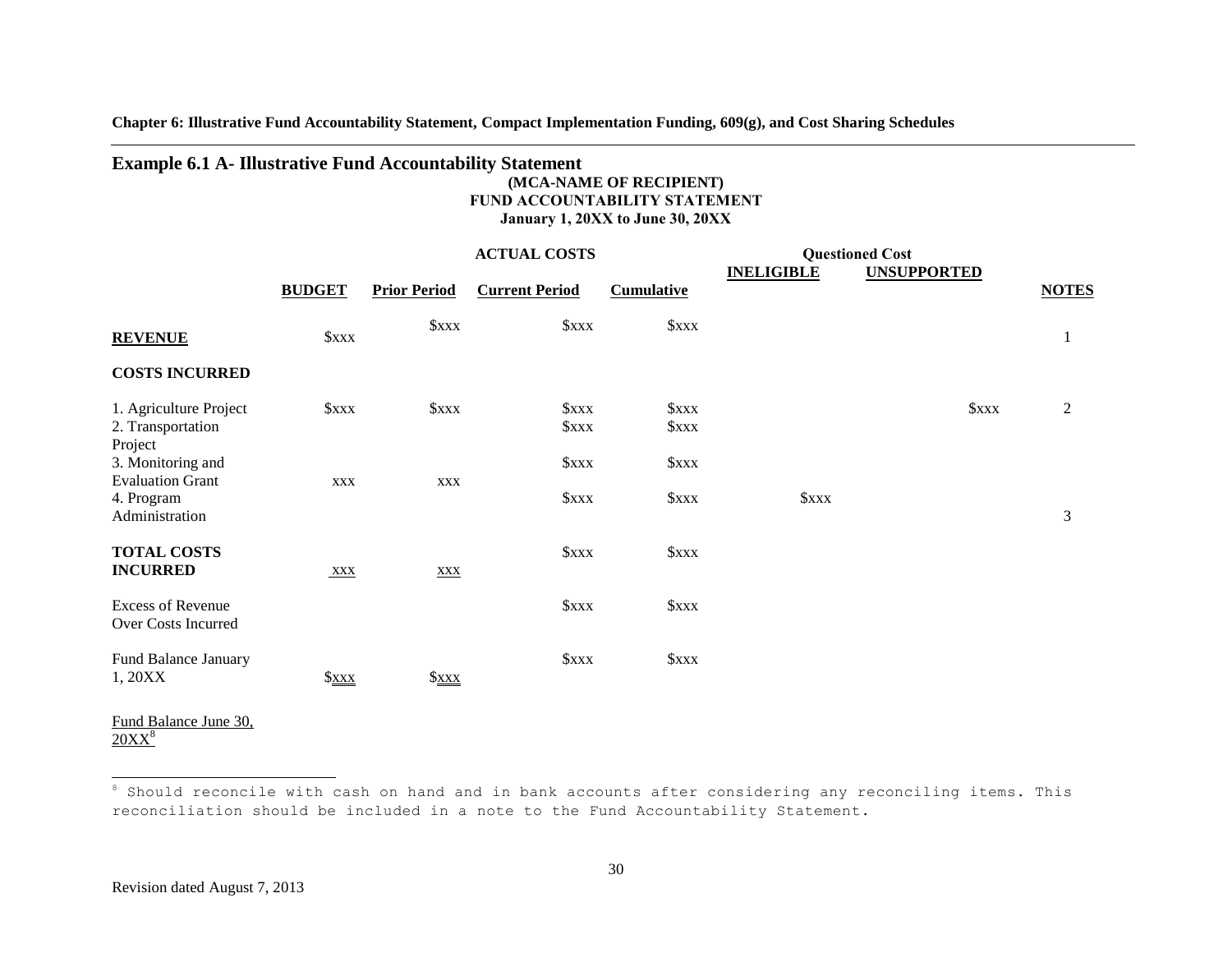#### **Example 6.1B - Illustrative Fund Accountability Statement -Compact Implementation Funding (CIF)**

#### **(MCA-NAME OF RECIPIENT) COMPACT IMPLEMENTATION FUNDING (CIF) STATEMENT January 1, 20XX to June 30, 20XX**

**ACTUAL COSTS Questioned Cost**

|                                                                                                                  | <b>BUDGET</b>                           | <b>PRIOR</b><br><b>PERIOD</b> | <b>CURRENT</b><br><b>PERIOD</b>            | <b>CUMULATIVE</b>                           | <b>INELIGIBLE</b>  | <b>UNSUPPORTED</b> | <b>NOTES</b> |
|------------------------------------------------------------------------------------------------------------------|-----------------------------------------|-------------------------------|--------------------------------------------|---------------------------------------------|--------------------|--------------------|--------------|
| <b>REVENUE</b>                                                                                                   | <b><i><u>Sxxx</u></i></b>               | \$xxx                         | $S_{XXX}$                                  | xx                                          |                    |                    |              |
| <b>COSTS INCURRED</b>                                                                                            |                                         |                               |                                            |                                             |                    |                    |              |
| 1. Agriculture Project<br>2. Transportation Project<br>3. Monitoring and Evaluation<br>4. Program Administration | <b><i><u>Sxxx</u></i></b><br><b>XXX</b> | $S_{XXX}$<br><b>XXX</b>       | \$xxx<br>\$xxx<br>$S_{XXX}$<br><b>SXXX</b> | xxx<br>\$xxx<br>\$xxx<br><b><i>SXXX</i></b> | <b><i>Sxxx</i></b> | $S_{XXX}$          | 2<br>3       |
| <b>TOTAL COSTS INCURRED</b>                                                                                      | <b>XXX</b>                              | <b>XXX</b>                    | \$xxx                                      | <b><i>SXXX</i></b>                          |                    |                    |              |
| <b>Excess of Revenue Over Costs</b><br>Incurred                                                                  |                                         |                               | xxx                                        | $x_0$                                       |                    |                    |              |
| Fund Balance January 1, 20XX                                                                                     | $x_0$                                   | $x_0$                         | <b><i><u>Sxxx</u></i></b>                  | xx                                          |                    |                    |              |

Fund Balance June 30, 20XX<sup>9</sup>

<sup>9</sup> Should reconcile with cash on hand and in bank accounts after considering any reconciling items. This reconciliation should be included in a note to the Fund Accountability Statement.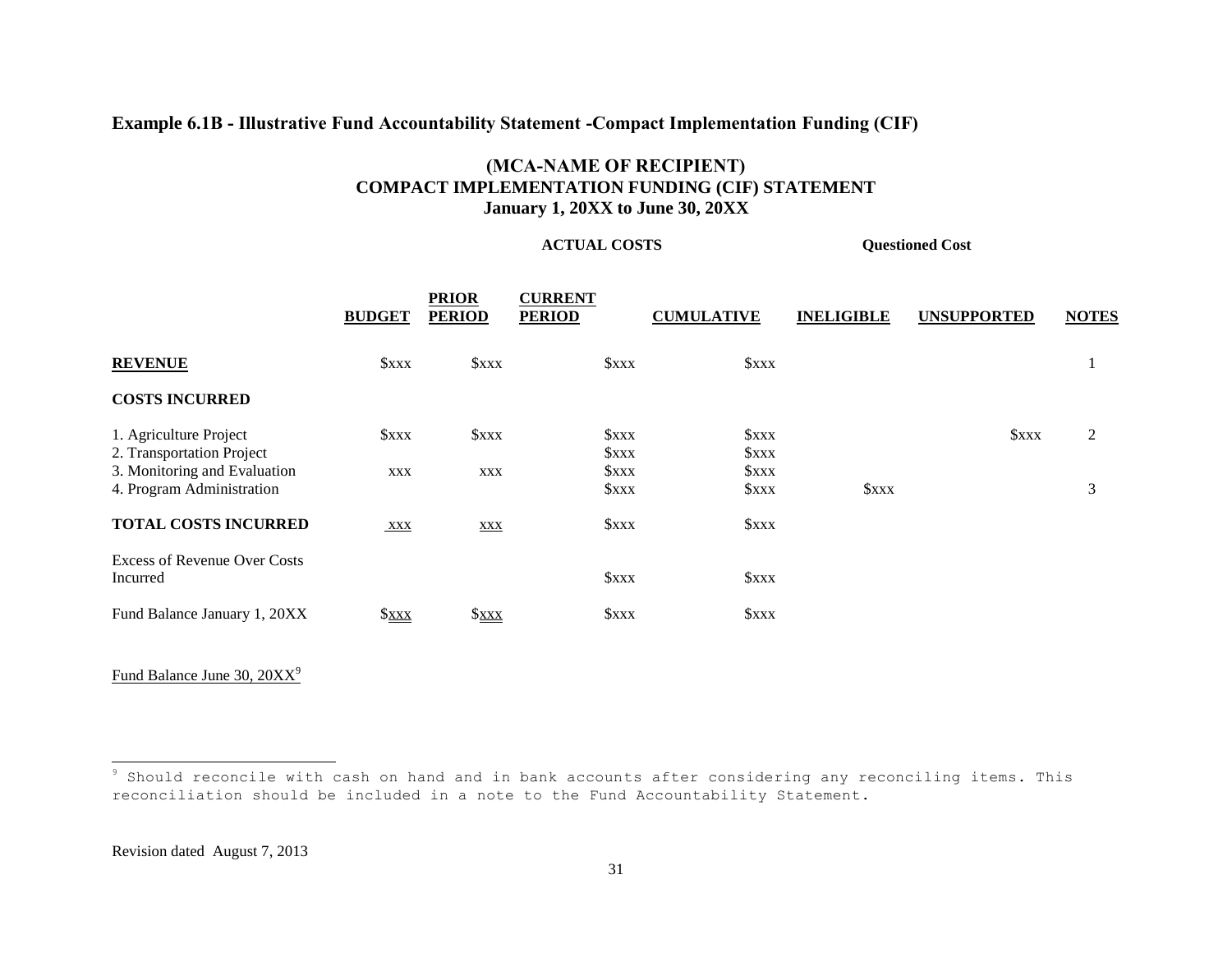#### **Example 6.1C - Illustrative Fund Accountability Statement – 609(g) Funding**

**PRIOR** 

### **(MCA-NAME OF RECIPIENT) 609(g) FUNDING STATEMENT**

#### **January 1, 20XX to June 30, 20XX**

#### **ACTUAL COSTS Questioned Cost**

 $\sim$   $\sim$   $\sim$   $\sim$   $\sim$   $\sim$   $\sim$ 

|                                                                                     | <b>BUDGET</b>             | <b>PRIOR</b><br><b>PERIOD</b> | <b>CURRENT</b><br><b>PERIOD</b> | <b>CUMULATIVE</b>                               | <b>INELIGIBLE</b>  | <b>UNSUPPORTED</b> | <b>NOTES</b> |
|-------------------------------------------------------------------------------------|---------------------------|-------------------------------|---------------------------------|-------------------------------------------------|--------------------|--------------------|--------------|
| <b>REVENUE</b>                                                                      | <b><i><u>Sxxx</u></i></b> | $S_{XXX}$                     | $S_{XXX}$                       | Sxx                                             |                    |                    |              |
| <b>COSTS INCURRED</b>                                                               |                           |                               |                                 |                                                 |                    |                    |              |
| 1. Agriculture Project<br>2. Transportation Project<br>3. Monitoring and Evaluation | xxx<br>XXX                | <b><i>SXXX</i></b><br>XXX     | $S_{XXX}$<br>\$xxx<br>\$xxx     | Sxx<br><b><i>SXXX</i></b><br><b><i>SXXX</i></b> |                    | <b><i>Sxxx</i></b> | 2            |
| 4. Program Administration                                                           |                           |                               | <b><i>SXXX</i></b>              | <b><i>SXXX</i></b>                              | <b><i>Sxxx</i></b> |                    | 3            |
| <b>TOTAL COSTS INCURRED</b>                                                         | <b>XXX</b>                | <b>XXX</b>                    | <b><i>SXXX</i></b>              | Sxx                                             |                    |                    |              |
| <b>Excess of Revenue Over Costs</b><br>Incurred                                     |                           |                               | <b><i>SXXX</i></b>              | Sxx                                             |                    |                    |              |
| Fund Balance January 1, 20XX                                                        | $x_0$                     | $x_0$                         | <b><i>SXXX</i></b>              | Sxx                                             |                    |                    |              |

Fund Balance June 30,  $20XX^{10}$ 

 $^{10}$  Should reconcile with cash on hand and in bank accounts after considering any reconciling items. This reconciliation should be included in a note to the Fund Accountability Statement.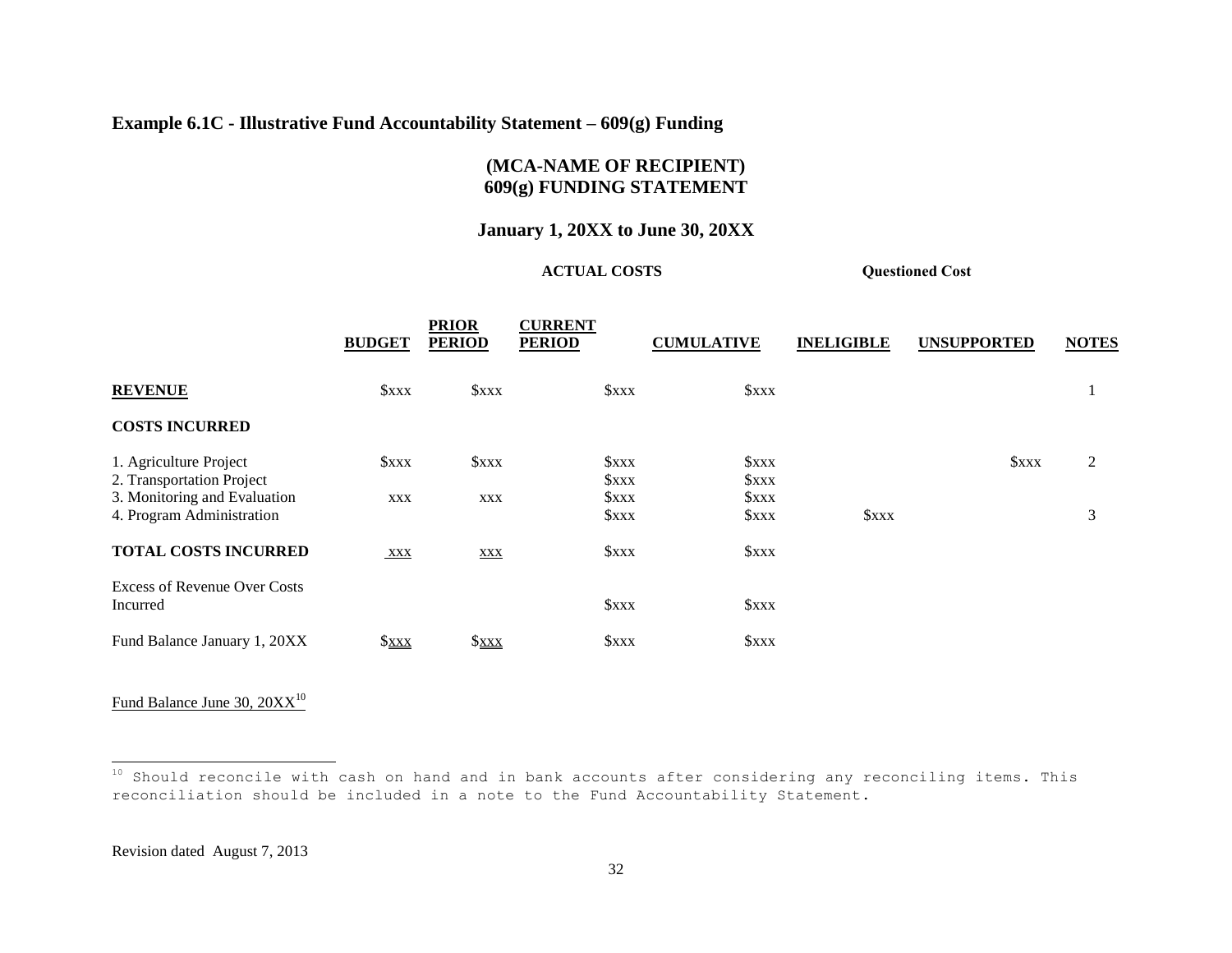#### **Example 6.2.A - Illustrative Cost-Sharing Schedule for Agreements with Life-of-Project Cost-Sharing Budgets That Have Not Yet Ended**

### **(NAME OF RECIPIENT) COST-SHARING SCHEDULE FROM JANUARY 1, 20XX TO June 30, 20XX**

|                | <b>BUDGET</b> | <b>ACTUAL</b>    | <b>CURRENT</b> | <b>CUMULATIVE</b> | <b>QUESTIONED COSTS</b> <sup>11</sup><br><b>INELIGIBLE</b> | <b>UNSUPPORTED</b> | NOTES <sup>12</sup> |
|----------------|---------------|------------------|----------------|-------------------|------------------------------------------------------------|--------------------|---------------------|
| CASH           |               | $S_{XXX}$<br>XXX |                |                   | <b><i>Sxxx</i></b>                                         |                    |                     |
| <b>IN-KIND</b> |               | $S_{XXX}$<br>XXX |                |                   |                                                            | <b><i>SXXX</i></b> | ↑                   |
| <b>TOTAL</b>   |               | $S_{\text{XXX}}$ |                |                   | $x_0$                                                      | $S_{\text{XXX}}$   |                     |

 $11$  All questioned cost-sharing costs will be listed here. All material questioned costs resulting from instances of noncompliance with agreement terms and applicable laws and regulations must be included as findings in the report on compliance.

 $12$  The notes to the cost-sharing schedule should briefly describe both material and immaterial questioned costs and should be cross-referenced to any corresponding findings in the report on compliance.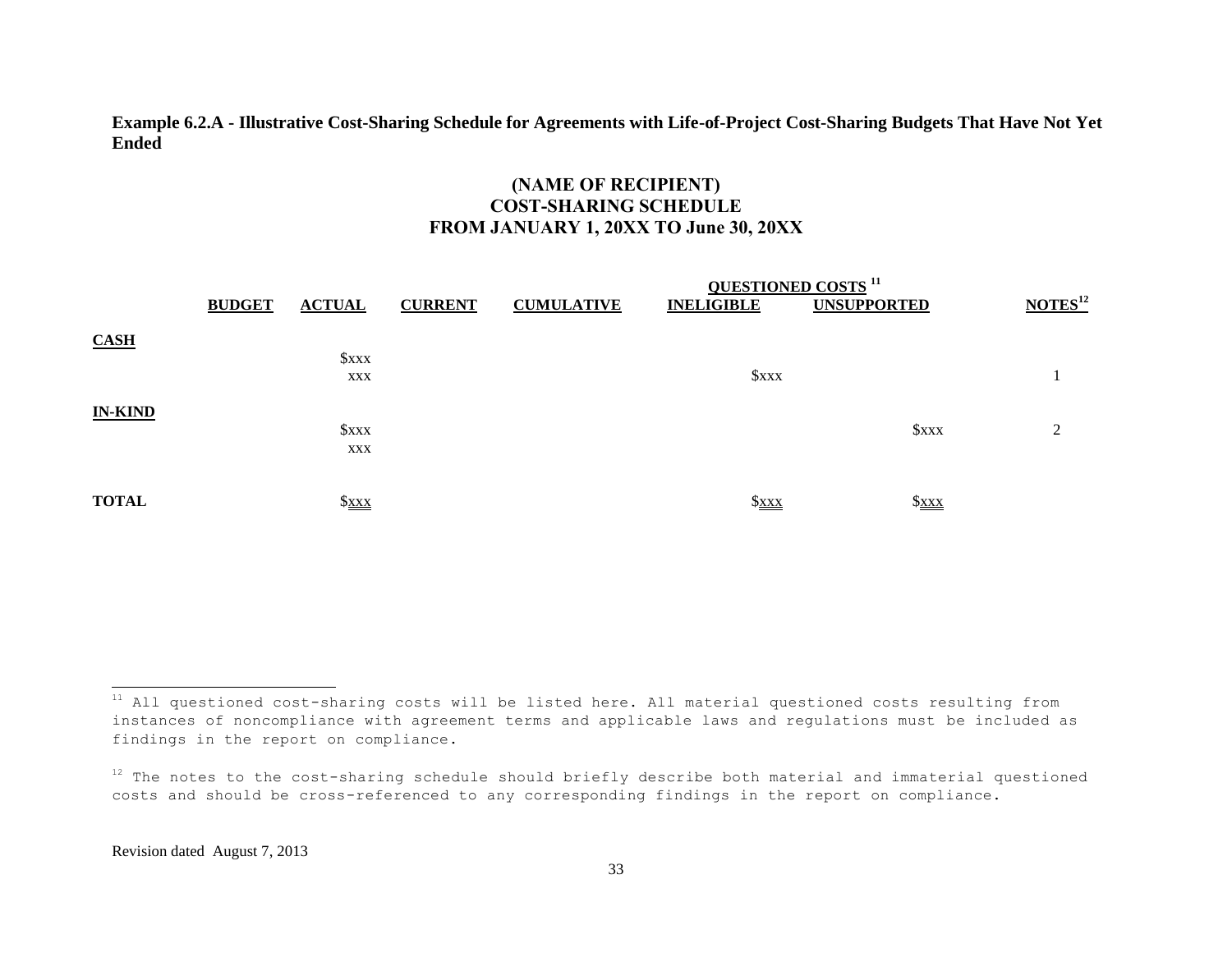**Example 6.2.B - Illustrative Cost-Sharing Schedule for Close-Out Audits of Awards with Life-of-Project Cost-Sharing Budgets, and Audits of Awards with Annual Cost-Sharing Budgets**

#### **(NAME OF RECIPIENT) COST-SHARING SCHEDULE FROM JANUARY 1, 20XX TO DECEMBER 31, 20XX**

# **QUESTIONED COSTS <sup>13</sup> BUDGET<sup>14</sup> ACTUAL CUMULATIVE SHORTFALL<sup>15</sup> INELIGIBLE UNSUPPORTED NOTES<sup>16</sup>**

**CASH**

**IN-KIND**

**TOTAL**

 $^{13}$  All questioned cost-sharing costs will be listed here. All material questioned costs resulting from instances of noncompliance with agreement terms and applicable laws and regulations must be included as findings in the report on compliance.

<sup>14</sup> For closeout audits of awards with life-of-project cost-sharing budgets, the auditors will use the lifeof-project budget. For audits with annual cost-sharing budgets, the auditors will use the budget for the period under audit

<sup>&</sup>lt;sup>15</sup> This column will show required cost-sharing contributions that were not provided by the recipient. Since questioned costs are not considered as provided by the recipient, they might have an impact on the "shortfall" column. All material cost-sharing shortfalls must be included as findings in the report on compliance. All cost-sharing shortfalls will be briefly described in the notes to the cost-sharing schedule, and be cross-referenced to any corresponding findings in the report on compliance.

 $16$ The notes to the cost-sharing schedule should briefly describe both material and immaterial questioned costs, and shortfalls. The notes should be cross-referenced to any corresponding findings in the report on compliance.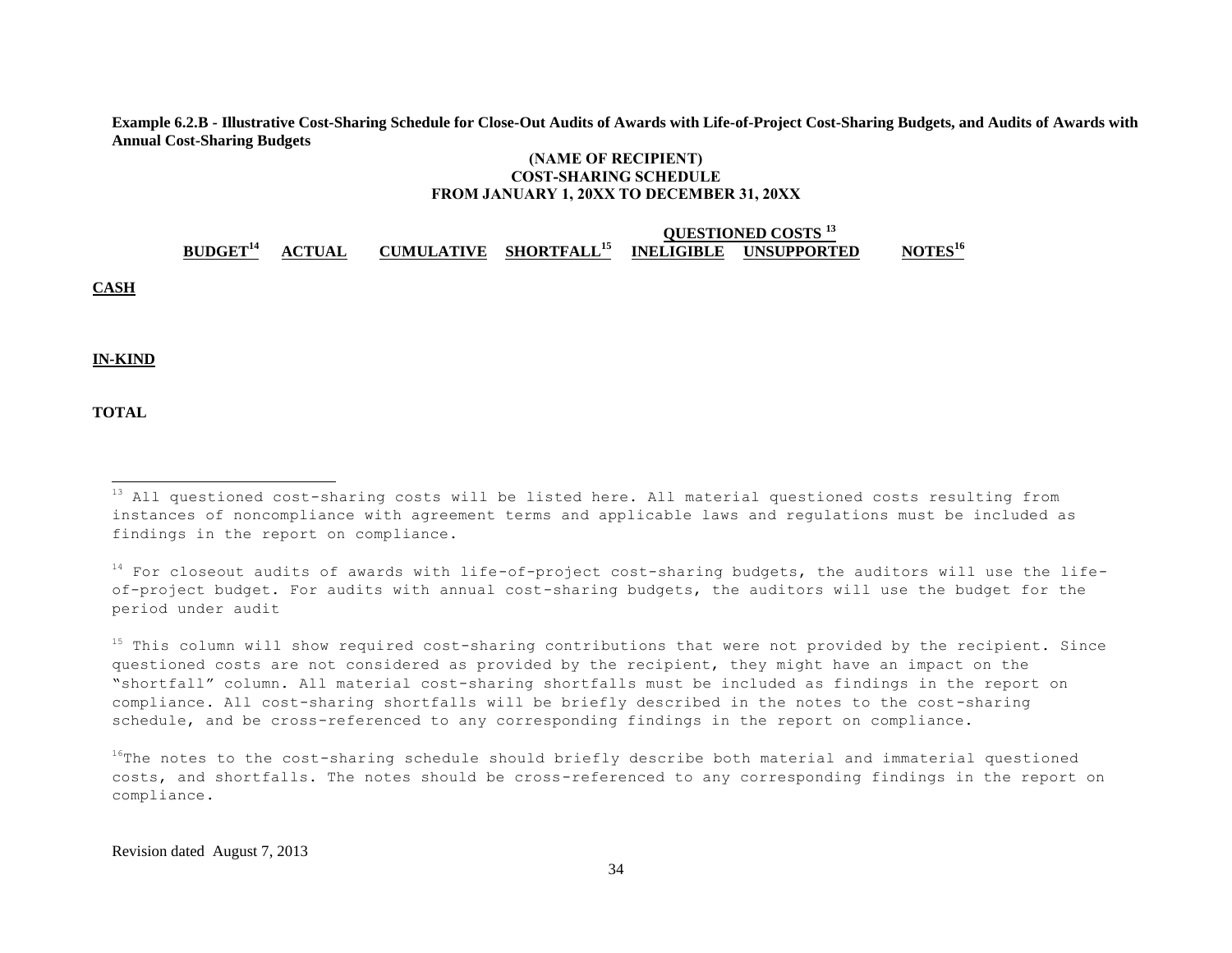#### **Chapter 7: Illustrative Reports**

The following illustrations of auditor's reports will provide useful examples of the types of reports that will satisfy the requirements of these *Guidelines*. For additional guidance, the auditors should refer to the applicable AICPA Statements on Auditing Standards. TO MAKE IT EASIER FOR AUDIT FIRMS TO COMPLY WITH THESE *GUIDELINES*, THE FORMAT AND CONTENT OF THE AUDIT REPORTS SHOULD CLOSELY FOLLOW THE FOLLOWING ILLUSTRATIVE REPORTS.

#### **Example 7.1.A - Illustrative Auditor's Report on a Fund Accountability Statement with an Unqualified Opinion**

Independent Auditor's Report<sup>17</sup>

Board of Directors Name of Recipient Organization Complete Mailing Address

l

We have audited the fund accountability statement of *(name of recipient)* for the year ended June 30, 20XX. The fund accountability statement is the responsibility of *(name of recipient)'s* management. Our responsibility is to express an opinion on the fund accountability statement based on our audit.

We conducted our audit of the Fund Accountability Statement in accordance with *U.S. Government*  Auditing Standards issued by the Comptroller General of the United States.<sup>18</sup> Those standards

 $18$  The lack of a satisfactory continuing education program and/or external quality control review program must be disclosed in the second paragraph of the report. In such case, the second paragraph and additional explanatory paragraphs would read as follows: The lack of a satisfactory continuing education program and/or external quality control review program must be disclosed in the second paragraph of the report. In such case, the second paragraph and additional explanatory paragraphs would read as follows:

"Except as discussed in the following paragraph(s), we conducted our audit of the Fund Accountability Statement in accordance with *U.S. Government Auditing Standards* issued by the Comptroller General of the United States...." (continue with the standard language for this paragraph).

"We do not have a continuing education program that fully satisfies the requirement set forth in Chapter 3, paragraph 3.76 of *U.S. Government Auditing Standards*. However, our current program provides for at least *(number)* hours of continuing education and training every two years. We are

 $^{17}$  For guidance on these reports, refer to AICPA SAS No. 58, "Reports on Audited Financial Statements," SAS No. 62, "Special Reports," and SAS No. 79, "Amendment to Statement on Auditing Standards No. 58." The auditors should express an adverse or disclaimer of opinion when material departures or scope restrictions are to such an extent that, in the auditor's judgment, they would preclude the expression of a qualified opinion.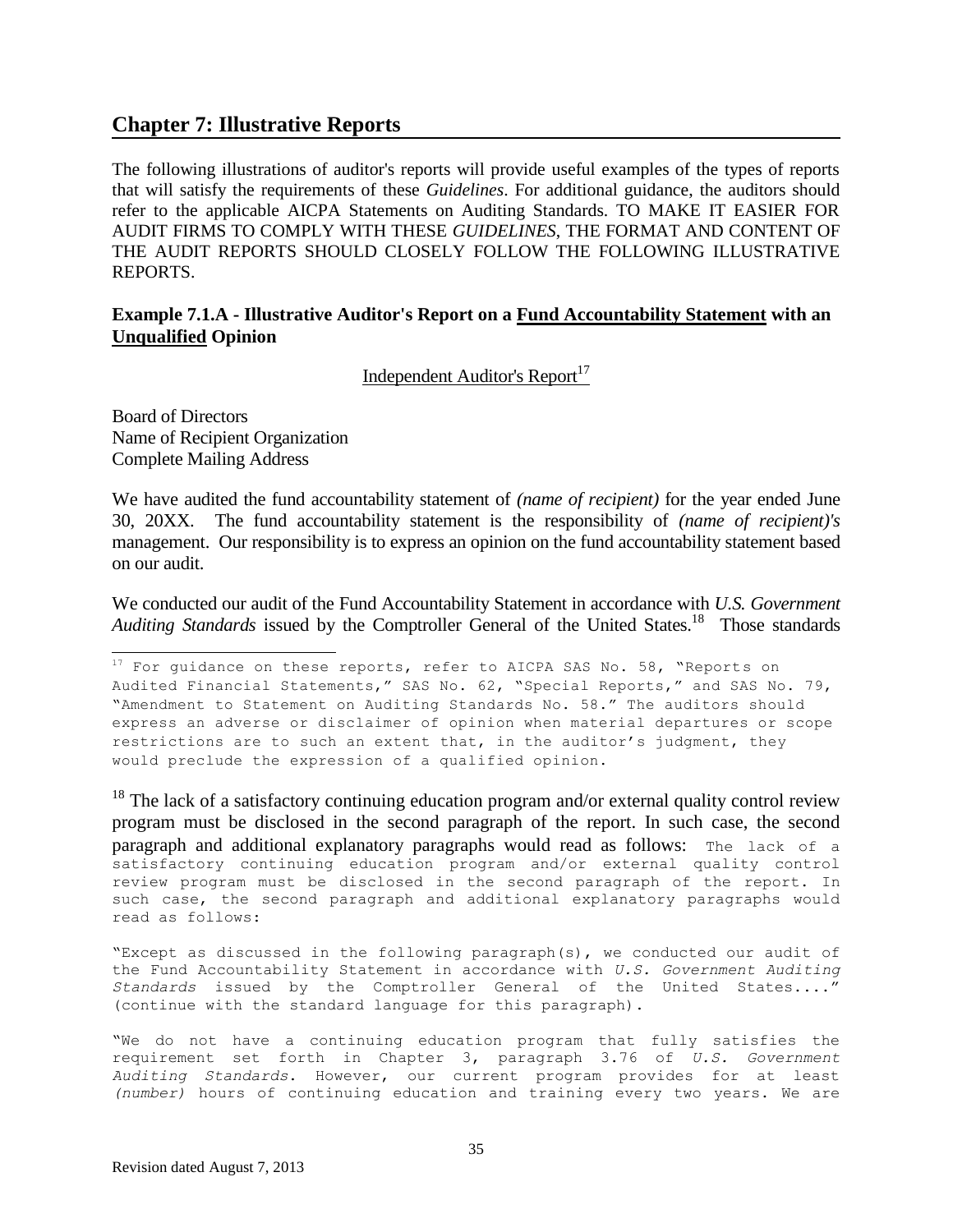require that we plan and perform the audit to obtain reasonable assurance about whether the fund accountability statement is free of material misstatement. An audit includes examining, on a test basis, evidence supporting the amounts and disclosures in the fund accountability statement. An audit also includes assessing the accounting principles used and significant estimates made by management, as well as evaluating the overall financial statement presentation. We believe that our audit provides a reasonable basis for our opinion.

In our opinion, the fund accountability statement referred to above presents fairly, in all material respects, program revenues, costs incurred and reimbursed, and assets and technical assistance directly procured by MCC for the year then ended in accordance with the terms of the agreements and in conformity with the basis of accounting described in Note X.

In accordance with *U.S. Government Auditing Standards,* we have also issued our reports dated June 30, 20XX, on our consideration of *(name of recipient)'s* internal control over financial reporting and our tests of its compliance with certain provisions of laws and regulations. Those reports are an integral part of an audit performed in accordance with *U.S. Government Auditing Standards* and should be read in conjunction with this Independent Auditor's Report in considering the results of our audit.

This report is intended for the information of *(name of recipient)* and MCC. However, upon release by MCC, this report is a matter of public record and its distribution is not limited.

> Audit Firm's Signature **Date**

taking appropriate steps to implement a continuing education program that fully satisfies the requirement."

"We did not have an external quality control review by an unaffiliated audit organization as required by Chapter 3, paragraph 3.96 of *U.S. Government Auditing Standards*, since no such program is offered by professional organizations in *(name of country)*. We believe that the effect of this departure from U.S. Government Auditing Standards is not material because we participate in the *(name of audit firm)* worldwide internal quality control review program which requires our office to be subjected, every three years, to an extensive quality control review by partners and managers from other affiliate offices."

l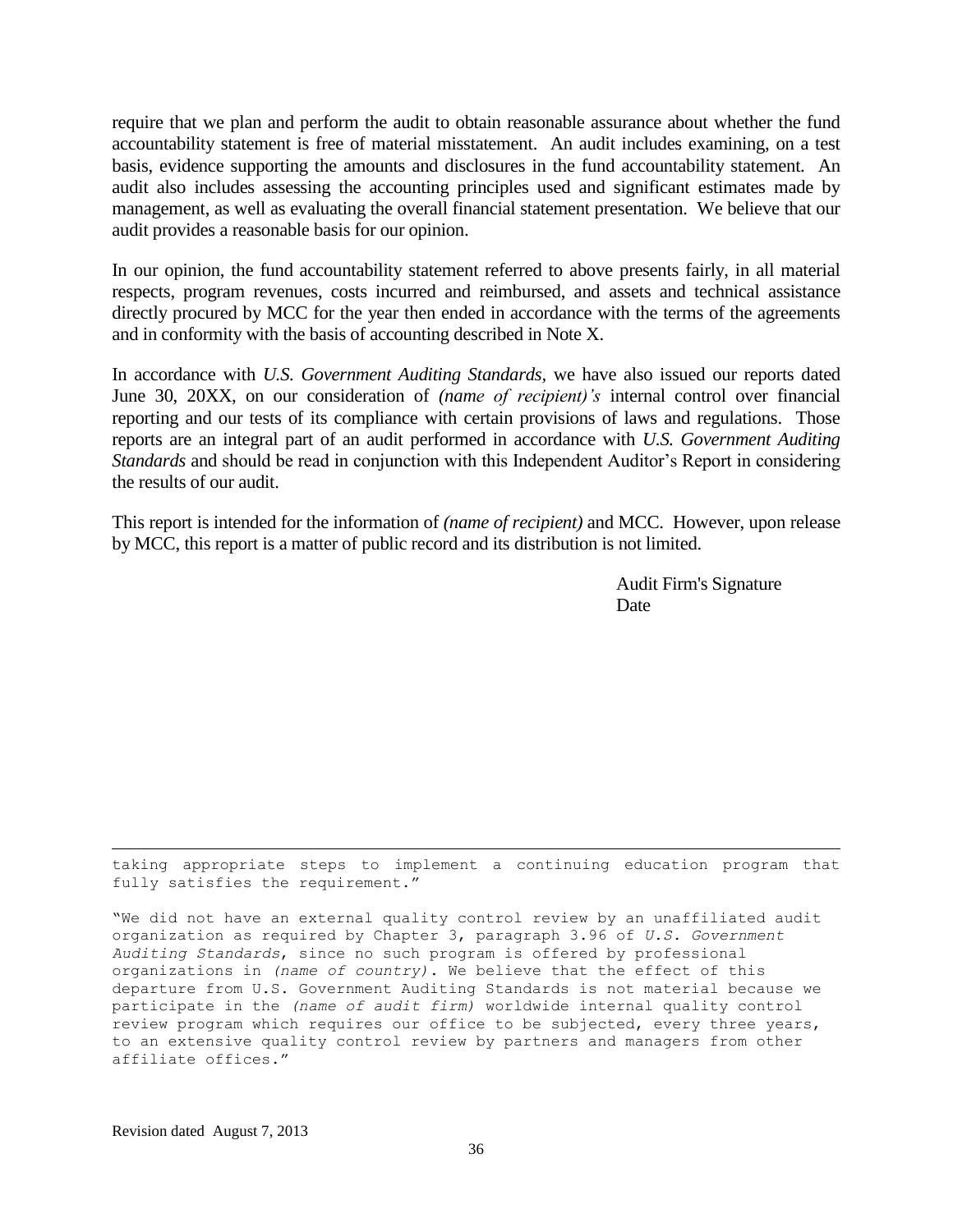#### **Example 7.1.B - Illustrative Auditor's Report on a Fund Accountability Statement<sup>19</sup> with a Qualified Opinion**

Independent Auditor's Report

Board of Directors Name of Recipient Organization Complete Mailing Address

 $\overline{a}$ 

We have audited the fund accountability statement of *(name of recipient)* for the year ended June 30, 20XX. The fund accountability statement is the responsibility of *(name of foreign recipient)*'s management. Our responsibility is to express an opinion on the fund accountability statement based on our audit.

We conducted our audit of the fund accountability statement in accordance with *U.S. Government*  Auditing Standards issued by the Comptroller General of the United States.<sup>20</sup> Those standards

 $^{19}$  For guidance on these reports, refer to AICPA SAS No. 58, "Reports on Audited Financial Statements," SAS No. 62, "Special Reports," and SAS No. 79 Amendment to Statement on Auditing Standards No. 58. The auditors must express an adverse or disclaimer of opinion when material departures or scope restrictions are to such an extent that, in the auditor's judgment, they would preclude the expression of a qualified opinion.

 $20$  The lack of a satisfactory continuing education program and/or external quality control review program must be disclosed in the second paragraph of the report. In such case, the second paragraph and additional explanatory paragraphs would read as follows:

"Except as discussed in the following paragraph(s), we conducted our audit of the Fund Accountability Statement in accordance with *U.S. Government Auditing Standards* issued by the Comptroller General of the United States...." (continue with the standard language for this paragraph).

"We do not have a continuing education program that fully satisfies the requirement set forth in Chapter 3, paragraph 3.76 of *U.S. Government Auditing Standards*. However, our current program provides for at least *(number)* hours of continuing education and training every two years. We are taking appropriate steps to implement a continuing education program that fully satisfies the requirement."

"We did not have an external quality control review by an unaffiliated audit organization as required by Chapter 3, paragraph 3.96 of *U.S. Government Auditing Standards*, since no such program is offered by professional organizations in *(name of country)*. We believe that the effect of this departure from U.S. Government Auditing Standards is not material because we participate in the *(name of audit firm)* worldwide internal quality control review program which requires our office to be subjected, every three years, to an extensive quality control review by partners and managers from other affiliate offices."

Revision dated August 7, 2013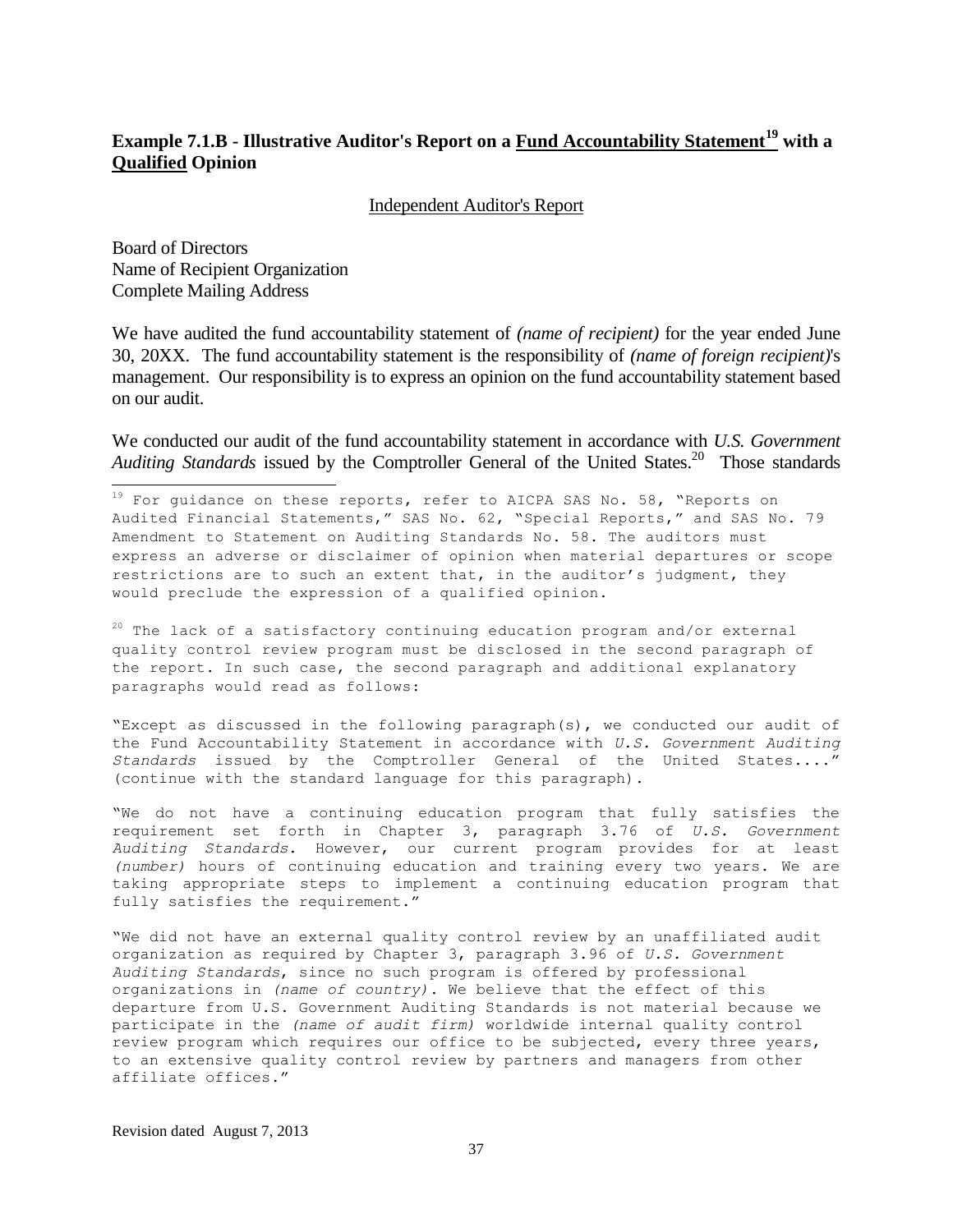require that we plan and perform the audit to obtain reasonable assurance about whether the fund accountability statement is free of material misstatement. An audit includes examining, on a test basis, evidence supporting the amounts and disclosures in the fund accountability statement. An audit also includes assessing the accounting principles used and significant estimates made by management, as well as evaluating the overall financial statement presentation. We believe that our audit provides a reasonable basis for our opinion.

The results of our tests disclosed the following material questioned costs as detailed in the fund accountability statement: <sup>21</sup>

(1) \$XXX in costs that are explicitly questioned because they are not program related, unreasonable, or prohibited by the terms of the agreements;

(2) \$XXX in costs that are not supported with adequate documentation or did not have required prior approvals or authorizations.

In our opinion, except for the effects of the questioned costs discussed in the preceding paragraph, the fund accountability statement referred to above presents fairly, in all material respects, program revenues, costs incurred and reimbursed, and assets and technical assistance directly procured by MCC for the year then ended in accordance with the terms of the agreements and in conformity with the basis of accounting described in Note X.

In accordance with *U.S. Government Auditing Standards,* we have also issued our reports dated June 30, 20XX, on our consideration of *(name of recipient)'s* internal control over financial reporting and our tests of its compliance with certain provisions of laws and regulations. Those reports are an integral part of an audit performed in accordance with *U.S. Government Auditing Standards* and should be read in conjunction with this Independent Auditor's Report in considering the results of our audit.

This report is intended for the information of *(name of recipient)* and MCC. However, upon release by MCC, this report is a matter of public record and its distribution is not limited.

> Audit Firm's Signature Date

 $^{21}$  The two paragraphs are illustrative only and can be modified or excluded based on the type of findings contained in the report.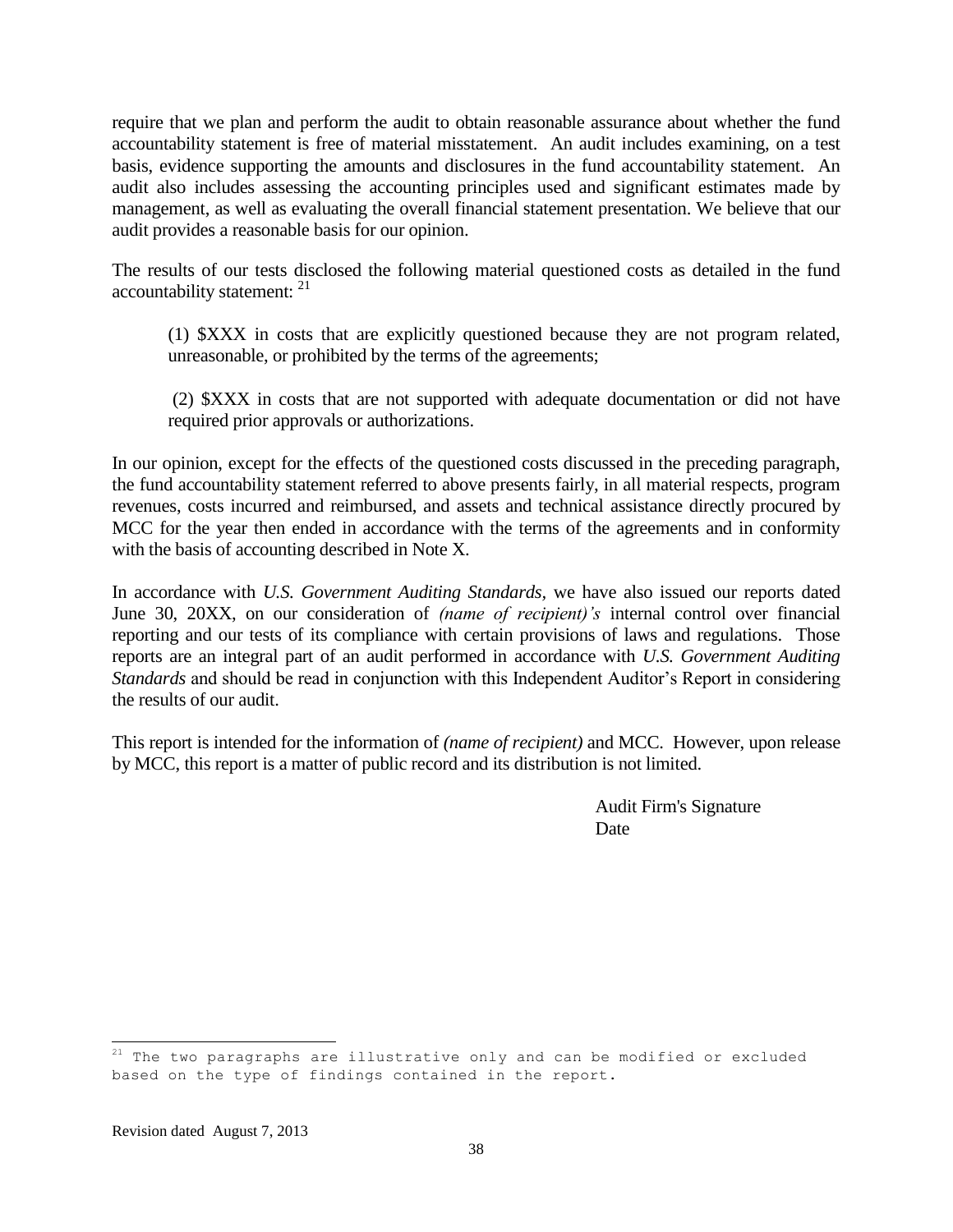#### **Example 7.2.A - Illustrative Auditor's Report on Internal Control with No Significant Deficiencies and/or Material Weaknesses Noted**

#### Independent Auditor's Report on Internal Control

Board of Directors Name of Recipient Organization Complete Mailing Address

 $\overline{a}$ 

We have audited the Fund Accountability Statement of *(name of recipient)* as of and for the year ended June 30, 20XX, and have issued our report on it dated August 15, 20XX. We also reviewed the separate cost-sharing schedule *(if applicable)*.

We conducted our audit in accordance with *U.S. Government Auditing Standards* issued by the Comptroller General of the United States.<sup>22</sup> Those standards require that we plan and perform the audit to obtain reasonable assurance about whether the Fund Accountability Statement is free of material misstatement.

The management or those charged with governance of *(name of recipient)* is responsible for establishing and maintaining internal control. In fulfilling this responsibility, estimates and judgments by management are required to assess the expected benefits and related costs of internal control policies and procedures. The objectives of internal control are to provide management with reasonable, but not absolute, assurance that the assets are safeguarded against loss from unauthorized

"Except as discussed in the following paragraph(s), we conducted our audit of the Fund Accountability Statement in accordance with *U.S. Government Auditing Standards* issued by the Comptroller General of the United States...." (continue with the standard language for this paragraph).

"We do not have a continuing education program that fully satisfies the requirement set forth in Chapter 3, paragraph 3.76 of *U.S. Government Auditing Standards*. However, our current program provides for at least *(number)* hours of continuing education and training every two years. We are taking appropriate steps to implement a continuing education program that fully satisfies the requirement."

"We did not have an external quality control review by an unaffiliated audit organization as required by Chapter 3, paragraph 3.96 of *U.S. Government Auditing Standards*, since no such program is offered by professional organizations in *(name of country)*. We believe that the effect of this departure from U.S. Government Auditing Standards is not material because we participate in the *(name of audit firm)* worldwide internal quality control review program which requires our office to be subjected, every three years, to an extensive quality control review by partners and managers from other affiliate offices."

Revision dated August 7, 2013

 $22$  The lack of a satisfactory continuing education program and/or external quality control review program must be disclosed in the second paragraph of the report. In such case, the second paragraph and additional explanatory paragraphs would read as follows: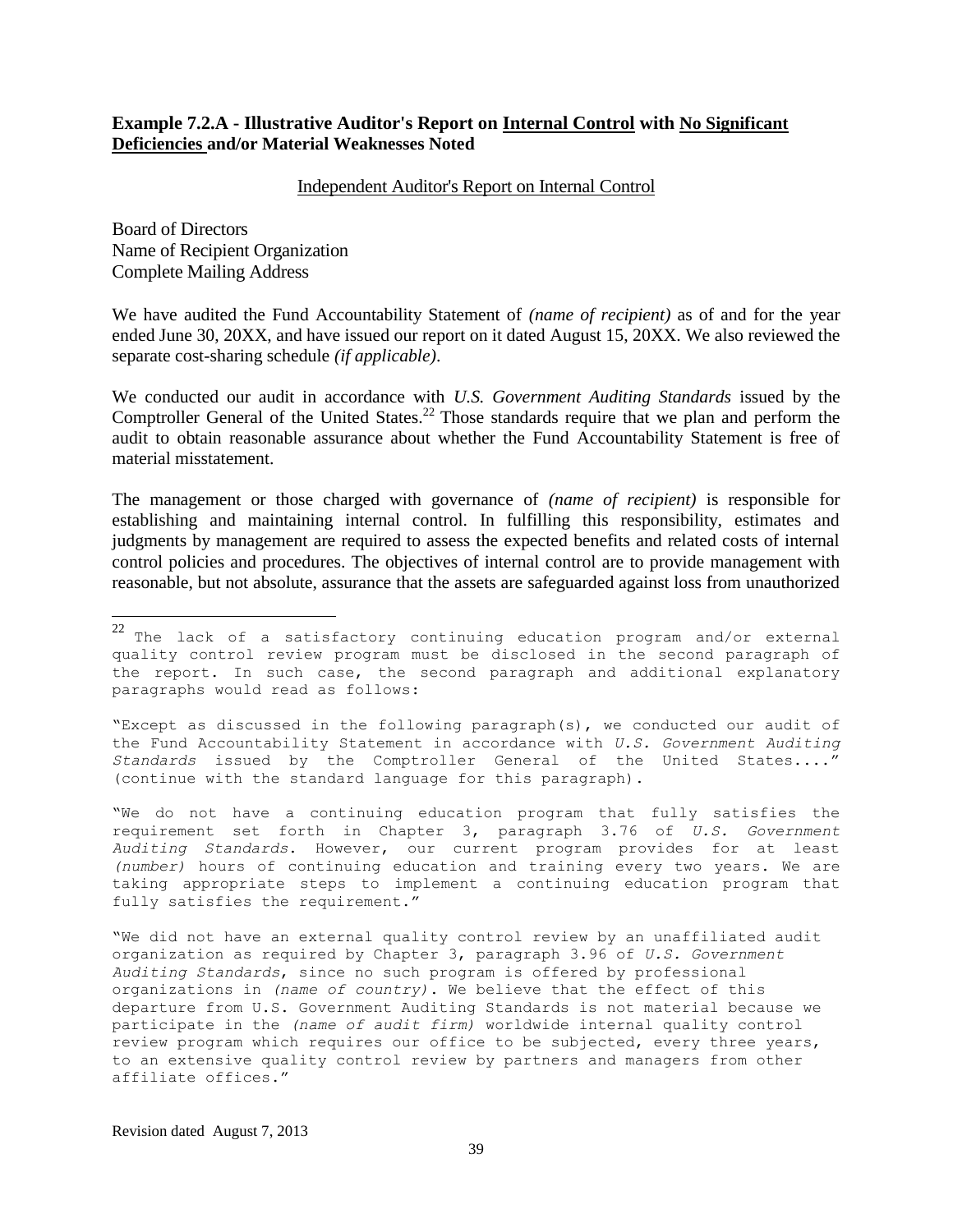use or disposition; transactions are executed in accordance with management's authorization and in accordance with the terms of the agreements; and transactions are recorded properly to permit the preparation of the Fund Accountability Statement in conformity with the basis of accounting described in Note X to the Fund Accountability Statement. Because of inherent limitations in internal control, errors or fraud may nevertheless occur and not be detected. Also, projection of any evaluation of the structure to future periods is subject to the risk that procedures may become inadequate because of changes in conditions or that the effectiveness of the design and operation of policies and procedures may deteriorate.

In planning and performing our audit of the Fund Accountability Statement of (*name of recipient*) for the year ended June 30, 20XX, in accordance with *U.S. Government Auditing Standards,* we considered (*name of recipient*) internal control over financial reporting (internal control) as a basis for designing our auditing procedures for the purpose of expressing our opinion on the Fund Accountability Statement, but not for the purpose of expressing an opinion on the effectiveness of the entity's internal control. Accordingly, we do not express an opinion on the effectiveness of the entity's internal control.

Our consideration of internal control was for the limited purpose described in the preceding paragraph and would not necessarily identify all deficiencies in internal control that might be significant deficiencies or material weaknesses. A significant deficiency is a deficiency, or combination of deficiencies, in internal control that is less severe than a material weakness, yet important enough to merit attention by those charged with governance. A material weakness is a deficiency, or combination of deficiencies, in internal control, such that there is a reasonable possibility that a material misstatement of the entity's Fund Accountability Statement will not be prevented, or detected and corrected on a timely basis. We did not identify any deficiencies in internal control that we consider to be significant deficiencies or material weaknesses, as defined above.

However, we noted certain matters involving internal control and its operation that we have reported to the management of *(name of recipient)* in a separate letter dated August 15, 20XX.<sup>23</sup> This report is intended for the information of *(name of recipient)* and the Millennium Challenge Corporation (MCC). However, upon release by MCC, this report is a matter of public record and its distribution is not limited.

> Audit Firm's Signature Date

 $^{23}$  Exclude this paragraph if there are no deficiencies in internal control to be reported in a management letter.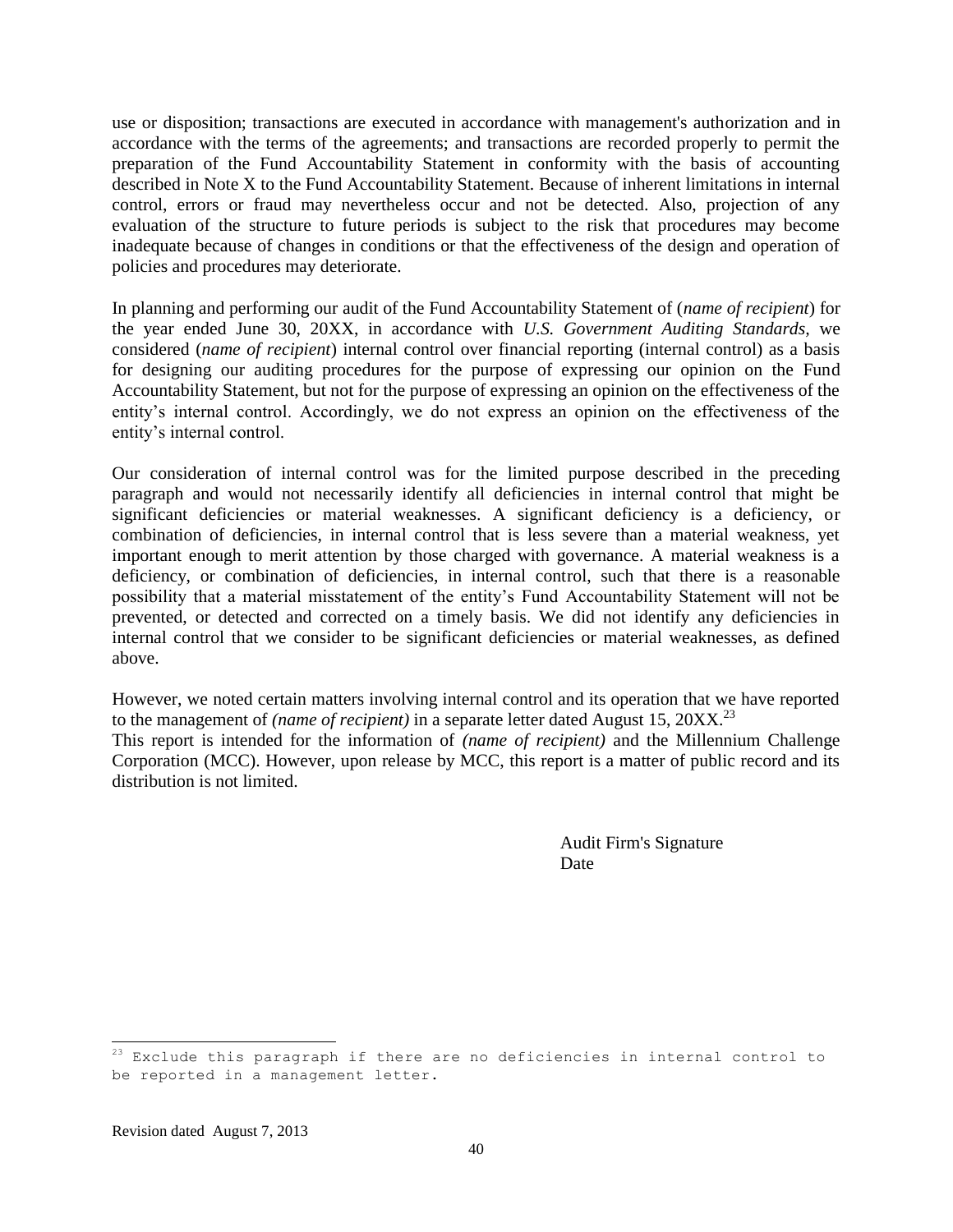#### **Example 7.2.B - Illustrative Auditor's Report on Internal Control with Significant Deficiencies and/or Material Weaknesses Noted**

Independent Auditor's Report on Internal Control

Board of Directors Name of Recipient Organization Complete Mailing Address

 $\overline{a}$ 

We have audited the fund accountability statement of *(name of recipient)* as of and for the year ended June 30, 20XX, and have issued our report on it dated August 15, 20XX. We also reviewed the separate cost-sharing schedule *(if applicable)*.

We conducted our audit in accordance with *U.S. Government Auditing Standards* issued by the Comptroller General of the United States.<sup>24</sup> Those standards require that we plan and perform the audit to obtain reasonable assurance about whether the fund accountability statement is free of material misstatement.

The management or those charged with governance of *(name of recipient)* is responsible for establishing and maintaining internal control. In fulfilling this responsibility, estimates and judgments by management are required to assess the expected benefits and related costs of internal control policies and procedures. The objectives of internal control are to provide management with reasonable, but not absolute, assurance that the assets are safeguarded against loss from unauthorized

"Except as discussed in the following paragraph(s), we conducted our audit of the Fund Accountability Statement in accordance with *U.S. Government Auditing Standards* issued by the Comptroller General of the United States...." (continue with the standard language for this paragraph).

"We do not have a continuing education program that fully satisfies the requirement set forth in Chapter 3, paragraph 3.76 of *U.S. Government Auditing Standards*. However, our current program provides for at least *(number)* hours of continuing education and training every two years. We are taking appropriate steps to implement a continuing education program that fully satisfies the requirement."

"We did not have an external quality control review by an unaffiliated audit organization as required by Chapter 3, paragraph 3.96 of *U.S. Government Auditing Standards*, since no such program is offered by professional organizations in *(name of country)*. We believe that the effect of this departure from U.S. Government Auditing Standards is not material because we participate in the *(name of audit firm)* worldwide internal quality control review program which requires our office to be subjected, every three years, to an extensive quality control review by partners and managers from other affiliate offices."

Revision dated August 7, 2013

 $^{24}$  The lack of a satisfactory continuing education program and/or external quality control review program must be disclosed in the second paragraph of the report. In such case, the second paragraph and additional explanatory paragraphs would read as follows: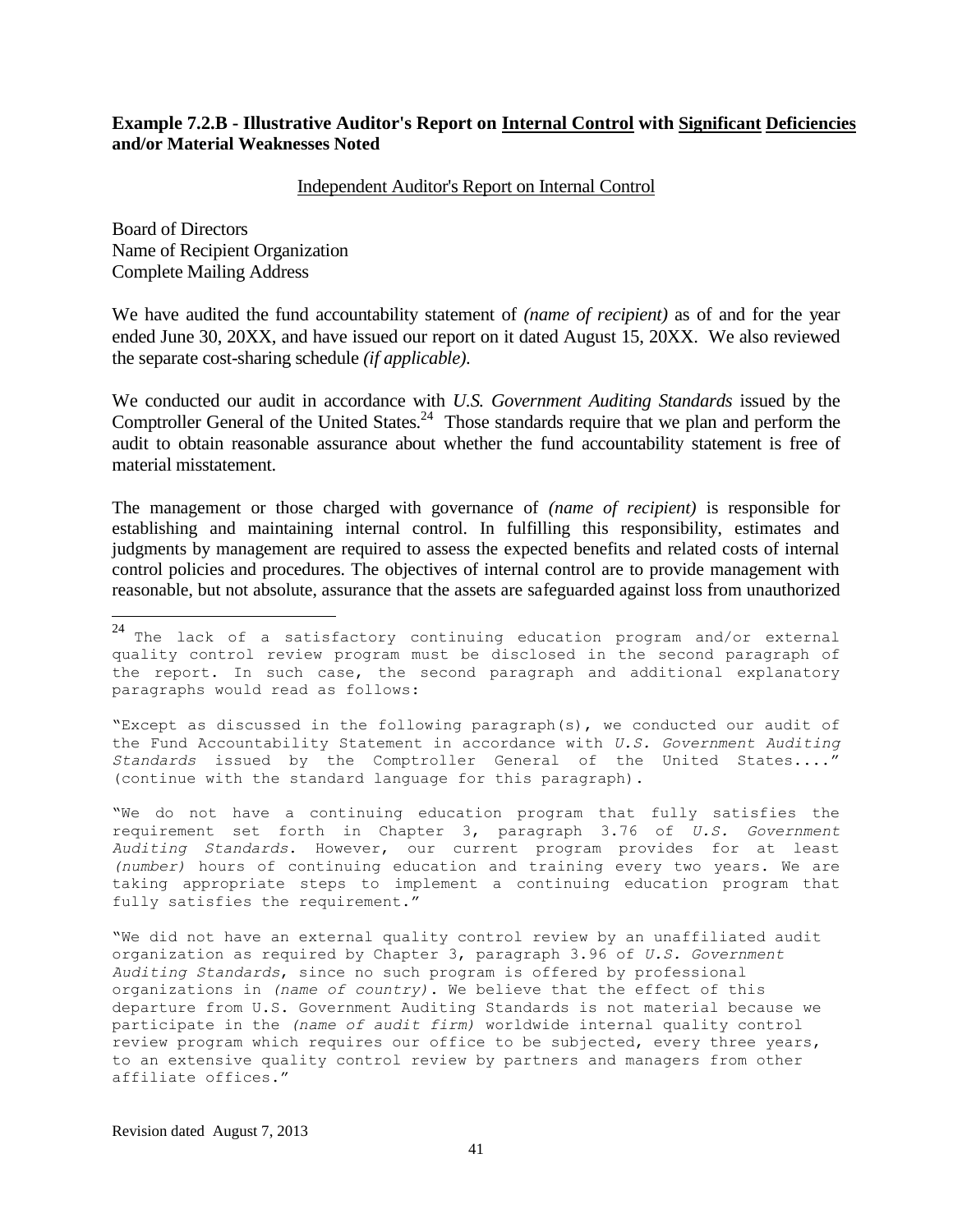use or disposition; transactions are executed in accordance with management's authorization and in accordance with the terms of the agreements; and transactions are recorded properly to permit the preparation of the Fund Accountability Statement in conformity with the basis of accounting described in Note X to the Fund Accountability Statement. Because of inherent limitations in internal control, errors or fraud may nevertheless occur and not be detected. Also, projection of any evaluation of the structure to future periods is subject to the risk that procedures may become inadequate because of changes in conditions or that the effectiveness of the design and operation of policies and procedures may deteriorate.

If conditions believed to be material weaknesses are disclosed, the report must describe the weaknesses that have come to the auditor's attention. The last sentence of this paragraph should be modified as follows:

"We believe that the following deficiencies constitute material weaknesses.

(A description of the material weaknesses that have come to the auditor's attention would follow and must be cross-referenced to the attached findings.)

In planning and performing our audit of the Fund Accountability Statement of (*name of recipient*) for the year ended June 30, 20XX, in accordance with *U.S. Government Auditing Standards,* we considered (*recipient organization*) internal control over financial reporting (internal control) as a basis for designing our auditing procedures for the purpose of expressing our opinion on the Fund Accountability Statement, but not for the purpose of expressing an opinion on the effectiveness of the entity's internal control. Accordingly, we do not express an opinion on the effectiveness of the entity's internal control.

Our consideration of internal control was for the limited purpose described in the preceding paragraph and would not necessarily identify all deficiencies in internal control that might be significant deficiencies or material weaknesses. However, as discussed below, we identified certain deficiencies in internal control that we consider to be significant deficiencies.

A significant deficiency is a deficiency, or combination of deficiencies, in internal control that is less severe than a material weakness, yet important enough to merit attention by those charged with governance. We consider the following deficiencies to be significant deficiencies in internal control: (Include paragraphs summarizing the significant deficiencies, with references to the attached findings, which should fully describe the conditions noted.)

A material weakness is a deficiency, or combination of deficiencies, in internal control, such that there is a reasonable possibility that a material misstatement of the entity's Fund Accountability Statement will not be prevented, or detected and corrected on a timely basis. We did not identify any deficiencies in internal control that we consider to be material weaknesses, as defined above. <sup>25</sup>

 $^{25}$  If conditions believed to be material weaknesses are disclosed, the report must describe the weaknesses that have come to the auditor's attention. The last sentence of this paragraph should be modified as follows:

<sup>&</sup>quot;We believe that the following deficiencies constitute material weaknesses". (A description of the material weaknesses that have come to the auditor's attention would follow and must be cross-referenced to the attached findings.)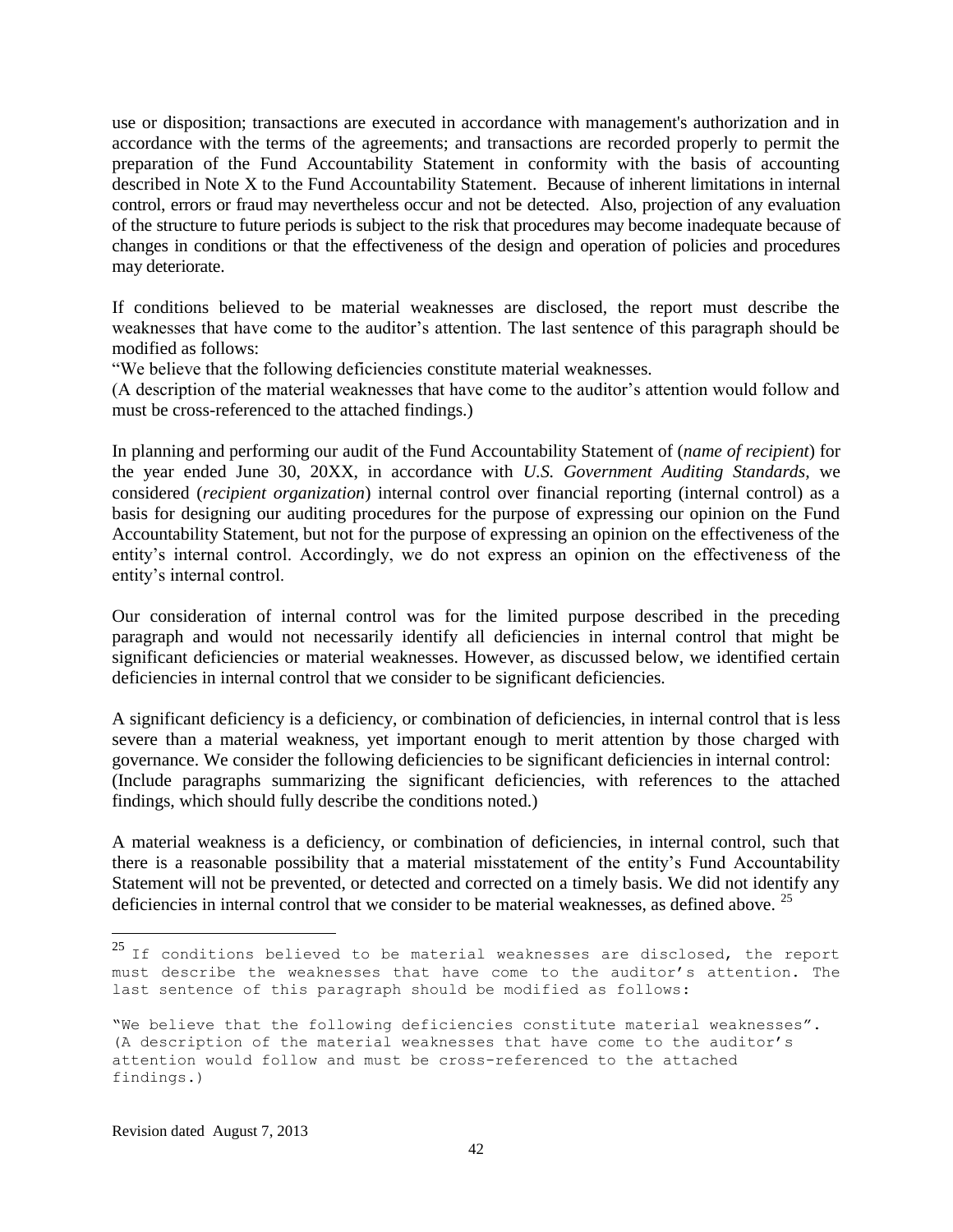We also noted other matters involving internal control and its operation that we have reported to the management of *(name of recipient)* in a separate letter dated August 15, 20XX.<sup>26</sup>

This report is intended for the information of *(name of recipient)* and the Millennium Challenge Corporation (MCC). However, upon release by MCC, this report is a matter of public record and its distribution is not limited.

> Audit Firm's Signature Date

 $26$  Exclude this paragraph if there are no other matters involving internal control to be included in a management letter.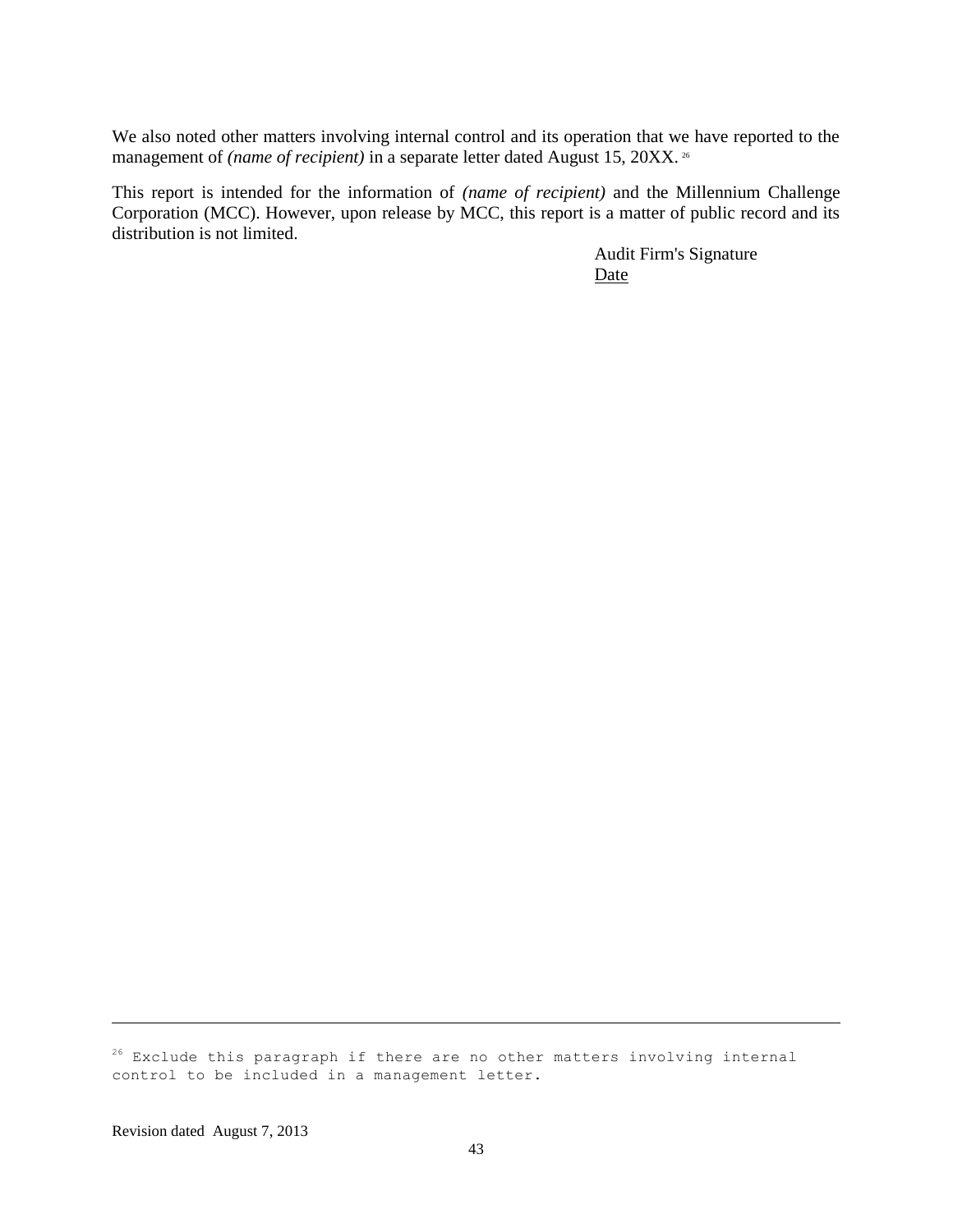#### **Example 7.3.A - Illustrative Auditor's Report on Compliance with No Material Noncompliance Noted**

#### Independent Auditor's Report on Compliance

Board of Directors Name of Recipient Organization Complete Mailing Address

 $\overline{a}$ 

We have audited the fund accountability statement of *(name of recipient)* as of and for the year ended June 30, 20XX, and have issued our report on it dated August 15, 20XX. We also reviewed the separate cost-sharing schedule *(if applicable)*.

We conducted our audit in accordance with *U.S. Government Auditing Standards* issued by the Comptroller General of the United States.<sup>27</sup> Those standards require that we plan and perform the audit to obtain reasonable assurance about whether the fund accountability statement is free of material misstatement resulting from violations of agreement terms and laws and regulations that have a direct and material effect on the determination of the fund accountability statement amounts.

Compliance with agreement terms and laws and regulations applicable to *(name of recipient)* is the responsibility of *(name of recipient)*'s management. As part of obtaining reasonable assurance about whether the Fund Accountability Statement is free of material misstatement, we

"Except as discussed in the following paragraph(s), we conducted our audit of the Fund Accountability Statement in accordance with *U.S. Government Auditing Standards* issued by the Comptroller General of the United States...." (continue with the standard language for this paragraph).

"We do not have a continuing education program that fully satisfies the requirement set forth in Chapter 3, paragraph 3.76 of *U.S. Government Auditing Standards*. However, our current program provides for at least *(number)* hours of continuing education and training every two years. We are taking appropriate steps to implement a continuing education program that fully satisfies the requirement."

"We did not have an external quality control review by an unaffiliated audit organization as required by Chapter 3, paragraph 3.96 of *U.S. Government Auditing Standards*, since no such program is offered by professional organizations in *(name of country)*. We believe that the effect of this departure from U.S. Government Auditing Standards is not material because we participate in the *(name of audit firm)* worldwide internal quality control review program which requires our office to be subjected, every three years, to an extensive quality control review by partners and managers from other affiliate offices."

 $^{27}$  The lack of a satisfactory continuing education program and/or external quality control review program must be disclosed in the second paragraph of the report. In such case, the second paragraph and additional explanatory paragraphs would read as follows: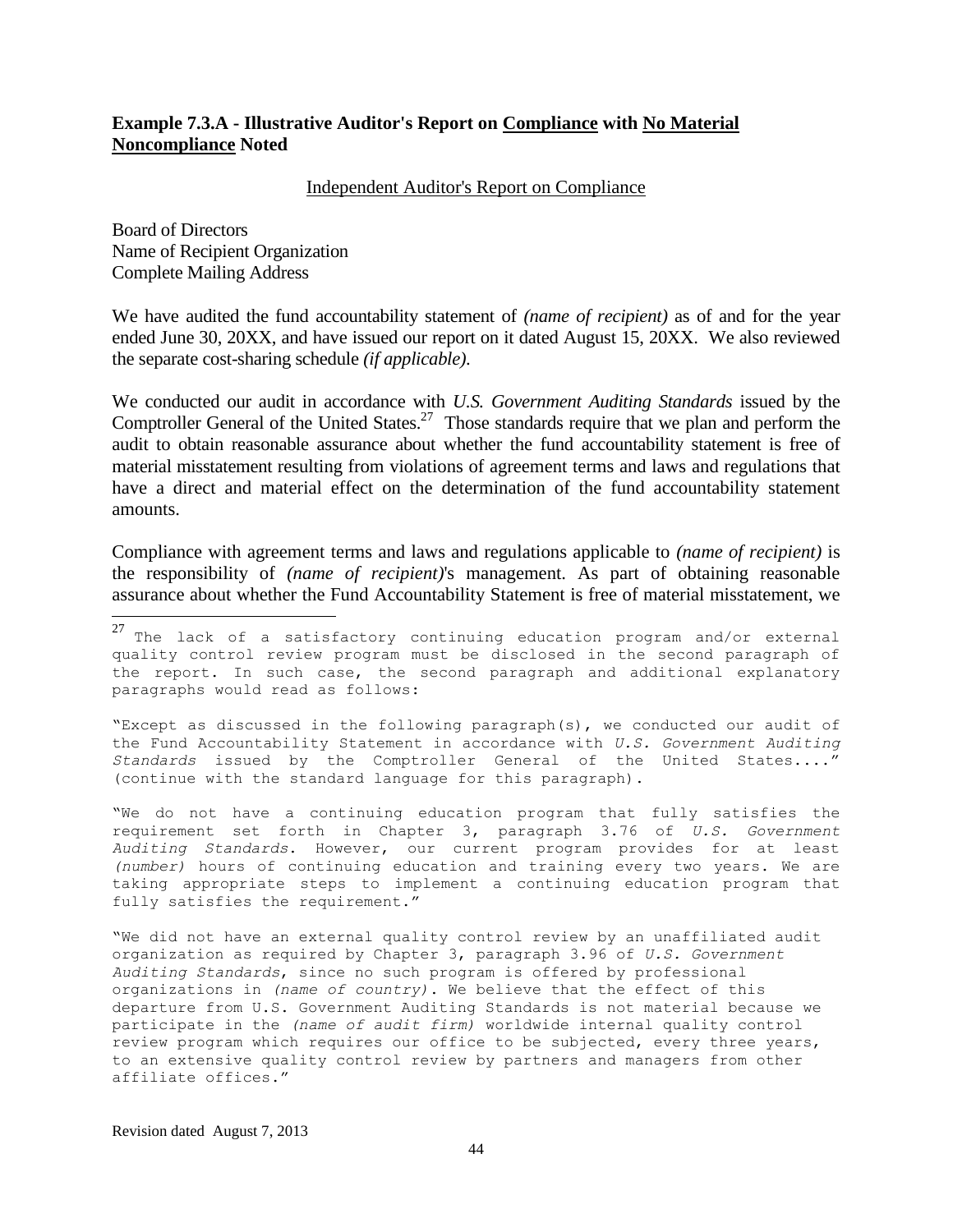of (*name of recipient*)'s compliance with certain provisions of agreement terms and laws and regulations applicable to the provision of cost-sharing contributions *(if applicable)*.

The results of our tests disclosed no instances of noncompliance that are required to be reported here under *U.S. Government Auditing Standards*. 28

We noted certain immaterial instances of noncompliance that we have reported to the management of *(name of recipient)* in a separate letter dated August 15, 20XX.<sup>29</sup>

This report is intended for the information of *(name of recipient)* and the Millennium Challenge Corporation (MCC). However, upon release by MCC, this report is a matter of public record and its distribution is not limited.

Audit Firm's Signature

**Date** 

<sup>28</sup> See *U.S. Government Auditing Standards*, Chapter 4.

<sup>&</sup>lt;sup>29</sup> Exclude this paragraph if there are no immaterial instances of noncompliance.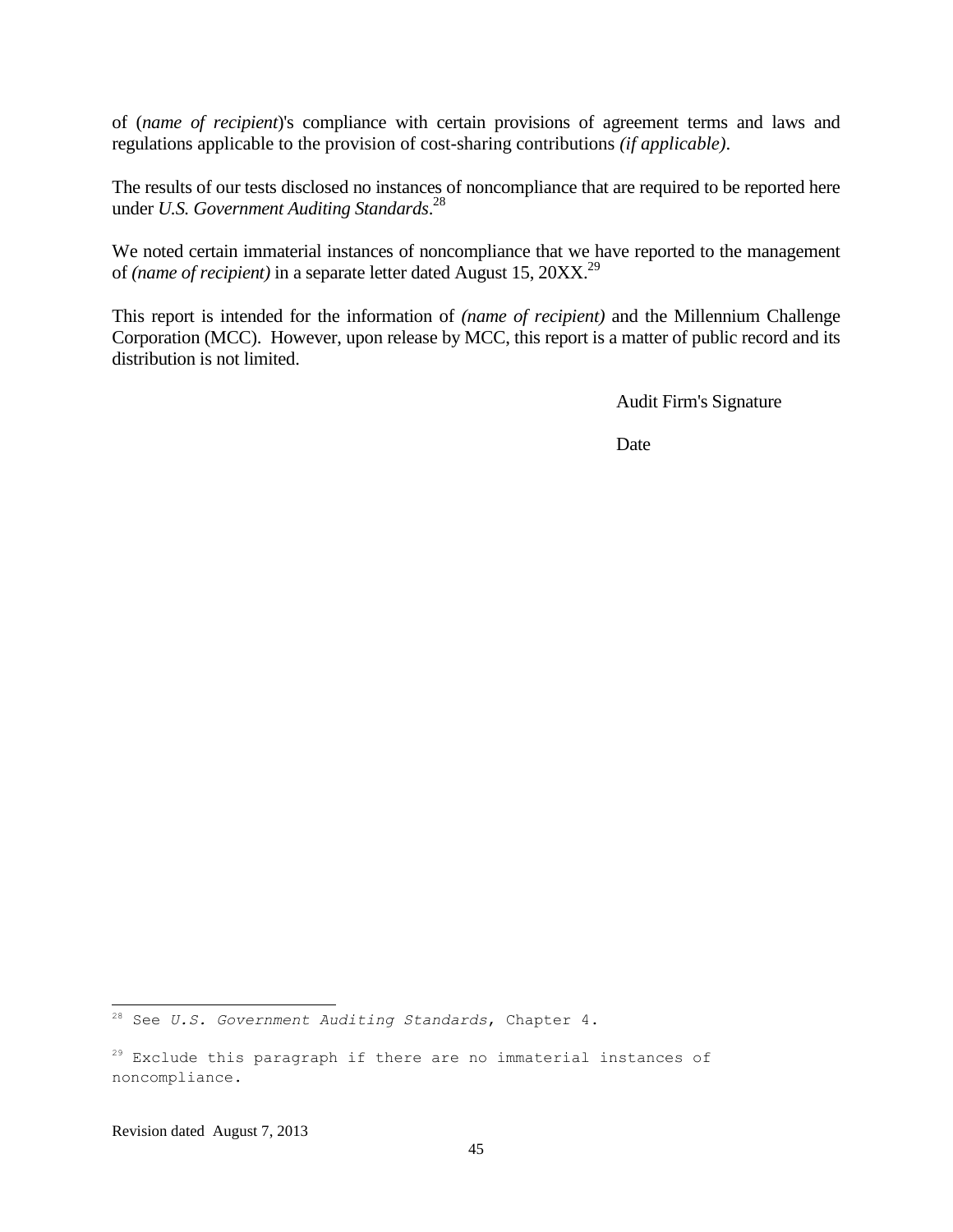#### **Example 7.3.B - Illustrative Auditor's Report on Compliance with Material Noncompliance Noted**

#### Independent Auditor's Report on Compliance

Board of Directors Name of Recipient Organization Complete Mailing Address

 $\overline{a}$ 

We have audited the fund accountability statement of *(name of recipient)* as of and for the year ended June 30, 20XX and have issued our report on it dated August 15, 20XX. We also reviewed the separate cost-sharing schedule *(if applicable)*.

We conducted our audit in accordance with *U.S. Government Auditing Standards* issued by the Comptroller General of the United States.<sup>30</sup> Those standards require that we plan and perform the audit to obtain reasonable assurance about whether the fund accountability statement is free of material misstatement resulting from violations of agreement terms and laws and regulations that have a direct and material effect on the determination of the fund accountability statement amounts.

Compliance with the terms and conditions of the Compact and related Agreements and laws and regulations applicable to *(name of recipient)* is the responsibility of *(recipient)*'s management. As part of obtaining reasonable assurance about whether the Fund Accountability Statement is free

"Except as discussed in the following paragraph(s), we conducted our audit of the Fund Accountability Statement in accordance with *U.S. Government Auditing Standards* issued by the Comptroller General of the United States...." (continue with the standard language for this paragraph).

"We do not have a continuing education program that fully satisfies the requirement set forth in Chapter 3, paragraph 3.76 of *U.S. Government Auditing Standards*. However, our current program provides for at least *(number)* hours of continuing education and training every two years. We are taking appropriate steps to implement a continuing education program that fully satisfies the requirement."

"We did not have an external quality control review by an unaffiliated audit organization as required by Chapter 3, paragraph 3.96 of *U.S. Government Auditing Standards*, since no such program is offered by professional organizations in *(name of country)*. We believe that the effect of this departure from U.S. Government Auditing Standards is not material because we participate in the *(name of audit firm)* worldwide internal quality control review program which requires our office to be subjected, every three years, to an extensive quality control review by partners and managers from other affiliate offices."

<sup>&</sup>lt;sup>30</sup> The lack of a satisfactory continuing education program and/or external quality control review program must be disclosed in the second paragraph of the report. In such case, the second paragraph and additional explanatory paragraphs would read as follows: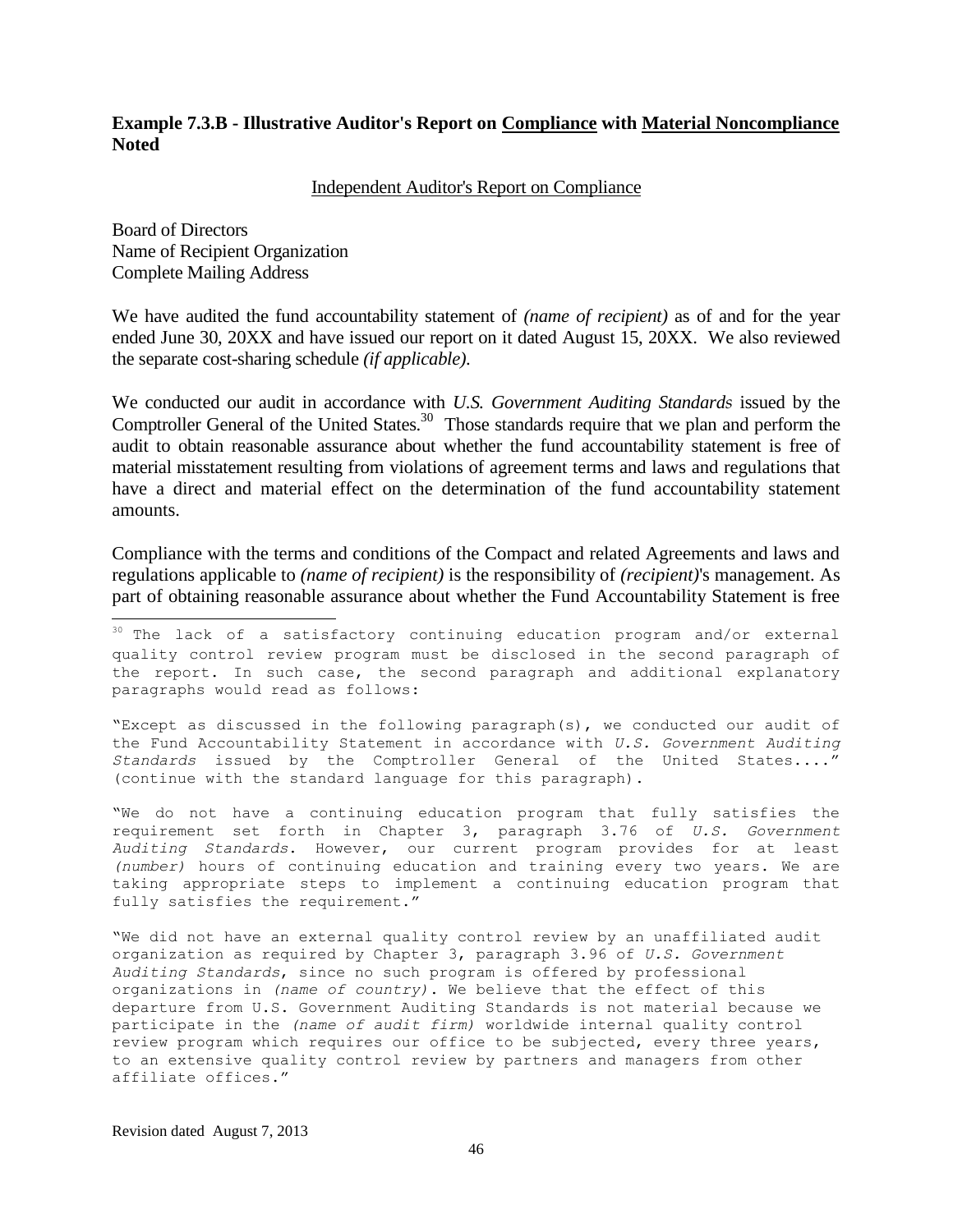of material misstatement, we performed tests of *(name of recipient)*'s compliance with certain provisions of agreement terms and laws and regulations. However, our objective was not to provide an opinion on overall compliance with such provisions. Accordingly, we do not express such an opinion. We also performed tests of *(name of recipient)*'s compliance with certain provisions of agreement terms and laws and regulations applicable to the provision of cost-sharing contributions *(if applicable)*.

Material instances of noncompliance are failures to follow requirements or violations of agreement terms and laws and regulations that cause us to conclude that the aggregation of misstatements resulting from those failures or violations is material to the Fund Accountability Statement and the cost-sharing schedule *(if applicable)*. The results of our compliance tests disclosed the following material instances of noncompliance, the effects of which are shown as questioned costs in *(name of recipient)*'s 20XX Fund Accountability Statement and cost-sharing schedule *(if applicable)*.

(Include paragraphs summarizing the material instances of noncompliance, with references to the attached findings, which must fully describe the material instances of noncompliance.)  $31$ 

We considered these material instances of noncompliance in forming our opinion on whether *(name of recipient)*'s 20XX Fund Accountability Statement is presented fairly, in all material respects, in accordance with the terms of the agreements and in conformity with the basis of accounting described in Note X to the Fund Accountability Statement, and this report does not affect our report on the Fund Accountability Statement dated *(date of report)*.

We noted certain immaterial instances of noncompliance that we have reported to the management of *(name of recipient)* in a separate letter dated August 15, 20XX.<sup>32</sup>

This report is intended for the information of *(name of recipient)* and the Millennium Challenge Corporation (MCC). However, upon release by MCC, this report is a matter of public record and its distribution is not limited.

Audit Firm's Signature

Date

<sup>31</sup> *U.S*. *Government Auditing Standards* state that audit findings have been regarded as containing the elements of condition, criteria, cause, and effect. The auditors must attempt to identify these points to provide sufficient information to permit timely and proper corrective action. These findings may also serve as a basis for conducting additional audit work.

 $32$  Exclude this paragraph if there are no immaterial instances of noncompliance.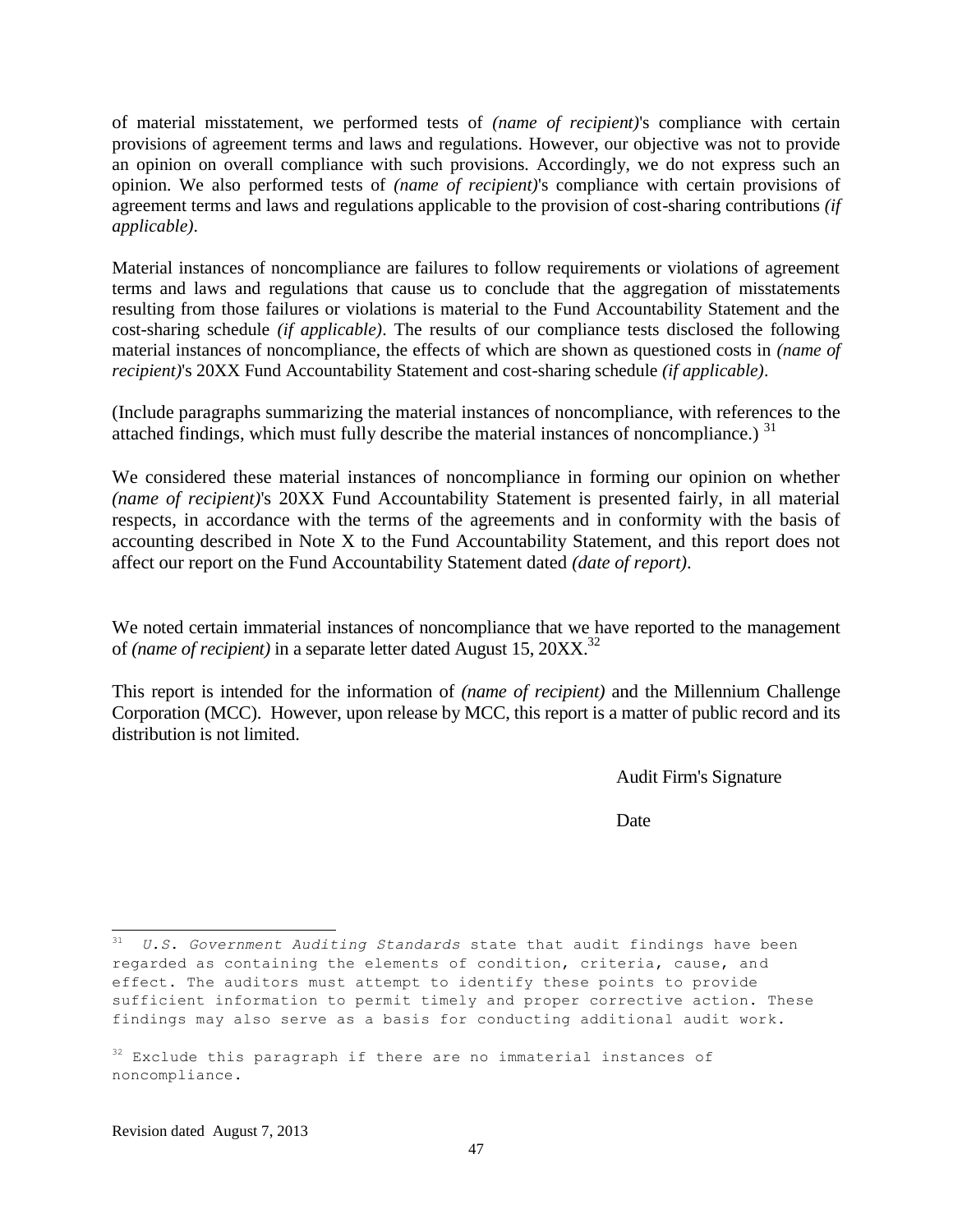**Example 7.4 – A - Illustrative Auditor's Report on the Cost-Sharing Schedule for Agreements with Life-of-Project Cost-Sharing Budgets That Have Not Yet Ended, with No Significant Deficiencies Noted**

> Independent Auditor's Review Report on the Cost-Sharing Schedule

Board of Directors Name of Recipient Organization Complete Mailing Address

We have reviewed the accompanying Cost-sharing schedule of *(name of recipient)* for the period *(date of beginning of current audit period)* to *(date of end of current audit period)*. Our review was conducted in accordance with standards established by the American Institute of Certified Public Accountants (AICPA).<sup>33</sup> The purpose of our review was to determine if the Cost-sharing schedule is fairly presented in accordance with the basis of accounting described in note X to the cost-sharing schedule. We also considered internal control related to the provision of and accounting for cost-sharing contributions.

A review consists principally of inquiries of recipient personnel and analytical procedures applied to financial data. It is substantially more limited in scope than an examination, the objective of which is to express an opinion on the cost-sharing schedule. Accordingly, we do not express such an opinion.

Based on our review, nothing came to our attention that caused us to believe that *(name of recipient*) did not fairly present the cost-sharing schedule, in all material respects, in accordance with the basis of accounting used to prepare the cost-sharing schedule.

This report is intended for the information of *(name of recipient)* and the Millennium Challenge Corporation (MCC). However, upon release by MCC, this report is a matter of public record and its distribution is not limited.

Audit Firm's Signature

**Date** 

<sup>&</sup>lt;sup>33</sup> For reporting guidance, see AICPA Statements of Standards for Attestation Engagements, Attestation Standard (AT) 100.64.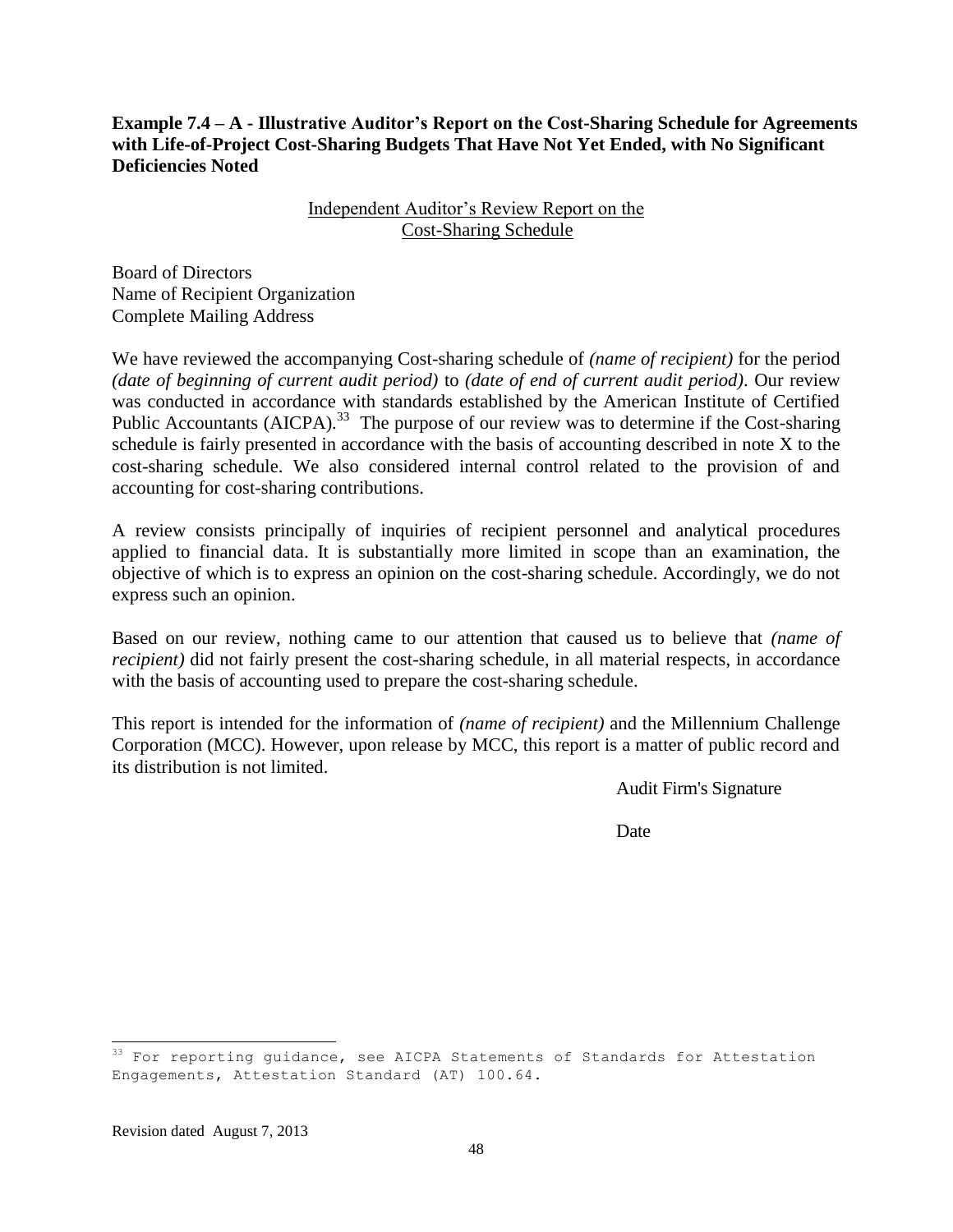#### **Example 7.4.B - Illustrative Auditor's Report on the Cost-Sharing Schedule for Agreements with Life-of-Project Cost-Sharing Budgets That Have Not Yet Ended, with Significant Deficiencies Noted**

Independent Auditor's Review Report on the Cost-Sharing Schedule

Board of Directors Name of Recipient Organization Complete Mailing Address

We have reviewed the accompanying Cost-sharing schedule of *(name of recipient)* for the period *(date of beginning of current audit period)* to *(date of end of current audit period)*. Our review was conducted in accordance with standards established by the American Institute of Certified Public Accountants (AICPA).<sup>34</sup> The purpose of our review was to determine if the cost-sharing schedule is fairly presented in accordance with the basis of accounting described in note X to the cost-sharing schedule. We also considered internal control related to the provision of and accounting for cost-sharing contributions.

A review consists principally of inquiries of recipient personnel and analytical procedures applied to financial data. It is substantially more limited in scope than an examination, the objective of which is to express an opinion on the cost-sharing schedule. Accordingly, we do not express such an opinion.

The results of our review disclosed the following material questioned costs as detailed in the cost-sharing schedule:

- (1) \$XXX in ineligible costs which were not fairly presented in accordance with the basis of accounting used by the recipient to prepare the cost-sharing schedule, and
- (2) \$XXX in unsupported costs which were not fairly presented in accordance with the basis of accounting used by the recipient to prepare the cost-sharing schedule.

(Include paragraphs summarizing the internal control and compliance findings related to the cost-sharing schedule with references to the findings in the reports on internal control and compliance, as applicable, as well as the notes to the cost-sharing schedule.)  $35$ 

Based on our review, except as noted above, nothing came to our attention that caused us to believe that *(name of recipient)* did not fairly present the cost-sharing schedule, in all material respects, in accordance with the basis of accounting used to prepare the cost-sharing schedule.

This report is intended for the information of *(name of recipient)* and the Millennium Challenge Corporation (MCC). However, upon release by MCC, this report is a matter of public record and its distribution is not limited.

> Audit Firm's Signature Date

<sup>&</sup>lt;sup>34</sup> For reporting guidance, see AICPA Statements of Standards for Attestation Engagements, Attestation Standard (AT) 100.64.

<sup>&</sup>lt;sup>35</sup> The two paragraphs are illustrative only and can be modified or excluded based on the type of findings contained in the report.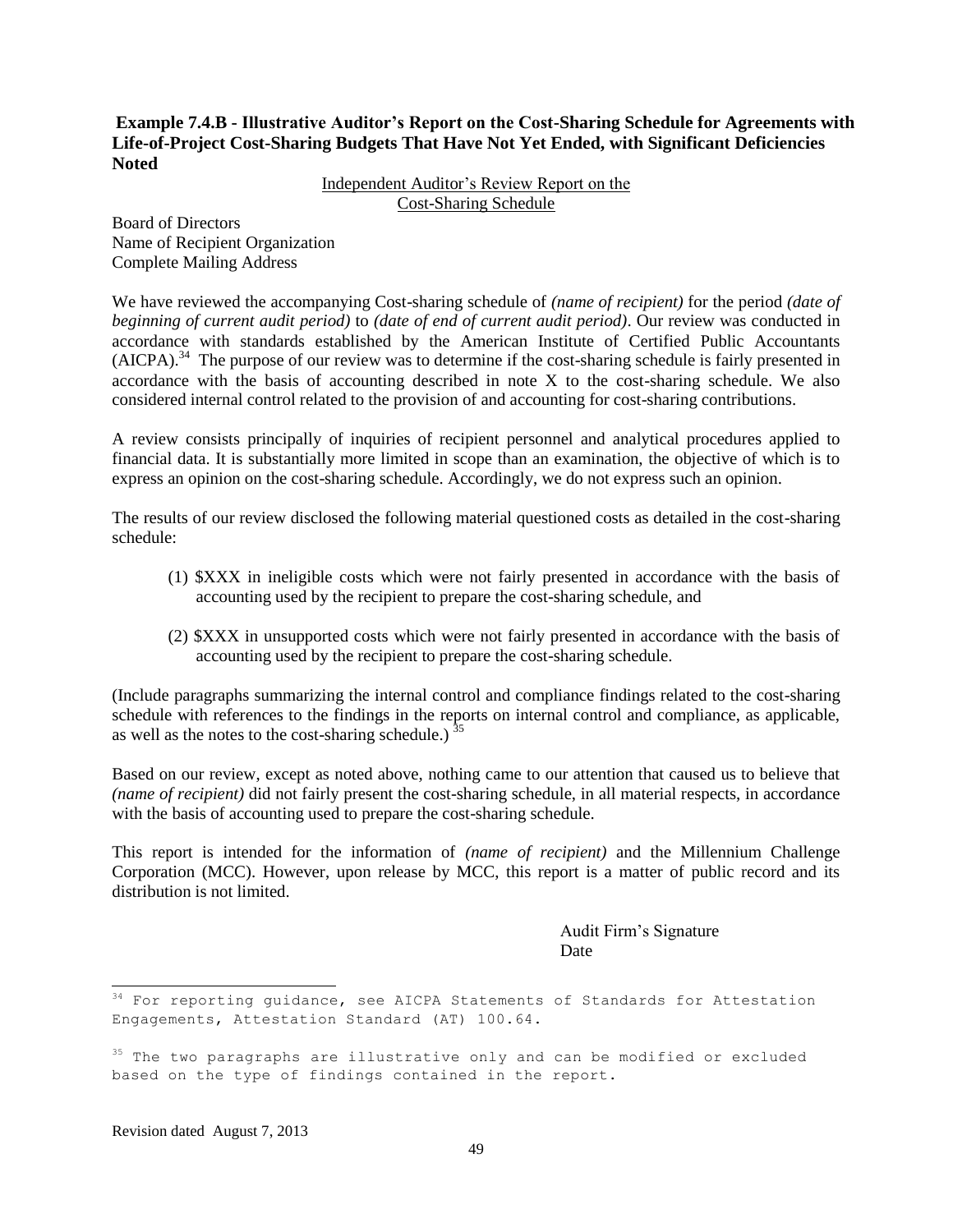**Example 7.4.C - Illustrative Auditor's Report on the Cost-Sharing Schedule for Close-Out Audits of Agreements with Life-of-Project Cost-Sharing Budgets, and Audits of Agreements with Annual Cost-Sharing Budgets, with No Significant Deficiencies Noted** 

#### Independent Auditor's Review Report on the Cost-Sharing Schedule

Board of Directors Name of Recipient Organization Complete Mailing Address

We have reviewed the accompanying Cost-sharing schedule of counterpart contributions of *(name of recipient)* for the period *(date of beginning of current audit period)* to *(date of end of current audit period)*. Our review was conducted in accordance with standards established by the American Institute of Certified Public Accountants (AICPA).<sup>36</sup> The purpose of our review was to determine if the Cost-sharing schedule is fairly presented in accordance with the basis of accounting described in note X to the cost-sharing schedule and to determine if cost-sharing contributions were provided in accordance with the terms of the agreements. We also considered internal control related to the provision of and accounting for cost-sharing contributions.

A review consists principally of inquiries of recipient personnel and analytical procedures applied to financial data. It is substantially more limited in scope than an examination, the objective of which is to express an opinion on the cost-sharing schedule. Accordingly, we do not express such an opinion.

Based on our review, nothing came to our attention that caused us to believe that *(name of recipient)*  did not fairly present the cost-sharing schedule, in all material respects, in accordance with the basis of accounting used to prepare the cost-sharing schedule. Furthermore, nothing came to our attention that caused us to believe that the recipient has not provided and accounted for cost-sharing contributions, in all material respects, in accordance with the terms of the agreements.

This report is intended for the information of *(name of recipient)* and the Millennium Challenge Corporation (MCC). However, upon release by MCC, this report is a matter of public record and its distribution is not limited.

Audit Firm's Signature

Date

<sup>&</sup>lt;sup>36</sup> For reporting guidance, see AICPA Statements of Standards for Attestation Engagements, Attestation Standard (AT) 100.64.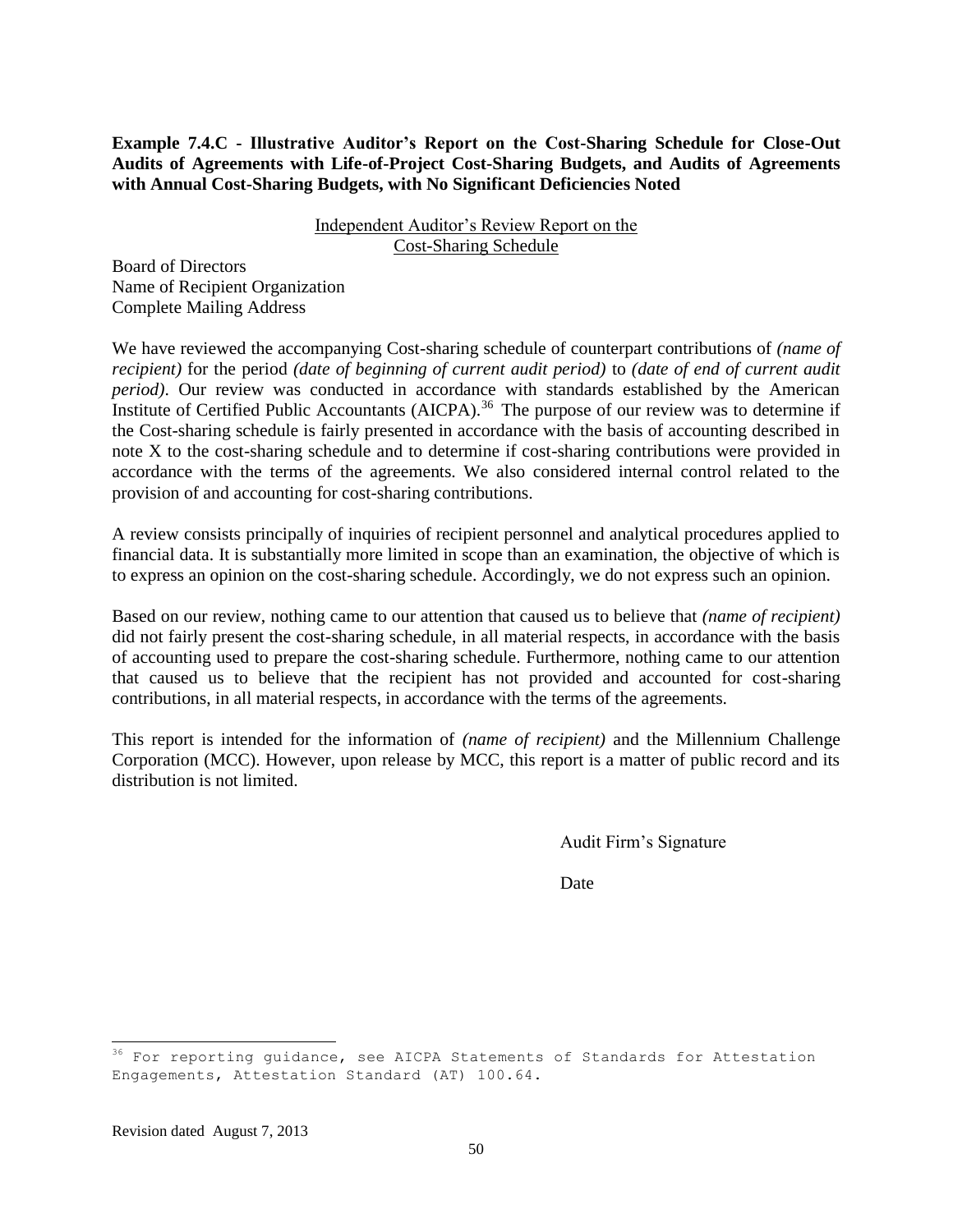**Example 7.4.D - Illustrative Auditor's Report on the Cost-Sharing Schedule for Close-Out Audits of Agreements with Life-of-Project Cost-Sharing Budgets, and Audits of Agreements with Annual Cost-Sharing Budgets, with Significant Deficiencies Noted** 

> Independent Auditor's Review Report on the Cost-Sharing Schedule

Board of Directors Name of Accountable entity Complete Mailing Address

We have reviewed the accompanying Cost-sharing schedule of counterpart contributions of *(name of recipient)* for the period *(date of beginning of current audit period)* to *(date of end of current audit period)*. Our review was conducted in accordance with standards established by the American Institute of Certified Public Accountants (AICPA).<sup>37</sup> The purpose of our review was to determine if the cost-sharing schedule is fairly presented in accordance with the basis of accounting described in note X to the cost-sharing schedule and to determine if cost-sharing contributions were provided in accordance with the terms of the agreements. We also considered internal control related to the provision of and accounting for cost-sharing contributions.

A review consists principally of inquiries of recipient personnel and analytical procedures applied to financial data. It is substantially more limited in scope than an examination, the objective of which is to express an opinion on the Cost-sharing schedule. Accordingly, we do not express such an opinion.

The results of our review disclosed the following material questioned costs as detailed in the costsharing schedule: $38$ 

- (1) \$XXX in ineligible costs which were not provided in accordance with the terms of the agreements, and
- (2) \$XXX in unsupported costs which were not accounted for in accordance with the terms of the agreements.

(Include paragraphs summarizing the internal control and compliance findings related to the cost-sharing schedule with references to the findings in the reports on internal control and compliance, as applicable, as well as the notes to the cost-sharing schedule.)

Based on our review, except as noted above, nothing came to our attention that caused us to believe that *(name of recipient)* did not fairly present the cost-sharing schedule, in all material respects, in accordance with the basis of accounting used to prepare the Cost-sharing schedule. Furthermore, except as noted above, nothing came to our attention that caused us to believe that the recipient has

 $37$  For reporting guidance, see AICPA Statements of Standards for Attestation Engagements, Attestation Standard (AT) 100.64.

<sup>&</sup>lt;sup>38</sup> The two paragraphs are illustrative only and can be modified or excluded based on the type of findings contained in the report.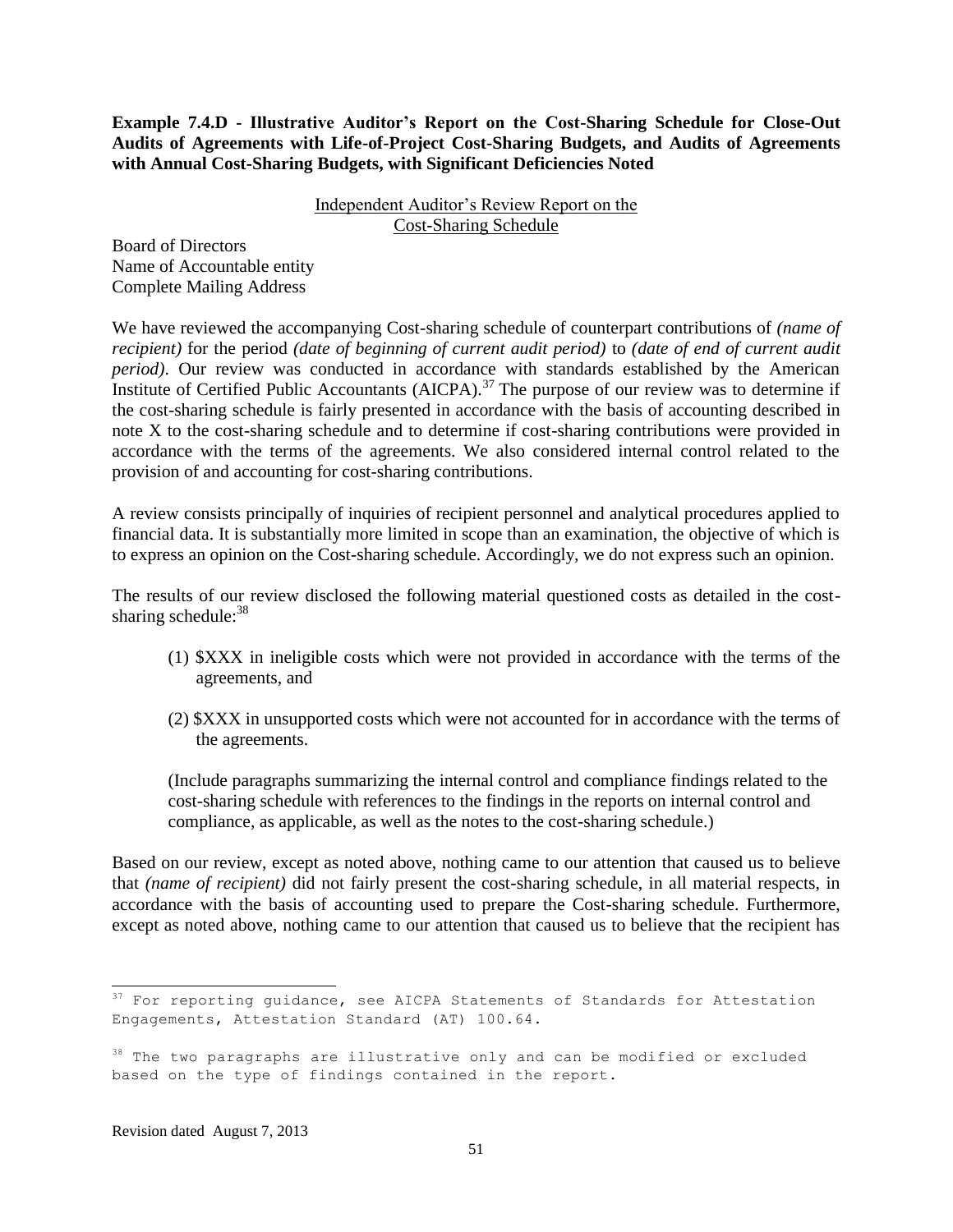not provided and accounted for cost-sharing contributions, in all material respects, in accordance with the terms of the agreements.

This report is intended for the information of *(name of recipient)* and the Millennium Challenge Corporation (MCC). However, upon release by MCC, this report is a matter of public record and its distribution is not limited.

> Audit Firm's Signature Date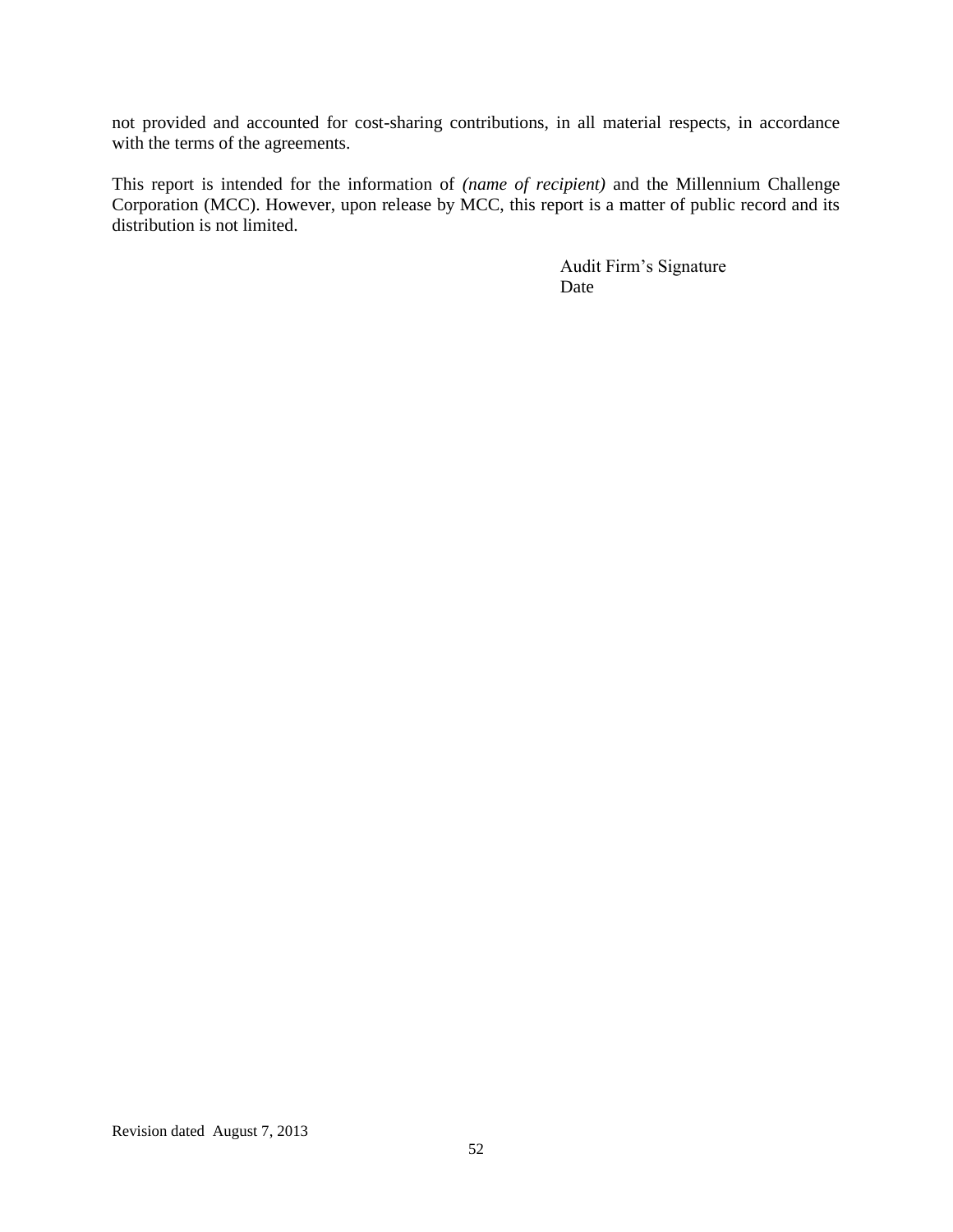# **Chapter 8: Outline of an Illustrative Auditor's Statement of Work**

#### I. BACKGROUND

This section must contain a brief description of the MCC program objectives, implementing agencies and their responsibilities in the MCC programs, amount, type and purpose of MCC and other program contributions, duration of the program and other significant requirements.

#### II. TITLE

This section must contain the title and number of the MCC programs.

#### III. OBJECTIVES

This section must state that this is a financial audit of the MCC-funded programs and the period covered. It should also contain the requirements from Chapter 3 of these *Guidelines*.

#### IV. AUDIT SCOPE

This section must include the requirements of Chapter 4 of these *Guidelines*. In addition, the cognizant recipient organization may expand the scope of the audit to include additional requirements to address special concerns it may have.

#### V. REPORTS

This section must include the requirements of Chapter 5 of these *Guidelines*.

#### VI. INSPECTION AND ACCEPTANCE OF AUDIT WORK AND REPORTS

This section will discuss the responsibilities of the OIG in the inspection and acceptance of the audit work and reports.

#### VII. RELATIONSHIPS AND RESPONSIBILITIES

This section should establish the relationships and responsibilities between the independent auditor, the recipient, and the OIG.

#### VIII. TERMS OF PERFORMANCE

This section requires timely completion of the audit report after the end of the fiscal year. (The OIG must receive the audit report no later than ninety days after the end of the audited period.) This section must also describe how payments to the independent auditor are to be made. The final payment cannot be made until after the OIG office approves the report.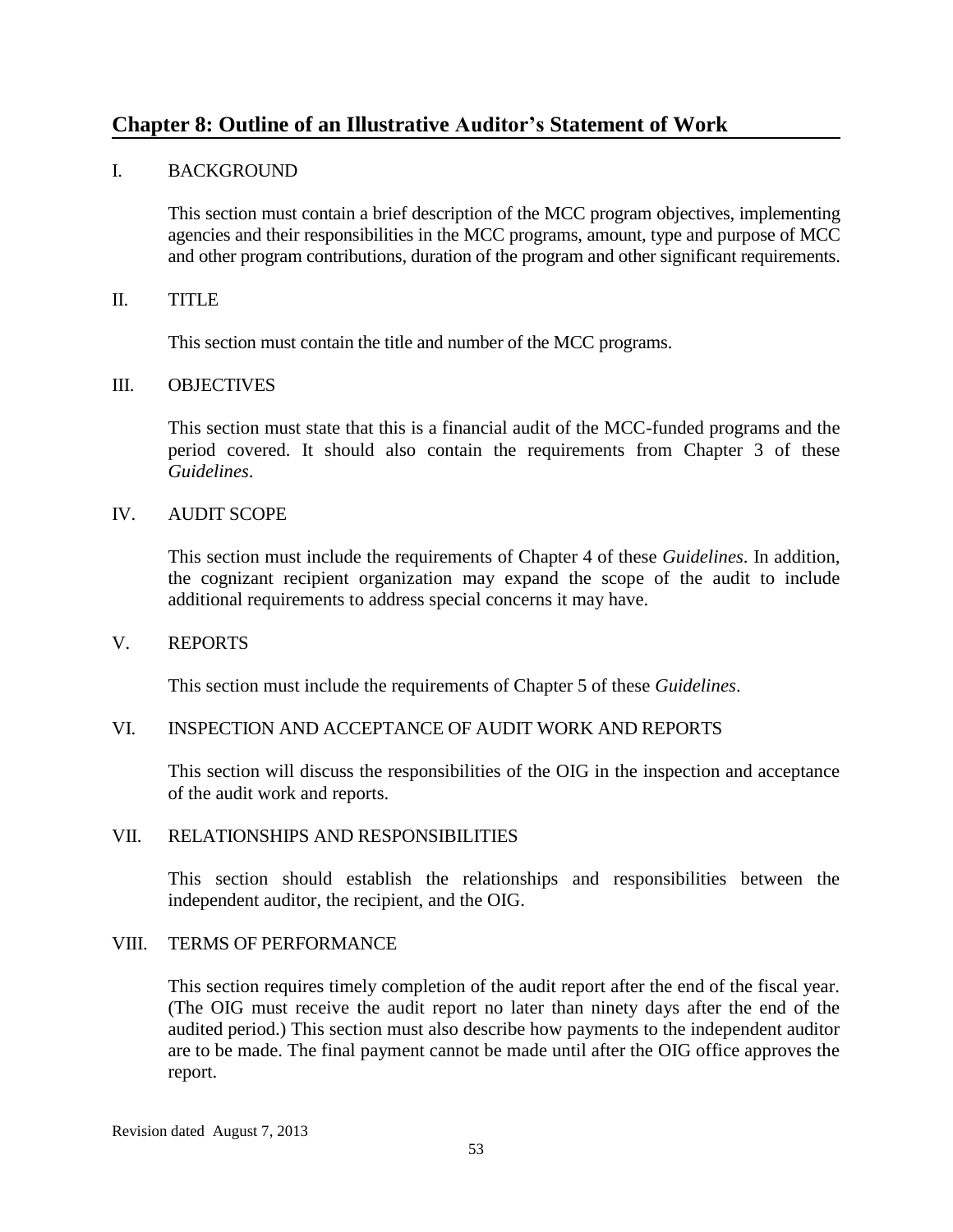# **Chapter 9: Schedule of Audit Findings and Questioned Costs**

**Example 9.1 - Illustrative Schedule of Audit Findings and Questioned Costs**

**Name of Recipient Organization SCHEDULE OF AUDIT FINDINGS AND QUESTIONED COSTS For the Period from** *Month Day, Year* **to** *Month Day, Year* 

#### **I. INTERNAL CONTROL**

### **1. OUTSTANDING FUND BALANCE NOT RECONCILED TO BANK BALANCES**

#### **Condition**

During the course of our audit we observed that there was a difference of U.S. \$XX between the outstanding fund balance and the bank balances as of *Month Day, Year*. However, we were unable to obtain an explanation for the difference and there were no alternative procedures that we could use to determine the nature of this difference. (EXAMPLE ONLY)

#### Criteria

The fund balance should be reconciled to bank balances. (EXAMPLE ONLY)

#### Cause

The internal controls relating to the reconciliation of the fund balance to bank balances were not implemented properly. (EXAMPLE ONLY)

#### Effect

The Fund Accountability Statement prepared by MCA*-Country Name* could be misleading. (EXAMPLE ONLY)

#### Recommendation

We recommend that this difference be investigated and a reconciliation statement be prepared reconciling bank balances. If the difference cannot be ascertained, the amount may have to be repaid.

(NOTE: The recommendation should be written so as to address the "Cause" of the condition. Once the cause is addressed the condition should disappear.)

Management's Comments

Revision dated August 7, 2013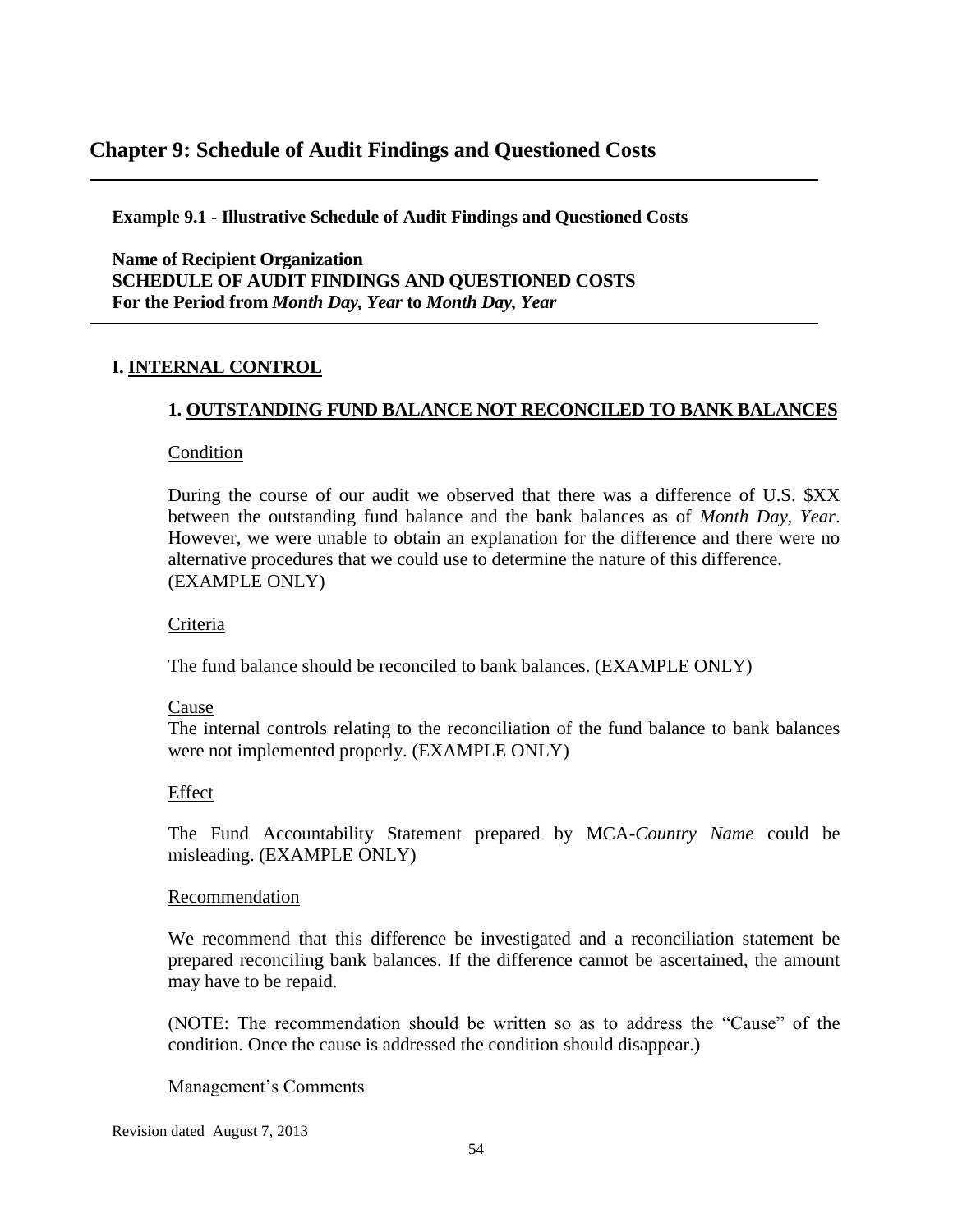Agreed. (EXAMPLE ONLY)

#### Auditor's Response

Add auditor's response to management's comments.

# **II. COMPLIANCE**

# **2. PAYMENT OF VAT**

#### **Condition**

(A description of the condition. Specifically, what the auditor observes through physical observation, scheduling, analysis, testing or other techniques. Generally, findings include conditions that result from internal accounting or administrative control weaknesses, instances of noncompliance with or without questioned costs, or potential errors, irregularities or illegal acts.)

### **Criteria**

(A description of the criteria—law, regulation and/or compact clause, etc.—is used to describe "what should be," or the required or established method(s). Criteria may vary according to audit objectives and the type of engagement being performed. Written requirements such as laws, regulations, contracts, procedures, manuals and directives and good business practice may be used as criteria on all types of engagements. Ordinarily, the most suitable criteria for financial audits are generally accepted accounting principles and standards. Types of criteria common for performance audits are technically developed standards or norms, expert opinions, performance of similar entities and prior years' performance.)

### **Cause**

(Cause explains "why did it happen" and forms the basis for making constructive recommendations to achieve corrective action. When the auditor and management know why something happened, they can more readily determine what action is needed to prevent its recurrence.)

### **Effect**

(A description of the effect; what harm was caused by not complying? Effect represents the actual or potential impact, and can be either beneficial or undesirable. Efficiency, economy and effectiveness are useful measures of effect and frequently can be stated in quantitative terms such as dollars, time, number of procedures and processes, or transactions. Where actual effects cannot be ascertained, potential effects may be presented.)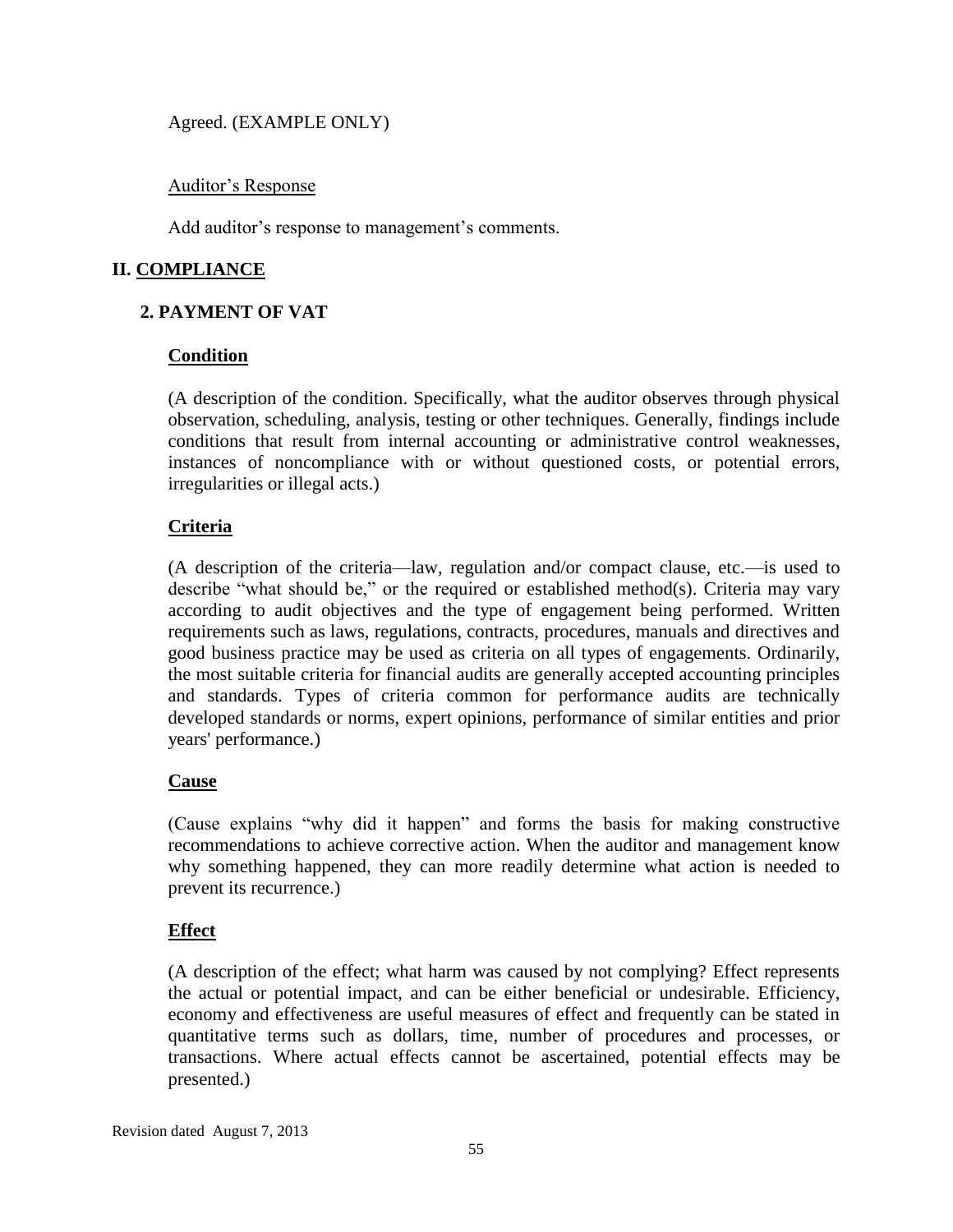#### **Recommendation**

(State the auditor's recommendation to correct the condition. The recommendation should take into consideration the cited cause that brought about the condition. Recommendations describe "what should be done." The auditor should report recommendations for actions to correct problem areas, improve operations and effect compliance with laws and regulations. Recommendations are most constructive when they are directed at resolving the cause of identified problems, are action oriented and specific, are addressed to parties that have the authority to act, are feasible, and to the extent practical, are cost effective. If the recommended action is one the auditor believes should be acted on promptly, the consequences of delay should be clearly stated.)

#### **Managements comment**

Add management' s comment.

#### **Auditor's Response**

Add auditor's response to management's comments.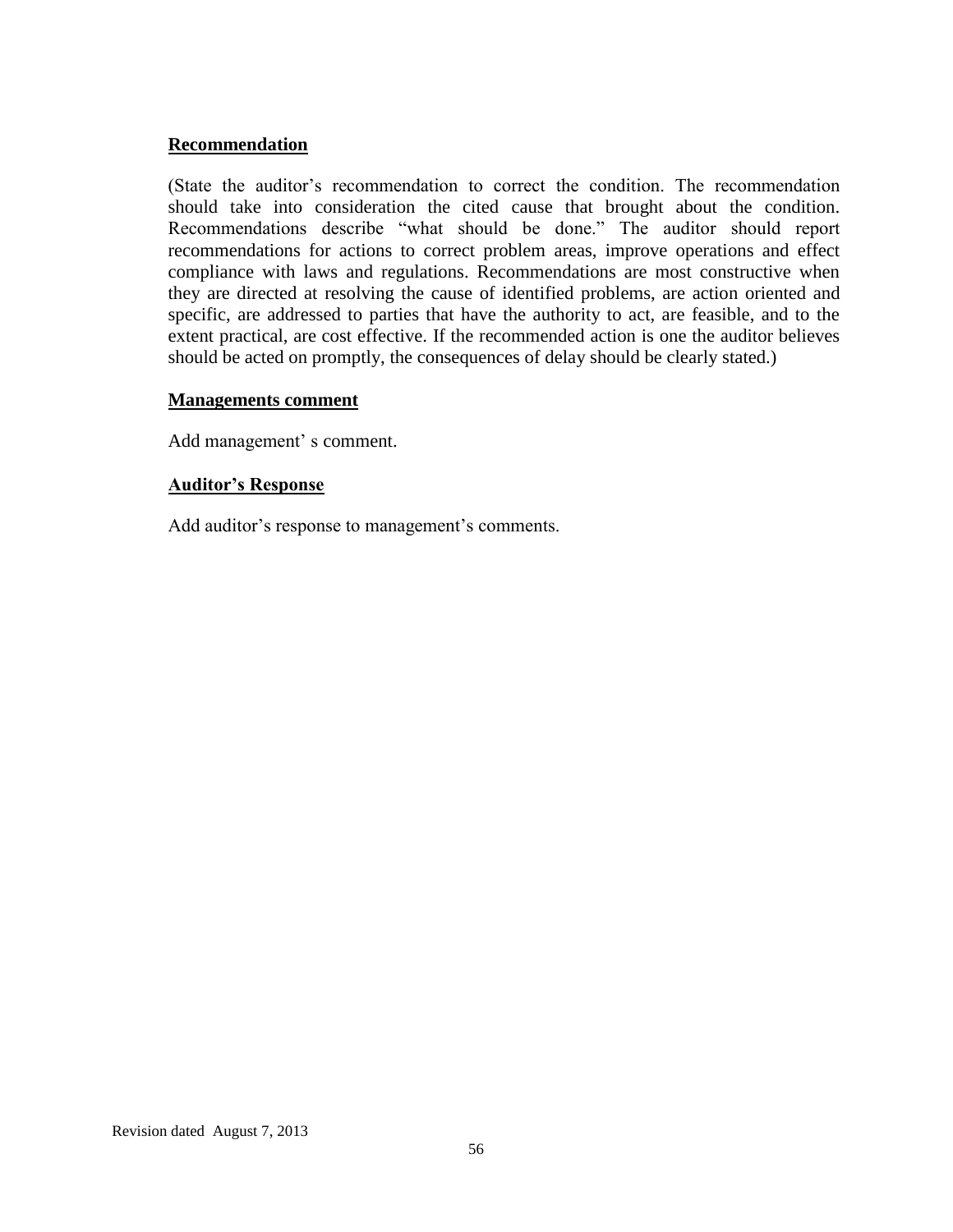#### **III. QUESTIONED COSTS** (EXAMPLE ONLY)

QUESTIONED COSTS

INELIGIBLE UNSUPPORTED

#### **1.OUTSTANDING FUND BALANCE NOT RECONCILED TO BANK BALANCES**

During the course of our audit we \$XXX observed that there was a difference of U.S. \$XXX between the outstanding fund balance and the bank balances as of Month Day, Year. However, we were unable to obtain an explanation for the difference and there were no alternative procedures that we could use to determine the nature of this difference.

#### **2. PAYMENT OF VAT**  \$XXX